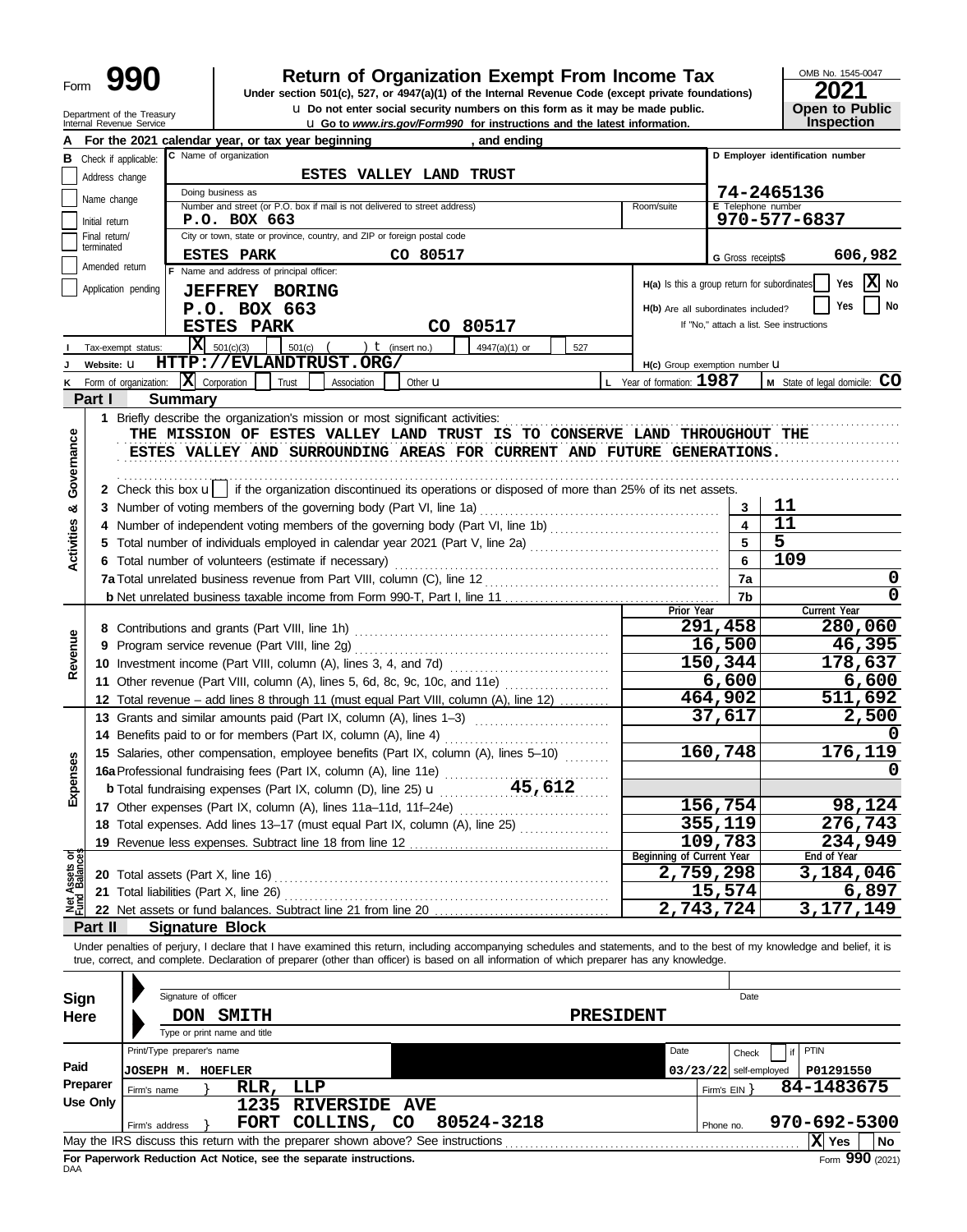| Form 990 (2021) ESTES VALLEY LAND TRUST                                                                                                                                                                                                                                                                                                  |                                              | 74-2465136                                                                                                                                                                                                                                                   | Page 2                                                                           |
|------------------------------------------------------------------------------------------------------------------------------------------------------------------------------------------------------------------------------------------------------------------------------------------------------------------------------------------|----------------------------------------------|--------------------------------------------------------------------------------------------------------------------------------------------------------------------------------------------------------------------------------------------------------------|----------------------------------------------------------------------------------|
| <b>Statement of Program Service Accomplishments</b><br>Part III                                                                                                                                                                                                                                                                          |                                              |                                                                                                                                                                                                                                                              | X                                                                                |
| 1 Briefly describe the organization's mission:                                                                                                                                                                                                                                                                                           |                                              |                                                                                                                                                                                                                                                              |                                                                                  |
| THE MISSION OF ESTES VALLEY LAND TRUST IS TO CONSERVE LAND THROUGHOUT THE<br>ESTES VALLEY AND SURROUNDING AREAS FOR CURRENT AND FUTURE GENERATIONS.                                                                                                                                                                                      |                                              |                                                                                                                                                                                                                                                              |                                                                                  |
| 2 Did the organization undertake any significant program services during the year which were not listed on the                                                                                                                                                                                                                           |                                              |                                                                                                                                                                                                                                                              |                                                                                  |
| prior Form 990 or 990-EZ?<br>If "Yes," describe these new services on Schedule O.                                                                                                                                                                                                                                                        |                                              |                                                                                                                                                                                                                                                              | Yes $ X $ No                                                                     |
| Did the organization cease conducting, or make significant changes in how it conducts, any program<br>3<br>services?                                                                                                                                                                                                                     |                                              |                                                                                                                                                                                                                                                              | $ X $ Yes<br><b>No</b>                                                           |
| If "Yes," describe these changes on Schedule O.                                                                                                                                                                                                                                                                                          |                                              |                                                                                                                                                                                                                                                              |                                                                                  |
| the total expenses, and revenue, if any, for each program service reported.                                                                                                                                                                                                                                                              |                                              | Describe the organization's program service accomplishments for each of its three largest program services, as measured by<br>expenses. Section 501(c)(3) and 501(c)(4) organizations are required to report the amount of grants and allocations to others, |                                                                                  |
| ) (Expenses \$<br>4a (Code:<br>ACQUIRE CONSERVATION EASEMENTS AND MAINTAIN STEWARDSHIP OF EXISTING<br>CONSERVATION EASEMENTS.<br>ALMOST 10,000 ACRES ADJACENT TO THE ROCKY MOUNTAIN NATIONAL PARK.                                                                                                                                       | $112$ , $211$ including grants of \$         | ) (Revenue \$<br>WE HOLD 172 CONSERVATION EASEMENTS COVERING                                                                                                                                                                                                 | $42,500$ )                                                                       |
|                                                                                                                                                                                                                                                                                                                                          |                                              |                                                                                                                                                                                                                                                              |                                                                                  |
|                                                                                                                                                                                                                                                                                                                                          |                                              |                                                                                                                                                                                                                                                              |                                                                                  |
|                                                                                                                                                                                                                                                                                                                                          |                                              |                                                                                                                                                                                                                                                              |                                                                                  |
|                                                                                                                                                                                                                                                                                                                                          |                                              |                                                                                                                                                                                                                                                              |                                                                                  |
|                                                                                                                                                                                                                                                                                                                                          |                                              |                                                                                                                                                                                                                                                              |                                                                                  |
| COMMUNITY OUTREACH TO EDUCATE THE PUBLIC ON THE NEED FOR OPEN SPACE AND<br>CONSERVATION EASEMENTS.<br>EVENTS AND SEVERAL ONLINE EDUCATIONAL EVENTS,<br>SCHOLARSHIPS TO HIGH SCHOOL SENIORS WITH AN INTEREST<br>OPEN SPACES AND CRITICAL HABITATS AND ENGAGED IN OTHER PUBLIC EDUCATION AND<br><b>OUTREACH.</b><br>GRANT WOULD BE USED BY | DURING 2021, WE HOSTED<br>THEM<br>TO FURTHER | WE ALSO MADE GRANTS TO OTHER 501(C)(3) ORGANIZATIONS WHERE THE<br>THE PRESERVATION OF OPEN SPACES.                                                                                                                                                           | TWO IN-PERSON BREAKFAST<br>AWARDED TWO \$1,000 COLLEGE<br>IN THE PRESERVATION OF |
| 4c (Code: (2000) (Expenses \$ (2000) (Expenses \$ (2000) (Expenses \$ (2000) (2000) (2000) (2000) (2000) (2000) (2000) (2000) (2000) (2000) (2000) (2000) (2000) (2000) (2000) (2000) (2000) (2000) (2000) (2000) (2000) (2000) (<br>N/A                                                                                                 |                                              |                                                                                                                                                                                                                                                              |                                                                                  |
|                                                                                                                                                                                                                                                                                                                                          |                                              |                                                                                                                                                                                                                                                              |                                                                                  |
|                                                                                                                                                                                                                                                                                                                                          |                                              |                                                                                                                                                                                                                                                              |                                                                                  |
|                                                                                                                                                                                                                                                                                                                                          |                                              |                                                                                                                                                                                                                                                              |                                                                                  |
|                                                                                                                                                                                                                                                                                                                                          |                                              |                                                                                                                                                                                                                                                              |                                                                                  |
|                                                                                                                                                                                                                                                                                                                                          |                                              |                                                                                                                                                                                                                                                              |                                                                                  |
|                                                                                                                                                                                                                                                                                                                                          |                                              |                                                                                                                                                                                                                                                              |                                                                                  |
|                                                                                                                                                                                                                                                                                                                                          |                                              |                                                                                                                                                                                                                                                              |                                                                                  |
|                                                                                                                                                                                                                                                                                                                                          |                                              |                                                                                                                                                                                                                                                              |                                                                                  |
|                                                                                                                                                                                                                                                                                                                                          |                                              |                                                                                                                                                                                                                                                              |                                                                                  |
| 4d Other program services (Describe on Schedule O.)<br>(Expenses \$                                                                                                                                                                                                                                                                      | including grants of \$                       |                                                                                                                                                                                                                                                              |                                                                                  |
|                                                                                                                                                                                                                                                                                                                                          |                                              |                                                                                                                                                                                                                                                              |                                                                                  |
| 4e Total program service expenses u                                                                                                                                                                                                                                                                                                      | 172,292                                      | (Revenue \$                                                                                                                                                                                                                                                  |                                                                                  |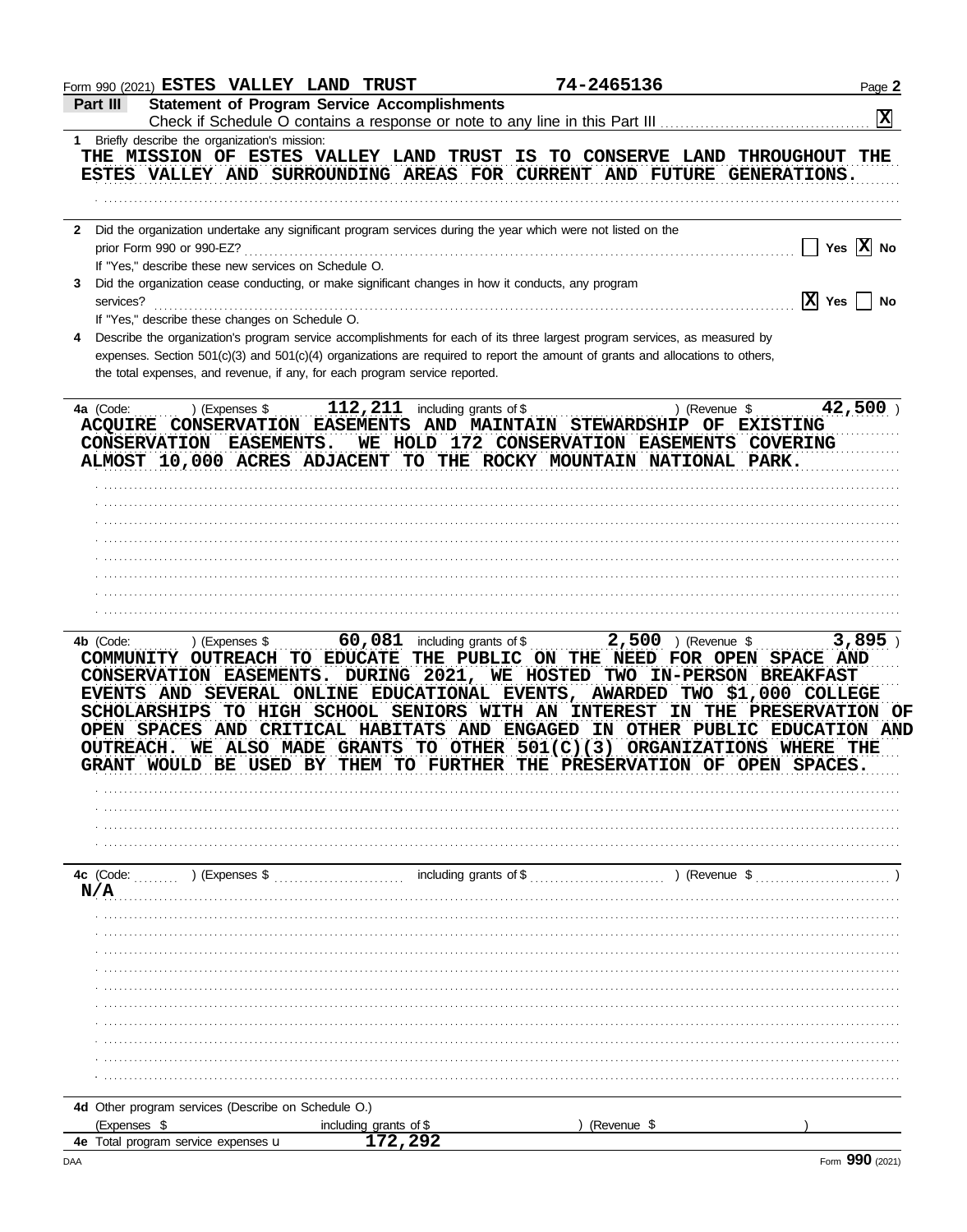**Part IV Checklist of Required Schedules Form 990 (2021) ESTES VALLEY LAND TRUST** 74-2465136 Page 3

|            |                                                                                                                                                                               |                 | Yes         | No |
|------------|-------------------------------------------------------------------------------------------------------------------------------------------------------------------------------|-----------------|-------------|----|
| 1          | Is the organization described in section $501(c)(3)$ or $4947(a)(1)$ (other than a private foundation)? If "Yes,"                                                             |                 |             |    |
|            | complete Schedule A                                                                                                                                                           | 1               | X           |    |
| 2          | Is the organization required to complete Schedule B, Schedule of Contributors (see instructions)?                                                                             | $\mathbf{2}$    | $\mathbf x$ |    |
| 3          | Did the organization engage in direct or indirect political campaign activities on behalf of or in opposition to                                                              |                 |             |    |
|            | candidates for public office? If "Yes," complete Schedule C, Part I                                                                                                           | 3               |             | X  |
| 4          | Section 501(c)(3) organizations. Did the organization engage in lobbying activities, or have a section 501(h)                                                                 |                 |             |    |
|            | election in effect during the tax year? If "Yes," complete Schedule C, Part II                                                                                                | 4               |             | X  |
| 5          | Is the organization a section $501(c)(4)$ , $501(c)(5)$ , or $501(c)(6)$ organization that receives membership dues,                                                          |                 |             |    |
|            | assessments, or similar amounts as defined in Rev. Proc. 98-19? If "Yes," complete Schedule C, Part III                                                                       | 5               |             | x  |
| 6          | Did the organization maintain any donor advised funds or any similar funds or accounts for which donors                                                                       |                 |             |    |
|            | have the right to provide advice on the distribution or investment of amounts in such funds or accounts? If                                                                   |                 |             |    |
|            | "Yes," complete Schedule D, Part I                                                                                                                                            | 6               |             | x  |
| 7          | Did the organization receive or hold a conservation easement, including easements to preserve open space,                                                                     |                 |             |    |
|            | the environment, historic land areas, or historic structures? If "Yes," complete Schedule D, Part II                                                                          | $\overline{7}$  | X           |    |
| 8          | Did the organization maintain collections of works of art, historical treasures, or other similar assets? If "Yes,"                                                           |                 |             |    |
|            | complete Schedule D, Part III                                                                                                                                                 | 8               | X           |    |
| 9          | Did the organization report an amount in Part X, line 21, for escrow or custodial account liability, serve as a                                                               |                 |             |    |
|            | custodian for amounts not listed in Part X; or provide credit counseling, debt management, credit repair, or                                                                  | 9               |             | x  |
|            | debt negotiation services? If "Yes," complete Schedule D, Part IV                                                                                                             |                 |             |    |
| 10         | Did the organization, directly or through a related organization, hold assets in donor-restricted endowments<br>or in quasi endowments? If "Yes," complete Schedule D, Part V | 10              | X           |    |
| 11         | If the organization's answer to any of the following questions is "Yes," then complete Schedule D, Parts VI,                                                                  |                 |             |    |
|            | VII, VIII, IX, or X, as applicable.                                                                                                                                           |                 |             |    |
| а          | Did the organization report an amount for land, buildings, and equipment in Part X, line 10? If "Yes,"                                                                        |                 |             |    |
|            | complete Schedule D, Part VI                                                                                                                                                  | 11a             | X           |    |
| b          | Did the organization report an amount for investments—other securities in Part X, line 12, that is 5% or more                                                                 |                 |             |    |
|            | of its total assets reported in Part X, line 16? If "Yes," complete Schedule D, Part VII                                                                                      | 11b             |             | x  |
| с          | Did the organization report an amount for investments—program related in Part X, line 13, that is 5% or more                                                                  |                 |             |    |
|            | of its total assets reported in Part X, line 16? If "Yes," complete Schedule D, Part VIII                                                                                     | 11c             |             | x  |
| d          | Did the organization report an amount for other assets in Part X, line 15, that is 5% or more of its total assets                                                             |                 |             |    |
|            | reported in Part X, line 16? If "Yes," complete Schedule D, Part IX                                                                                                           | 11d             |             | X  |
|            | Did the organization report an amount for other liabilities in Part X, line 25? If "Yes," complete Schedule D, Part X                                                         | 11e             |             | X  |
| f          | Did the organization's separate or consolidated financial statements for the tax year include a footnote that addresses                                                       |                 |             |    |
|            | the organization's liability for uncertain tax positions under FIN 48 (ASC 740)? If "Yes," complete Schedule D, Part X                                                        | 11f             | X           |    |
|            | 12a Did the organization obtain separate, independent audited financial statements for the tax year? If "Yes," complete                                                       |                 |             |    |
|            |                                                                                                                                                                               | 12a             |             | X  |
|            | Was the organization included in consolidated, independent audited financial statements for the tax year? If                                                                  |                 |             |    |
|            | "Yes," and if the organization answered "No" to line 12a, then completing Schedule D, Parts XI and XII is optional                                                            | 12 <sub>b</sub> |             | X  |
| 13         |                                                                                                                                                                               | 13              |             | X  |
| 14a        | Did the organization maintain an office, employees, or agents outside of the United States?                                                                                   | 14a             |             | X  |
| b          | Did the organization have aggregate revenues or expenses of more than \$10,000 from grantmaking,                                                                              |                 |             |    |
|            | fundraising, business, investment, and program service activities outside the United States, or aggregate                                                                     |                 |             |    |
|            |                                                                                                                                                                               | 14b             |             | X  |
| 15         | Did the organization report on Part IX, column (A), line 3, more than \$5,000 of grants or other assistance to or                                                             |                 |             |    |
|            | for any foreign organization? If "Yes," complete Schedule F, Parts II and IV                                                                                                  | 15              |             | X  |
| 16         | Did the organization report on Part IX, column (A), line 3, more than \$5,000 of aggregate grants or other                                                                    |                 |             |    |
|            | assistance to or for foreign individuals? If "Yes," complete Schedule F, Parts III and IV [[[[[[[[[[[[[[[[[[[                                                                 | 16              |             | x  |
| 17         | Did the organization report a total of more than \$15,000 of expenses for professional fundraising services on                                                                |                 |             |    |
|            |                                                                                                                                                                               | 17              |             | x  |
| 18         | Did the organization report more than \$15,000 total of fundraising event gross income and contributions on                                                                   |                 |             |    |
|            | Part VIII, lines 1c and 8a? If "Yes," complete Schedule G, Part II                                                                                                            | 18              |             | X  |
| 19         | Did the organization report more than \$15,000 of gross income from gaming activities on Part VIII, line 9a?                                                                  |                 |             |    |
|            |                                                                                                                                                                               | 19              |             | X  |
| <b>20a</b> | Did the organization operate one or more hospital facilities? If "Yes," complete Schedule H                                                                                   | <b>20a</b>      |             | X  |
| b          | If "Yes" to line 20a, did the organization attach a copy of its audited financial statements to this return?                                                                  | 20 <sub>b</sub> |             |    |
| 21         | Did the organization report more than \$5,000 of grants or other assistance to any domestic organization or                                                                   |                 |             |    |
|            |                                                                                                                                                                               | 21              |             | X  |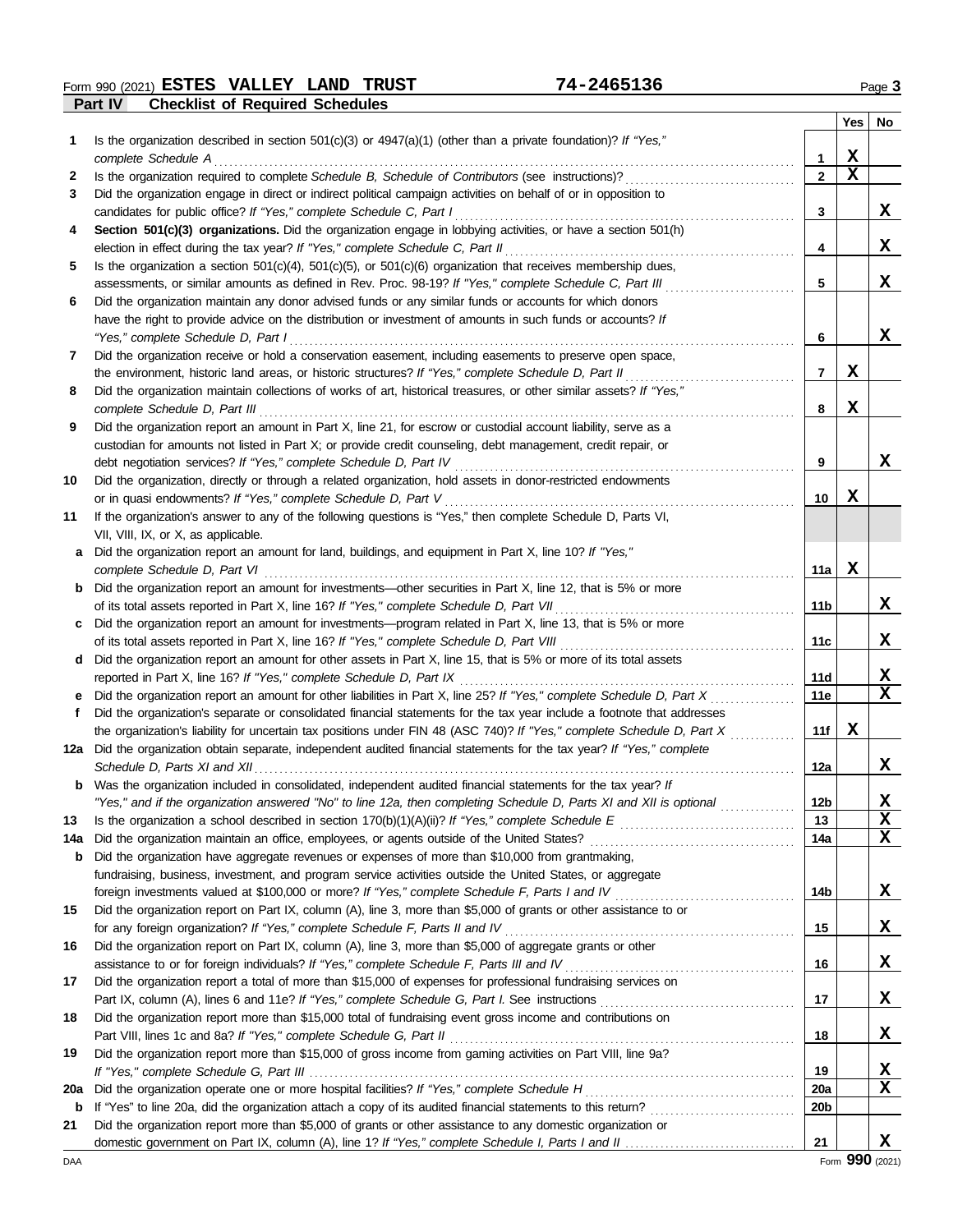**Form 990 (2021) ESTES VALLEY LAND TRUST** 74-2465136 Page 4

|             | Part IV<br><b>Checklist of Required Schedules (continued)</b>                                                                |                 |            |             |
|-------------|------------------------------------------------------------------------------------------------------------------------------|-----------------|------------|-------------|
|             |                                                                                                                              |                 | <b>Yes</b> | No          |
| 22          | Did the organization report more than \$5,000 of grants or other assistance to or for domestic individuals on                |                 |            |             |
|             | Part IX, column (A), line 2? If "Yes," complete Schedule I, Parts I and III                                                  | 22              |            | X           |
| 23          | Did the organization answer "Yes" to Part VII, Section A, line 3, 4, or 5 about compensation of the                          |                 |            |             |
|             | organization's current and former officers, directors, trustees, key employees, and highest compensated                      |                 |            |             |
|             | employees? If "Yes," complete Schedule J                                                                                     | 23              |            | X           |
|             | 24a Did the organization have a tax-exempt bond issue with an outstanding principal amount of more than                      |                 |            |             |
|             | \$100,000 as of the last day of the year, that was issued after December 31, 2002? If "Yes," answer lines 24b                |                 |            |             |
|             | through 24d and complete Schedule K. If "No," go to line 25a                                                                 | 24a             |            | X           |
|             | Did the organization invest any proceeds of tax-exempt bonds beyond a temporary period exception?                            | 24b             |            |             |
|             | Did the organization maintain an escrow account other than a refunding escrow at any time during the year                    |                 |            |             |
|             | to defease any tax-exempt bonds?                                                                                             | 24c             |            |             |
| d           | Did the organization act as an "on behalf of" issuer for bonds outstanding at any time during the year?                      | 24d             |            |             |
| 25а         | Section 501(c)(3), 501(c)(4), and 501(c)(29) organizations. Did the organization engage in an excess benefit                 |                 |            |             |
|             | transaction with a disqualified person during the year? If "Yes," complete Schedule L, Part I                                | 25a             |            | X           |
| b           | Is the organization aware that it engaged in an excess benefit transaction with a disqualified person in a prior             |                 |            |             |
|             | year, and that the transaction has not been reported on any of the organization's prior Forms 990 or 990-EZ?                 |                 |            |             |
|             | If "Yes," complete Schedule L, Part I                                                                                        | 25 <sub>b</sub> |            | X           |
| 26          | Did the organization report any amount on Part X, line 5 or 22, for receivables from or payables to any current              |                 |            |             |
|             | or former officer, director, trustee, key employee, creator or founder, substantial contributor, or 35%                      |                 |            |             |
|             | controlled entity or family member of any of these persons? If "Yes," complete Schedule L, Part II                           | 26              |            | X           |
| 27          | Did the organization provide a grant or other assistance to any current or former officer, director, trustee, key            |                 |            |             |
|             | employee, creator or founder, substantial contributor or employee thereof, a grant selection committee                       |                 |            |             |
|             | member, or to a 35% controlled entity (including an employee thereof) or family member of any of these                       |                 |            |             |
|             | persons? If "Yes," complete Schedule L, Part III                                                                             | 27              |            | X           |
| 28          | Was the organization a party to a business transaction with one of the following parties (see the Schedule L,                |                 |            |             |
|             | Part IV, instructions for applicable filing thresholds, conditions, and exceptions):                                         |                 |            |             |
| a           | A current or former officer, director, trustee, key employee, creator or founder, or substantial contributor? If             |                 |            |             |
|             | "Yes," complete Schedule L, Part IV<br>.                                                                                     | 28a             |            | X           |
| b           |                                                                                                                              | 28 <sub>b</sub> |            | $\mathbf x$ |
| с           | A 35% controlled entity of one or more individuals and/or organizations described in line 28a or 28b? If                     |                 |            |             |
|             | "Yes," complete Schedule L, Part IV                                                                                          | 28c             |            | X           |
| 29          | Did the organization receive more than \$25,000 in non-cash contributions? If "Yes," complete Schedule M                     | 29              |            | $\mathbf x$ |
| 30          | Did the organization receive contributions of art, historical treasures, or other similar assets, or qualified               |                 |            |             |
|             | conservation contributions? If "Yes," complete Schedule M                                                                    | 30              |            | X           |
| 31          | Did the organization liquidate, terminate, or dissolve and cease operations? If "Yes," complete Schedule N, Part I           | 31              |            | $\mathbf x$ |
| 32          | Did the organization sell, exchange, dispose of, or transfer more than 25% of its net assets? If "Yes,"                      |                 |            |             |
|             | complete Schedule N, Part II                                                                                                 | 32              |            | X           |
| 33          | Did the organization own 100% of an entity disregarded as separate from the organization under Regulations                   |                 |            |             |
|             | sections 301.7701-2 and 301.7701-3? If "Yes," complete Schedule R, Part I                                                    | 33              |            | X           |
| 34          | Was the organization related to any tax-exempt or taxable entity? If "Yes," complete Schedule R, Part II, III,               |                 |            |             |
|             | or IV, and Part V, line 1                                                                                                    | 34              |            | <u>x</u>    |
| <b>35a</b>  | Did the organization have a controlled entity within the meaning of section 512(b)(13)?                                      | 35a             |            | $\mathbf x$ |
| b           | If "Yes" to line 35a, did the organization receive any payment from or engage in any transaction with a                      |                 |            |             |
|             | controlled entity within the meaning of section 512(b)(13)? If "Yes," complete Schedule R, Part V, line 2                    | 35 <sub>b</sub> |            |             |
| 36          | Section 501(c)(3) organizations. Did the organization make any transfers to an exempt non-charitable                         |                 |            |             |
|             | related organization? If "Yes," complete Schedule R, Part V, line 2                                                          | 36              |            | x           |
| 37          | Did the organization conduct more than 5% of its activities through an entity that is not a related organization             |                 |            |             |
|             | and that is treated as a partnership for federal income tax purposes? If "Yes," complete Schedule R, Part VI                 | 37              |            | X           |
| 38          | Did the organization complete Schedule O and provide explanations on Schedule O for Part VI, lines 11b and                   |                 |            |             |
|             | 19? Note: All Form 990 filers are required to complete Schedule O.                                                           | 38              | х          |             |
|             | Statements Regarding Other IRS Filings and Tax Compliance<br>Part V                                                          |                 |            |             |
|             | Check if Schedule O contains a response or note to any line in this Part V                                                   |                 |            |             |
|             |                                                                                                                              |                 | Yes        | No          |
| 1a          | 8<br>Enter the number reported in box 3 of Form 1096. Enter -0- if not applicable<br>1a                                      |                 |            |             |
| $\mathbf b$ | $\overline{\mathbf{0}}$<br>1 <sub>b</sub><br>Enter the number of Forms W-2G included on line 1a. Enter -0- if not applicable |                 |            |             |
| c           | Did the organization comply with backup withholding rules for reportable payments to vendors and                             |                 |            |             |
|             |                                                                                                                              | 1c              | X          |             |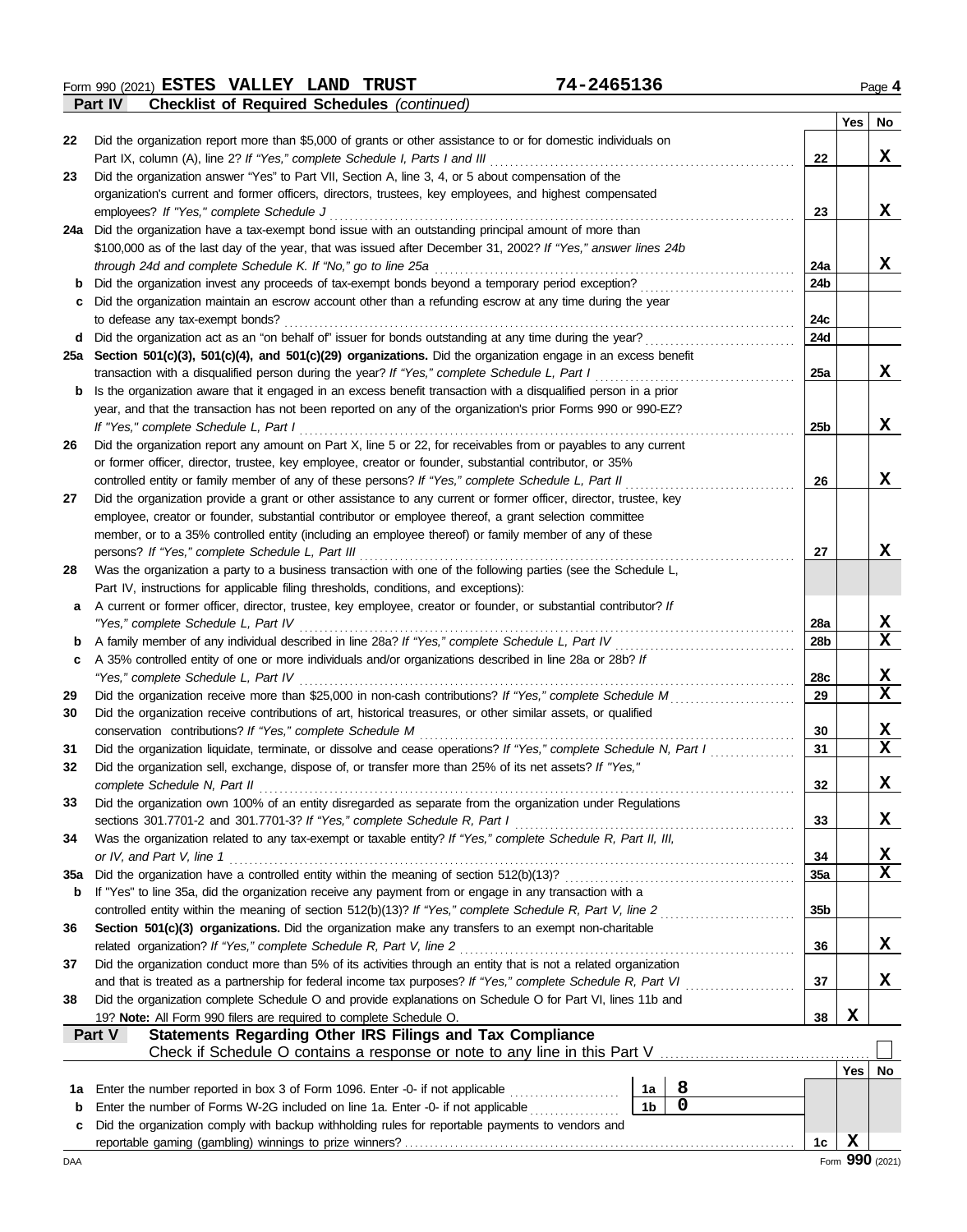|             | 74-2465136<br>Form 990 (2021) ESTES VALLEY LAND TRUST                                                                                                                                                                                                                  |          |        | Page 5          |  |  |  |  |  |  |  |  |  |
|-------------|------------------------------------------------------------------------------------------------------------------------------------------------------------------------------------------------------------------------------------------------------------------------|----------|--------|-----------------|--|--|--|--|--|--|--|--|--|
|             | Statements Regarding Other IRS Filings and Tax Compliance (continued)<br>Part V                                                                                                                                                                                        |          | Yes No |                 |  |  |  |  |  |  |  |  |  |
|             | 2a Enter the number of employees reported on Form W-3, Transmittal of Wage and Tax                                                                                                                                                                                     |          |        |                 |  |  |  |  |  |  |  |  |  |
|             | 5<br>Statements, filed for the calendar year ending with or within the year covered by this return<br>2a                                                                                                                                                               |          |        |                 |  |  |  |  |  |  |  |  |  |
| b           | If at least one is reported on line 2a, did the organization file all required federal employment tax returns?                                                                                                                                                         | 2b       | X      |                 |  |  |  |  |  |  |  |  |  |
|             | Note: If the sum of lines 1a and 2a is greater than 250, you may be required to e-file. See instructions.                                                                                                                                                              |          |        |                 |  |  |  |  |  |  |  |  |  |
| За          | Did the organization have unrelated business gross income of \$1,000 or more during the year?                                                                                                                                                                          | За       |        | X               |  |  |  |  |  |  |  |  |  |
| b           | If "Yes," has it filed a Form 990-T for this year? If "No" to line 3b, provide an explanation on Schedule O                                                                                                                                                            | 3b       |        |                 |  |  |  |  |  |  |  |  |  |
| 4a          | At any time during the calendar year, did the organization have an interest in, or a signature or other authority over,<br>4a                                                                                                                                          |          |        |                 |  |  |  |  |  |  |  |  |  |
|             | a financial account in a foreign country (such as a bank account, securities account, or other financial account)?                                                                                                                                                     |          |        |                 |  |  |  |  |  |  |  |  |  |
| b           | If "Yes," enter the name of the foreign country u                                                                                                                                                                                                                      |          |        |                 |  |  |  |  |  |  |  |  |  |
|             | See instructions for filing requirements for FinCEN Form 114, Report of Foreign Bank and Financial Accounts (FBAR).                                                                                                                                                    |          |        |                 |  |  |  |  |  |  |  |  |  |
| 5а          | Was the organization a party to a prohibited tax shelter transaction at any time during the tax year?                                                                                                                                                                  | 5a       |        | X               |  |  |  |  |  |  |  |  |  |
| b           | Did any taxable party notify the organization that it was or is a party to a prohibited tax shelter transaction?                                                                                                                                                       | 5b       |        | X               |  |  |  |  |  |  |  |  |  |
| c           | If "Yes" to line 5a or 5b, did the organization file Form 8886-T?                                                                                                                                                                                                      | 5c       |        |                 |  |  |  |  |  |  |  |  |  |
| 6a          | Does the organization have annual gross receipts that are normally greater than \$100,000, and did the                                                                                                                                                                 |          |        |                 |  |  |  |  |  |  |  |  |  |
|             | organization solicit any contributions that were not tax deductible as charitable contributions?                                                                                                                                                                       | 6a       |        | x               |  |  |  |  |  |  |  |  |  |
| b           | If "Yes," did the organization include with every solicitation an express statement that such contributions or                                                                                                                                                         |          |        |                 |  |  |  |  |  |  |  |  |  |
|             | gifts were not tax deductible?                                                                                                                                                                                                                                         | 6b       |        |                 |  |  |  |  |  |  |  |  |  |
| 7           | Organizations that may receive deductible contributions under section 170(c).                                                                                                                                                                                          |          |        |                 |  |  |  |  |  |  |  |  |  |
| а           | Did the organization receive a payment in excess of \$75 made partly as a contribution and partly for goods                                                                                                                                                            |          |        |                 |  |  |  |  |  |  |  |  |  |
|             | and services provided to the payor?                                                                                                                                                                                                                                    | 7a       |        |                 |  |  |  |  |  |  |  |  |  |
| b           |                                                                                                                                                                                                                                                                        | 7b       |        |                 |  |  |  |  |  |  |  |  |  |
| с           | Did the organization sell, exchange, or otherwise dispose of tangible personal property for which it was                                                                                                                                                               |          |        |                 |  |  |  |  |  |  |  |  |  |
|             |                                                                                                                                                                                                                                                                        | 7c       |        |                 |  |  |  |  |  |  |  |  |  |
| d           | 7d                                                                                                                                                                                                                                                                     |          |        |                 |  |  |  |  |  |  |  |  |  |
| е           | Did the organization receive any funds, directly or indirectly, to pay premiums on a personal benefit contract?                                                                                                                                                        | 7e<br>7f |        |                 |  |  |  |  |  |  |  |  |  |
| t           | Did the organization, during the year, pay premiums, directly or indirectly, on a personal benefit contract?                                                                                                                                                           |          |        |                 |  |  |  |  |  |  |  |  |  |
| g<br>h      | If the organization received a contribution of qualified intellectual property, did the organization file Form 8899 as required?<br>If the organization received a contribution of cars, boats, airplanes, or other vehicles, did the organization file a Form 1098-C? | 7g<br>7h |        |                 |  |  |  |  |  |  |  |  |  |
| 8           | Sponsoring organizations maintaining donor advised funds. Did a donor advised fund maintained by the                                                                                                                                                                   |          |        |                 |  |  |  |  |  |  |  |  |  |
|             |                                                                                                                                                                                                                                                                        | 8        |        |                 |  |  |  |  |  |  |  |  |  |
| 9           | Sponsoring organizations maintaining donor advised funds.                                                                                                                                                                                                              |          |        |                 |  |  |  |  |  |  |  |  |  |
| а           | Did the sponsoring organization make any taxable distributions under section 4966?                                                                                                                                                                                     | 9a       |        |                 |  |  |  |  |  |  |  |  |  |
| $\mathbf b$ | Did the sponsoring organization make a distribution to a donor, donor advisor, or related person?                                                                                                                                                                      | 9b       |        |                 |  |  |  |  |  |  |  |  |  |
| 10          | Section 501(c)(7) organizations. Enter:                                                                                                                                                                                                                                |          |        |                 |  |  |  |  |  |  |  |  |  |
| а           | 10a                                                                                                                                                                                                                                                                    |          |        |                 |  |  |  |  |  |  |  |  |  |
| b           | 10 <sub>b</sub><br>Gross receipts, included on Form 990, Part VIII, line 12, for public use of club facilities                                                                                                                                                         |          |        |                 |  |  |  |  |  |  |  |  |  |
| 11          | Section 501(c)(12) organizations. Enter:                                                                                                                                                                                                                               |          |        |                 |  |  |  |  |  |  |  |  |  |
| а           | 11a<br>Gross income from members or shareholders                                                                                                                                                                                                                       |          |        |                 |  |  |  |  |  |  |  |  |  |
| b           | Gross income from other sources. (Do not net amounts due or paid to other sources                                                                                                                                                                                      |          |        |                 |  |  |  |  |  |  |  |  |  |
|             | against amounts due or received from them.)<br>11b                                                                                                                                                                                                                     |          |        |                 |  |  |  |  |  |  |  |  |  |
| 12a         | Section 4947(a)(1) non-exempt charitable trusts. Is the organization filing Form 990 in lieu of Form 1041?                                                                                                                                                             | 12a      |        |                 |  |  |  |  |  |  |  |  |  |
| b           | If "Yes," enter the amount of tax-exempt interest received or accrued during the year<br>12b                                                                                                                                                                           |          |        |                 |  |  |  |  |  |  |  |  |  |
| 13          | Section 501(c)(29) qualified nonprofit health insurance issuers.                                                                                                                                                                                                       |          |        |                 |  |  |  |  |  |  |  |  |  |
| а           | Is the organization licensed to issue qualified health plans in more than one state?                                                                                                                                                                                   | 13a      |        |                 |  |  |  |  |  |  |  |  |  |
|             | Note: See the instructions for additional information the organization must report on Schedule O.                                                                                                                                                                      |          |        |                 |  |  |  |  |  |  |  |  |  |
| b           | Enter the amount of reserves the organization is required to maintain by the states in which                                                                                                                                                                           |          |        |                 |  |  |  |  |  |  |  |  |  |
|             | 13 <sub>b</sub>                                                                                                                                                                                                                                                        |          |        |                 |  |  |  |  |  |  |  |  |  |
| c           | 13 <sub>c</sub><br>Enter the amount of reserves on hand                                                                                                                                                                                                                |          |        |                 |  |  |  |  |  |  |  |  |  |
| 14a         |                                                                                                                                                                                                                                                                        | 14a      |        | x               |  |  |  |  |  |  |  |  |  |
| b           |                                                                                                                                                                                                                                                                        | 14b      |        |                 |  |  |  |  |  |  |  |  |  |
| 15          | Is the organization subject to the section 4960 tax on payment(s) of more than \$1,000,000 in remuneration or                                                                                                                                                          |          |        |                 |  |  |  |  |  |  |  |  |  |
|             | excess parachute payment(s) during the year?                                                                                                                                                                                                                           | 15       |        | x               |  |  |  |  |  |  |  |  |  |
|             | If "Yes," see instructions and file Form 4720, Schedule N.                                                                                                                                                                                                             |          |        |                 |  |  |  |  |  |  |  |  |  |
| 16          | Is the organization an educational institution subject to the section 4968 excise tax on net investment income?                                                                                                                                                        | 16       |        | x               |  |  |  |  |  |  |  |  |  |
|             | If "Yes," complete Form 4720, Schedule O.                                                                                                                                                                                                                              |          |        |                 |  |  |  |  |  |  |  |  |  |
| 17          | Section 501(c)(21) organizations. Did the trust, any disqualified person, or mine operator engage in                                                                                                                                                                   |          |        |                 |  |  |  |  |  |  |  |  |  |
|             |                                                                                                                                                                                                                                                                        | 17       |        |                 |  |  |  |  |  |  |  |  |  |
|             | If "Yes," complete Form 6069.                                                                                                                                                                                                                                          |          |        |                 |  |  |  |  |  |  |  |  |  |
| DAA         |                                                                                                                                                                                                                                                                        |          |        | Form 990 (2021) |  |  |  |  |  |  |  |  |  |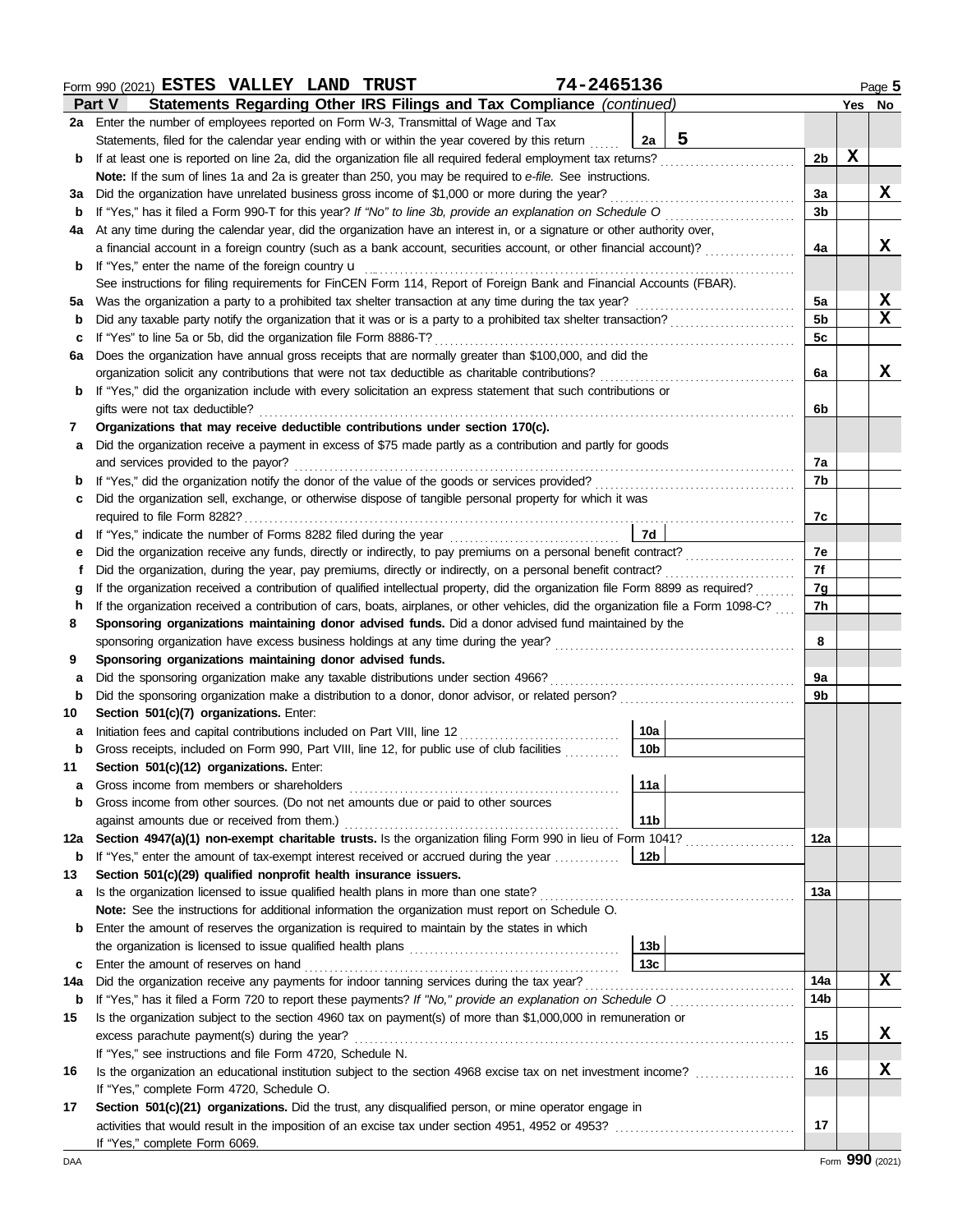#### Form 990 (2021) Page **6 ESTES VALLEY LAND TRUST 74-2465136**

| Part VI | <b>Governance, Management, and Disclosure</b> For each "Yes" response to lines 2 through 7b below, and for a "No"         |                         |
|---------|---------------------------------------------------------------------------------------------------------------------------|-------------------------|
|         | response to line 8a, 8b, or 10b below, describe the circumstances, processes, or changes on Schedule O. See instructions. |                         |
|         | Check if Schedule O contains a response or note to any line in this Part VI                                               | $\overline{\mathbf{x}}$ |

|     | Section A. Governing Body and Management                                                                                            |    |    |                         |     |    |
|-----|-------------------------------------------------------------------------------------------------------------------------------------|----|----|-------------------------|-----|----|
|     |                                                                                                                                     |    |    |                         | Yes | No |
| 1a  | Enter the number of voting members of the governing body at the end of the tax year                                                 | 1a | 11 |                         |     |    |
|     | If there are material differences in voting rights among members of the governing body, or                                          |    |    |                         |     |    |
|     | if the governing body delegated broad authority to an executive committee or similar                                                |    |    |                         |     |    |
|     | committee, explain on Schedule O.                                                                                                   |    |    |                         |     |    |
| b   | Enter the number of voting members included on line 1a, above, who are independent                                                  | 1b | 11 |                         |     |    |
| 2   | Did any officer, director, trustee, or key employee have a family relationship or a business relationship with                      |    |    |                         |     |    |
|     | any other officer, director, trustee, or key employee?                                                                              |    |    | $\mathbf{2}$            |     | x  |
| 3   | Did the organization delegate control over management duties customarily performed by or under the direct                           |    |    |                         |     |    |
|     | supervision of officers, directors, trustees, or key employees to a management company or other person?                             |    |    | 3                       |     | X  |
| 4   | Did the organization make any significant changes to its governing documents since the prior Form 990 was filed?                    |    |    | $\overline{\mathbf{4}}$ |     | X  |
| 5   | Did the organization become aware during the year of a significant diversion of the organization's assets?                          |    |    | 5                       |     | X  |
| 6   | Did the organization have members or stockholders?                                                                                  |    |    | 6                       |     | X  |
| 7a  | Did the organization have members, stockholders, or other persons who had the power to elect or appoint                             |    |    |                         |     |    |
|     | one or more members of the governing body?                                                                                          |    |    | 7a                      | x   |    |
| b   | Are any governance decisions of the organization reserved to (or subject to approval by) members,                                   |    |    |                         |     |    |
|     | stockholders, or persons other than the governing body?                                                                             |    |    | 7b                      |     | x  |
| 8   | Did the organization contemporaneously document the meetings held or written actions undertaken during the year by the following:   |    |    |                         |     |    |
| а   | The governing body?                                                                                                                 |    |    | 8a                      | x   |    |
| b   | Each committee with authority to act on behalf of the governing body?                                                               |    |    | 8b                      | X   |    |
| 9   | Is there any officer, director, trustee, or key employee listed in Part VII, Section A, who cannot be reached at                    |    |    |                         |     |    |
|     |                                                                                                                                     |    |    | 9                       |     | x  |
|     | Section B. Policies (This Section B requests information about policies not required by the Internal Revenue Code.)                 |    |    |                         |     |    |
|     |                                                                                                                                     |    |    |                         | Yes | No |
| 10a | Did the organization have local chapters, branches, or affiliates?                                                                  |    |    | 10a                     |     | x  |
| b   | If "Yes," did the organization have written policies and procedures governing the activities of such chapters,                      |    |    |                         |     |    |
|     | affiliates, and branches to ensure their operations are consistent with the organization's exempt purposes?                         |    |    | 10b                     |     |    |
| 11a | Has the organization provided a complete copy of this Form 990 to all members of its governing body before filing the form?         |    |    | 11a                     | X   |    |
| b   | Describe on Schedule O the process, if any, used by the organization to review this Form 990.                                       |    |    |                         |     |    |
| 12a | Did the organization have a written conflict of interest policy? If "No," go to line 13                                             |    |    | 12a                     | Х   |    |
| b   | Were officers, directors, or trustees, and key employees required to disclose annually interests that could give rise to conflicts? |    |    | 12 <sub>b</sub>         | X   |    |
| с   | Did the organization regularly and consistently monitor and enforce compliance with the policy? If "Yes,"                           |    |    |                         |     |    |
|     | describe on Schedule O how this was done                                                                                            |    |    | 12c                     | Х   |    |
| 13  | Did the organization have a written whistleblower policy?                                                                           |    |    | 13                      | X   |    |
| 14  | Did the organization have a written document retention and destruction policy?                                                      |    |    | 14                      | X   |    |
| 15  | Did the process for determining compensation of the following persons include a review and approval by                              |    |    |                         |     |    |
|     | independent persons, comparability data, and contemporaneous substantiation of the deliberation and decision?                       |    |    |                         |     |    |
| a   | The organization's CEO, Executive Director, or top management official                                                              |    |    | 15a                     | X   |    |
| b   | Other officers or key employees of the organization                                                                                 |    |    | 15b                     |     | X  |
|     | If "Yes" to line 15a or 15b, describe the process on Schedule O. See instructions.                                                  |    |    |                         |     |    |
| 16a | Did the organization invest in, contribute assets to, or participate in a joint venture or similar arrangement                      |    |    |                         |     |    |
|     | with a taxable entity during the year?                                                                                              |    |    | 16a                     |     | x  |
| b   | If "Yes," did the organization follow a written policy or procedure requiring the organization to evaluate its                      |    |    |                         |     |    |
|     | participation in joint venture arrangements under applicable federal tax law, and take steps to safeguard the                       |    |    |                         |     |    |
|     |                                                                                                                                     |    |    | 16b                     |     |    |
|     | <b>Section C. Disclosure</b>                                                                                                        |    |    |                         |     |    |
| 17  | List the states with which a copy of this Form 990 is required to be filed $\mathbf u$ CO, FL                                       |    |    |                         |     |    |
| 18  | Section 6104 requires an organization to make its Forms 1023 (1024 or 1024-A, if applicable), 990, and 990-T (section 501(c)        |    |    |                         |     |    |
|     | (3)s only) available for public inspection. Indicate how you made these available. Check all that apply.                            |    |    |                         |     |    |
|     | Own website $ \mathbf{X} $ Another's website $ \mathbf{X} $ Upon request<br>$\mathbf{1}$<br>Other (explain on Schedule O)           |    |    |                         |     |    |
| 19  | Describe on Schedule O whether (and if so, how) the organization made its governing documents, conflict of interest policy, and     |    |    |                         |     |    |
|     | financial statements available to the public during the tax year.                                                                   |    |    |                         |     |    |

|  | 20 State the name, address, and telephone number of the person who possesses the organization's books and records u |  |
|--|---------------------------------------------------------------------------------------------------------------------|--|
|  | $R_{\alpha}$ $R_{\alpha}$ $R_{\alpha}$                                                                              |  |

| <b>MAGGETTI</b><br>JOANNA   | 663<br>BOX<br>PO. |             |                 |
|-----------------------------|-------------------|-------------|-----------------|
| <b>PARK</b><br><b>ESTES</b> |                   | 80517<br>CO | 970-577-6837    |
| )AA                         |                   |             | Form 990 (2021) |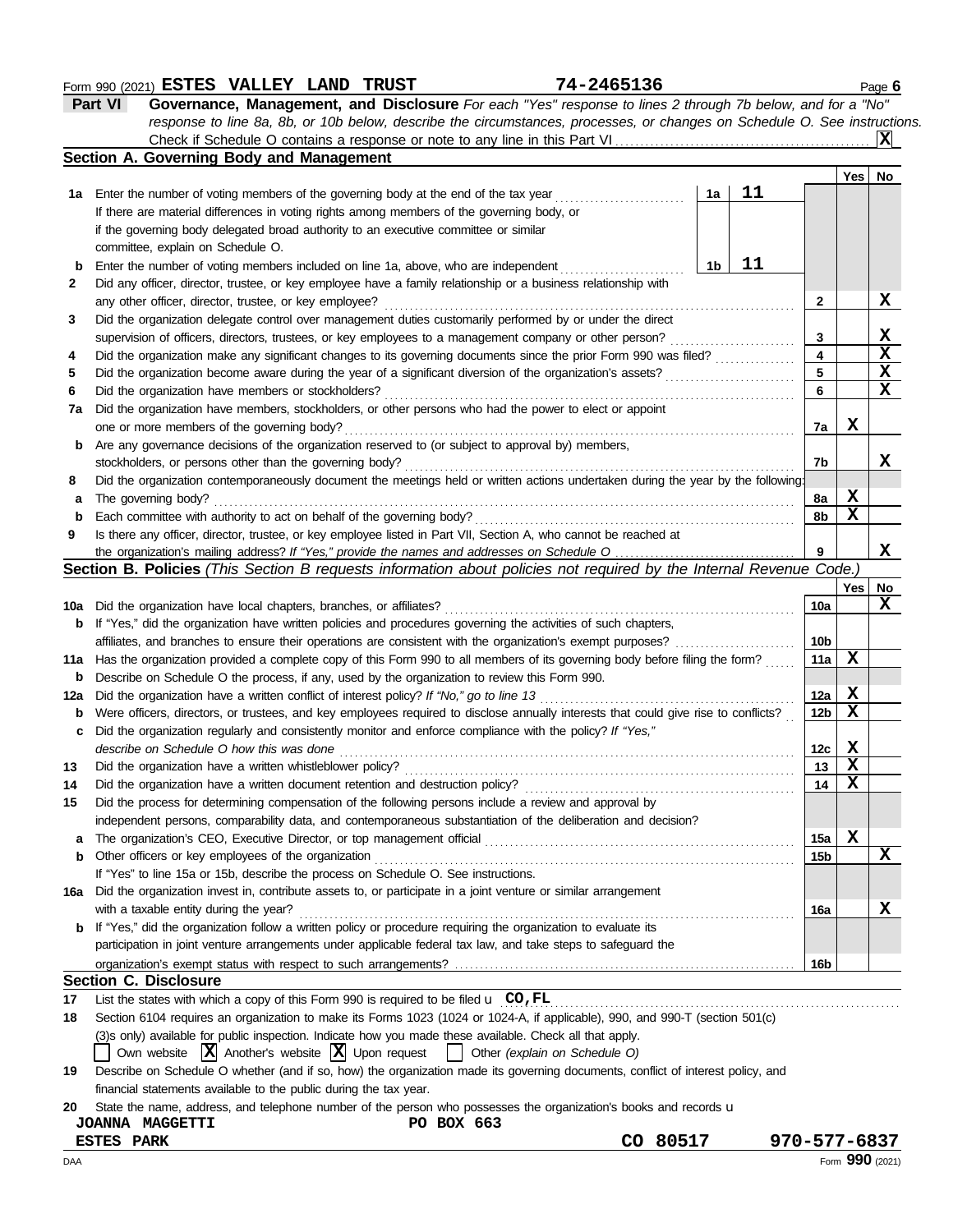**Independent Contractors Part VII Compensation of Officers, Directors, Trustees, Key Employees, Highest Compensated Employees, and** Check if Schedule O contains a response or note to any line in this Part VII.

**Section A. Officers, Directors, Trustees, Key Employees, and Highest Compensated Employees**

**1a** Complete this table for all persons required to be listed. Report compensation for the calendar year ending with or within the organization's tax year.

■ List all of the organization's **current** officers, directors, trustees (whether individuals or organizations), regardless of amount of the organization and the organization was paid compensation. Enter -0- in columns (D), (E), and (F) if no compensation was paid.

● List all of the organization's **current** key employees, if any. See instructions for definition of "key employee."

who received reportable compensation (box 5 of Form W-2, Form 1099-MISC, and/or box 1 of Form 1099-NEC) of more than \$100,000 from the organization and any related organizations. ■ List the organization's five **current** highest compensated employees (other than an officer, director, trustee, or key employee)<br> **•** received reportable compensation (box 5 of Form W-2, Form 1099-MISC, and/or box 1 of

■ List all of the organization's **former** officers, key employees, and highest compensated employees who received more than<br>00,000 of reportable compensation from the organization and any related organizations \$100,000 of reportable compensation from the organization and any related organizations.

■ List all of the organization's **former directors or trustees** that received, in the capacity as a former director or trustee of the prization more than \$10,000 of reportable compensation from the organization and any re organization, more than \$10,000 of reportable compensation from the organization and any related organizations. See the instructions for the order in which to list the persons above.

Check this box if neither the organization nor any related organization compensated any current officer, director, or trustee.

| (A)<br>Name and title                  | (B)<br>Average<br>hours<br>per week                                         |                                     |                         | (C)<br>Position |                 | (do not check more than one<br>box, unless person is both an<br>officer and a director/trustee) |        | (D)<br>Reportable<br>compensation<br>from the | (E)<br>Reportable<br>compensation<br>from related | (F)<br>Estimated amount<br>of other<br>compensation   |
|----------------------------------------|-----------------------------------------------------------------------------|-------------------------------------|-------------------------|-----------------|-----------------|-------------------------------------------------------------------------------------------------|--------|-----------------------------------------------|---------------------------------------------------|-------------------------------------------------------|
|                                        | (list any<br>hours for<br>related<br>organizations<br>below<br>dotted line) | Individual<br>Individual<br>trustee | nstitutional<br>trustee | Officer         | Ķey<br>employee | Highest compensated<br>employee                                                                 | Former | organization (W-2/<br>1099-MISC/<br>1099-NEC) | organizations (W-2/<br>1099-MISC/<br>1099-NEC)    | from the<br>organization and<br>related organizations |
| (1) JEFFREY BORING                     |                                                                             |                                     |                         |                 |                 |                                                                                                 |        |                                               |                                                   |                                                       |
| <b>EXECUTIVE DIRECTOR</b>              | 40.00<br>0.00                                                               |                                     |                         | $\mathbf x$     |                 |                                                                                                 |        | 101,673                                       | 0                                                 | 0                                                     |
| (2) DON SMITH                          |                                                                             |                                     |                         |                 |                 |                                                                                                 |        |                                               |                                                   |                                                       |
|                                        | 2.00                                                                        |                                     |                         |                 |                 |                                                                                                 |        |                                               |                                                   |                                                       |
| <b>PRESIDENT</b>                       | 0.00                                                                        | $\mathbf x$                         |                         | $\mathbf x$     |                 |                                                                                                 |        | 0                                             | 0                                                 | $\mathbf 0$                                           |
| (3) AMY PLUMMER                        |                                                                             |                                     |                         |                 |                 |                                                                                                 |        |                                               |                                                   |                                                       |
|                                        | 2.00                                                                        |                                     |                         |                 |                 |                                                                                                 |        |                                               |                                                   |                                                       |
| VICE PRESIDENT                         | 0.00                                                                        | $\mathbf x$                         |                         | $\mathbf x$     |                 |                                                                                                 |        | 0                                             | 0                                                 | $\mathbf 0$                                           |
| (4) WAYNE PARK                         | 2.00                                                                        |                                     |                         |                 |                 |                                                                                                 |        |                                               |                                                   |                                                       |
| <b>SECRETARY</b>                       | 0.00                                                                        | $\mathbf x$                         |                         | $\mathbf x$     |                 |                                                                                                 |        | 0                                             | 0                                                 | $\mathbf 0$                                           |
| (5) JACQUELINE OLDHAM                  |                                                                             |                                     |                         |                 |                 |                                                                                                 |        |                                               |                                                   |                                                       |
|                                        | 2.00                                                                        |                                     |                         |                 |                 |                                                                                                 |        |                                               |                                                   |                                                       |
| <b>TREASURER</b>                       | 0.00                                                                        | X                                   |                         | $\mathbf x$     |                 |                                                                                                 |        | 0                                             | 0                                                 | $\pmb{0}$                                             |
| (6) CURT GLEAVES                       |                                                                             |                                     |                         |                 |                 |                                                                                                 |        |                                               |                                                   |                                                       |
| <b>TREASURER</b><br><b>ASSISTANT</b>   | 2.00<br>0.00                                                                | $\mathbf x$                         |                         | $\mathbf x$     |                 |                                                                                                 |        | 0                                             | 0                                                 | $\mathbf 0$                                           |
| (7) WARD NELSON                        |                                                                             |                                     |                         |                 |                 |                                                                                                 |        |                                               |                                                   |                                                       |
|                                        | 1.00                                                                        |                                     |                         |                 |                 |                                                                                                 |        |                                               |                                                   |                                                       |
| <b>DIRECTOR</b>                        | 0.00                                                                        | X                                   |                         |                 |                 |                                                                                                 |        | 0                                             | 0                                                 | $\mathbf 0$                                           |
| (8) MELISSA STRONG                     |                                                                             |                                     |                         |                 |                 |                                                                                                 |        |                                               |                                                   |                                                       |
|                                        | 1.00                                                                        |                                     |                         |                 |                 |                                                                                                 |        |                                               |                                                   | $\mathbf 0$                                           |
| <b>DIRECTOR</b><br>(9) KARLA HENDERSON | 0.00                                                                        | $\mathbf x$                         |                         |                 |                 |                                                                                                 |        | 0                                             | 0                                                 |                                                       |
|                                        | 1.00                                                                        |                                     |                         |                 |                 |                                                                                                 |        |                                               |                                                   |                                                       |
| <b>DIRECTOR</b>                        | 0.00                                                                        | $\mathbf x$                         |                         |                 |                 |                                                                                                 |        | 0                                             | 0                                                 | $\mathbf 0$                                           |
| (10) ALICE REUMAN                      |                                                                             |                                     |                         |                 |                 |                                                                                                 |        |                                               |                                                   |                                                       |
|                                        | 1.00                                                                        |                                     |                         |                 |                 |                                                                                                 |        |                                               |                                                   |                                                       |
| <b>DIRECTOR</b>                        | 0.00                                                                        | X                                   |                         |                 |                 |                                                                                                 |        | 0                                             | 0                                                 | $\mathbf 0$                                           |
| (11) PAT BEGLEY                        |                                                                             |                                     |                         |                 |                 |                                                                                                 |        |                                               |                                                   |                                                       |
| <b>DIRECTOR</b>                        | 1.00<br>0.00                                                                | X                                   |                         |                 |                 |                                                                                                 |        | 0                                             | 0                                                 | $\pmb{0}$                                             |
|                                        |                                                                             |                                     |                         |                 |                 |                                                                                                 |        |                                               |                                                   |                                                       |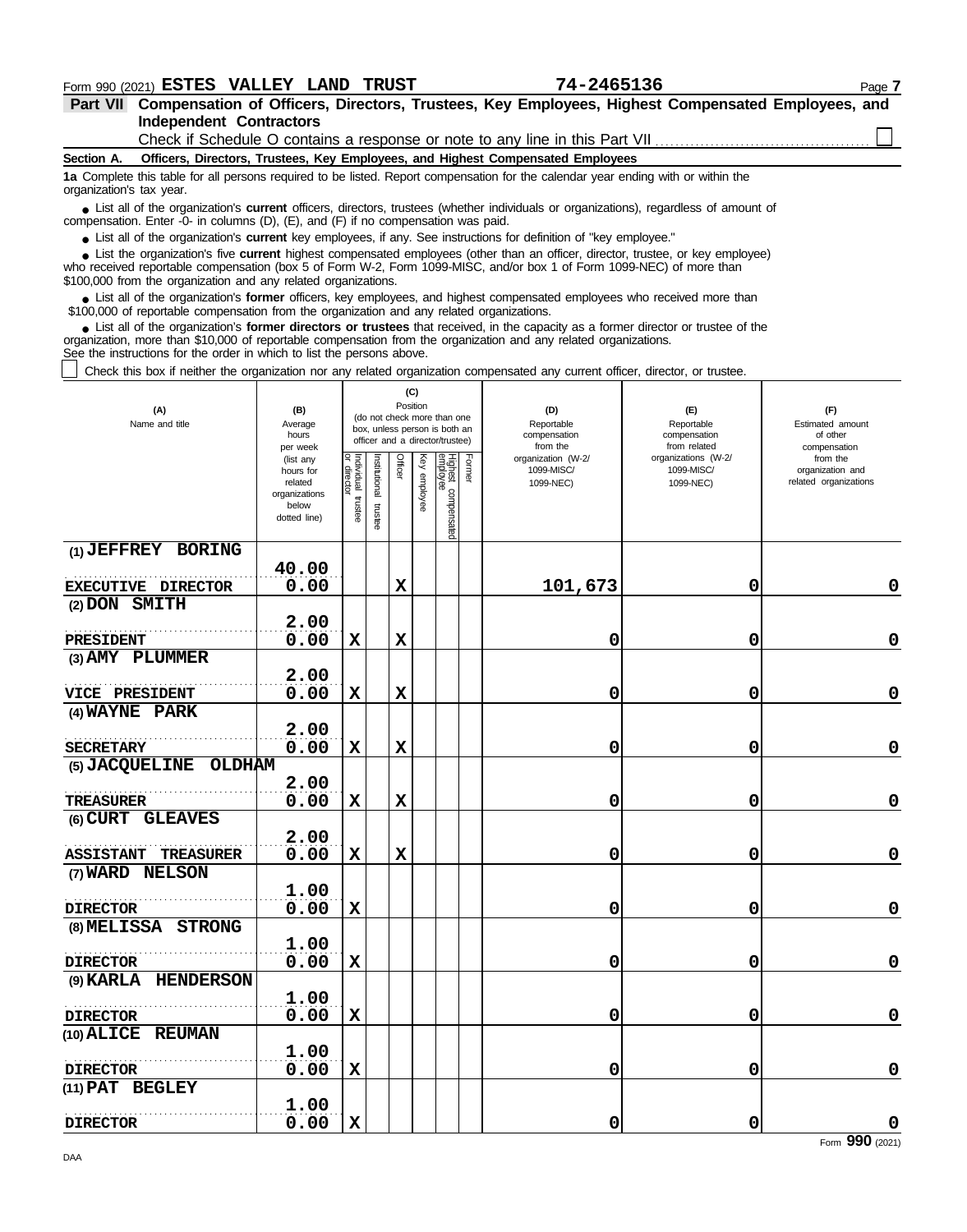#### Form 990 (2021) Page **8 ESTES VALLEY LAND TRUST 74-2465136**

| Part VII              |                                                                                                                                                                                                                                                        |                                                                             |                                   |                      |         |                     |                                                                                                 |        | Section A. Officers, Directors, Trustees, Key Employees, and Highest Compensated Employees (continued) |                                                   |                                                       |                     |
|-----------------------|--------------------------------------------------------------------------------------------------------------------------------------------------------------------------------------------------------------------------------------------------------|-----------------------------------------------------------------------------|-----------------------------------|----------------------|---------|---------------------|-------------------------------------------------------------------------------------------------|--------|--------------------------------------------------------------------------------------------------------|---------------------------------------------------|-------------------------------------------------------|---------------------|
| (A)<br>Name and title |                                                                                                                                                                                                                                                        | (B)<br>Average<br>hours<br>per week                                         |                                   |                      |         | (C)<br>Position     | (do not check more than one<br>box, unless person is both an<br>officer and a director/trustee) |        | (D)<br>Reportable<br>compensation<br>from the                                                          | (E)<br>Reportable<br>compensation<br>from related | (F)<br>Estimated amount<br>of other<br>compensation   |                     |
|                       |                                                                                                                                                                                                                                                        | (list any<br>hours for<br>related<br>organizations<br>below<br>dotted line) | Individual trustee<br>or director | nstitutional trustee | Officer | <b>Key employee</b> | Highest compensated<br>employee                                                                 | Former | organization (W-2/<br>1099-MISC/<br>1099-NEC)                                                          | organizations (W-2/<br>1099-MISC/<br>1099-NEC)    | from the<br>organization and<br>related organizations |                     |
| (12)                  | <b>JAN SWANEY</b>                                                                                                                                                                                                                                      |                                                                             |                                   |                      |         |                     |                                                                                                 |        |                                                                                                        |                                                   |                                                       |                     |
|                       | <b>DIRECTOR</b>                                                                                                                                                                                                                                        | 1.00<br>0.00                                                                | X                                 |                      |         |                     |                                                                                                 |        | 0                                                                                                      | 0                                                 |                                                       | 0                   |
|                       |                                                                                                                                                                                                                                                        |                                                                             |                                   |                      |         |                     |                                                                                                 |        |                                                                                                        |                                                   |                                                       |                     |
|                       |                                                                                                                                                                                                                                                        |                                                                             |                                   |                      |         |                     |                                                                                                 |        |                                                                                                        |                                                   |                                                       |                     |
|                       |                                                                                                                                                                                                                                                        |                                                                             |                                   |                      |         |                     |                                                                                                 |        |                                                                                                        |                                                   |                                                       |                     |
|                       |                                                                                                                                                                                                                                                        |                                                                             |                                   |                      |         |                     |                                                                                                 |        |                                                                                                        |                                                   |                                                       |                     |
|                       |                                                                                                                                                                                                                                                        |                                                                             |                                   |                      |         |                     |                                                                                                 |        |                                                                                                        |                                                   |                                                       |                     |
|                       |                                                                                                                                                                                                                                                        |                                                                             |                                   |                      |         |                     |                                                                                                 |        |                                                                                                        |                                                   |                                                       |                     |
|                       |                                                                                                                                                                                                                                                        |                                                                             |                                   |                      |         |                     |                                                                                                 |        |                                                                                                        |                                                   |                                                       |                     |
| c                     | Total from continuation sheets to Part VII, Section A  u                                                                                                                                                                                               |                                                                             |                                   |                      |         |                     |                                                                                                 |        | 101,673                                                                                                |                                                   |                                                       |                     |
|                       |                                                                                                                                                                                                                                                        |                                                                             |                                   |                      |         |                     |                                                                                                 |        | 101,673                                                                                                |                                                   |                                                       |                     |
| $\mathcal{P}$         | Total number of individuals (including but not limited to those listed above) who received more than \$100,000 of<br>reportable compensation from the organization $\mathbf u$ 1                                                                       |                                                                             |                                   |                      |         |                     |                                                                                                 |        |                                                                                                        |                                                   |                                                       |                     |
| 3                     | Did the organization list any former officer, director, trustee, key employee, or highest compensated                                                                                                                                                  |                                                                             |                                   |                      |         |                     |                                                                                                 |        |                                                                                                        |                                                   |                                                       | Yes<br>No           |
| 4                     | For any individual listed on line 1a, is the sum of reportable compensation and other compensation from the                                                                                                                                            |                                                                             |                                   |                      |         |                     |                                                                                                 |        |                                                                                                        |                                                   | 3                                                     | X                   |
|                       | organization and related organizations greater than \$150,000? If "Yes," complete Schedule J for such                                                                                                                                                  |                                                                             |                                   |                      |         |                     |                                                                                                 |        |                                                                                                        |                                                   | 4                                                     | X                   |
| 5                     | Did any person listed on line 1a receive or accrue compensation from any unrelated organization or individual                                                                                                                                          |                                                                             |                                   |                      |         |                     |                                                                                                 |        |                                                                                                        |                                                   |                                                       |                     |
|                       | Section B. Independent Contractors                                                                                                                                                                                                                     |                                                                             |                                   |                      |         |                     |                                                                                                 |        |                                                                                                        |                                                   | 5                                                     | X                   |
| 1                     | Complete this table for your five highest compensated independent contractors that received more than \$100,000 of<br>compensation from the organization. Report compensation for the calendar year ending with or within the organization's tax year. |                                                                             |                                   |                      |         |                     |                                                                                                 |        |                                                                                                        |                                                   |                                                       |                     |
|                       |                                                                                                                                                                                                                                                        | (A)<br>Name and business address                                            |                                   |                      |         |                     |                                                                                                 |        |                                                                                                        | (B)<br>Description of services                    |                                                       | (C)<br>Compensation |
|                       |                                                                                                                                                                                                                                                        |                                                                             |                                   |                      |         |                     |                                                                                                 |        |                                                                                                        |                                                   |                                                       |                     |
|                       |                                                                                                                                                                                                                                                        |                                                                             |                                   |                      |         |                     |                                                                                                 |        |                                                                                                        |                                                   |                                                       |                     |
|                       |                                                                                                                                                                                                                                                        |                                                                             |                                   |                      |         |                     |                                                                                                 |        |                                                                                                        |                                                   |                                                       |                     |
|                       |                                                                                                                                                                                                                                                        |                                                                             |                                   |                      |         |                     |                                                                                                 |        |                                                                                                        |                                                   |                                                       |                     |
|                       |                                                                                                                                                                                                                                                        |                                                                             |                                   |                      |         |                     |                                                                                                 |        |                                                                                                        |                                                   |                                                       |                     |
|                       |                                                                                                                                                                                                                                                        |                                                                             |                                   |                      |         |                     |                                                                                                 |        |                                                                                                        |                                                   |                                                       |                     |
| $\mathbf{2}$          | Total number of independent contractors (including but not limited to those listed above) who                                                                                                                                                          |                                                                             |                                   |                      |         |                     |                                                                                                 |        |                                                                                                        |                                                   |                                                       |                     |
| DAA                   | received more than \$100,000 of compensation from the organization u                                                                                                                                                                                   |                                                                             |                                   |                      |         |                     |                                                                                                 |        |                                                                                                        | 0                                                 |                                                       | Form 990 (2021)     |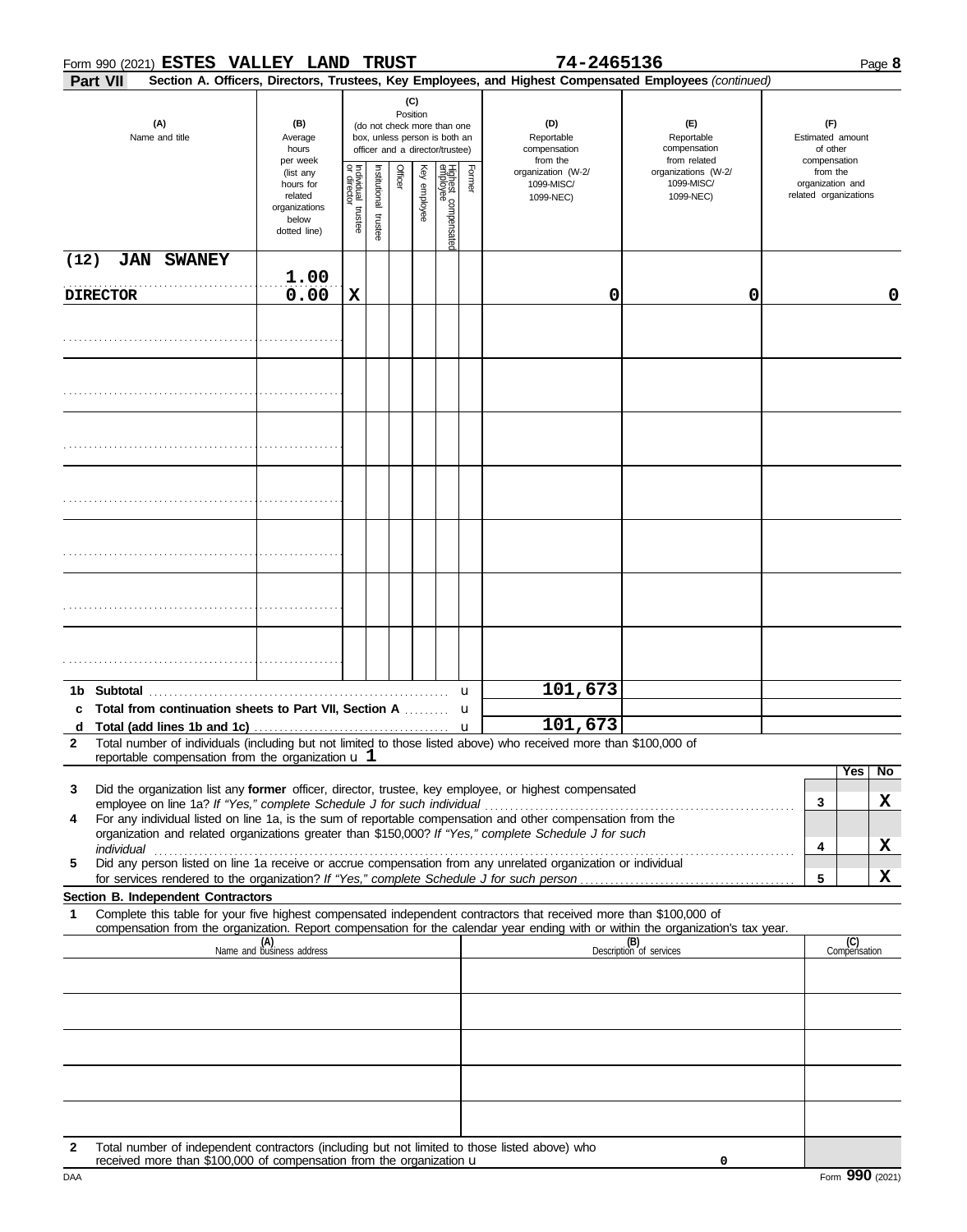#### Form 990 (2021) Page **9 ESTES VALLEY LAND TRUST 74-2465136**

**Part VIII Statement of Revenue**

|                                                                  |     |                                                                                      |                                               |          |                |                      | Check if Schedule O contains a response or note to any line in this Part VIII |                                              |                                      |                                                               |
|------------------------------------------------------------------|-----|--------------------------------------------------------------------------------------|-----------------------------------------------|----------|----------------|----------------------|-------------------------------------------------------------------------------|----------------------------------------------|--------------------------------------|---------------------------------------------------------------|
|                                                                  |     |                                                                                      |                                               |          |                |                      | (A)<br>Total revenue                                                          | (B)<br>Related or exempt<br>function revenue | (C)<br>Unrelated<br>business revenue | (D)<br>Revenue excluded<br>from tax under<br>sections 512-514 |
|                                                                  |     |                                                                                      |                                               |          | 1a             |                      |                                                                               |                                              |                                      |                                                               |
| <b>Contributions, Gifts, Grants</b><br>and Other Similar Amounts |     | 1a Federated campaigns<br><b>b</b> Membership dues<br>1b                             |                                               |          | 68,159         |                      |                                                                               |                                              |                                      |                                                               |
|                                                                  |     | .<br>c Fundraising events<br>1 <sub>c</sub>                                          |                                               |          |                |                      |                                                                               |                                              |                                      |                                                               |
|                                                                  |     | d Related organizations                                                              |                                               |          | 1 <sub>d</sub> |                      |                                                                               |                                              |                                      |                                                               |
|                                                                  |     | e Government grants (contributions)                                                  |                                               |          |                |                      |                                                                               |                                              |                                      |                                                               |
|                                                                  |     | 1е<br>f All other contributions, gifts, grants,                                      |                                               |          |                |                      |                                                                               |                                              |                                      |                                                               |
|                                                                  |     | and similar amounts not included above<br><b>q</b> Noncash contributions included in |                                               |          | 1f             | 211,901              |                                                                               |                                              |                                      |                                                               |
|                                                                  |     |                                                                                      |                                               |          | 1g $\vert$ \$  | 10,389               |                                                                               |                                              |                                      |                                                               |
|                                                                  |     |                                                                                      |                                               |          |                | $\mathbf{u}$         | 280,060                                                                       |                                              |                                      |                                                               |
|                                                                  |     |                                                                                      |                                               |          |                | <b>Business Code</b> |                                                                               |                                              |                                      |                                                               |
|                                                                  | 2a  | NEW EASEMENTS                                                                        |                                               |          |                |                      | 42,500                                                                        | 42,500                                       |                                      |                                                               |
| Program Service<br>Revenue                                       | b   | FISCAL SPONSORSHIP FEES                                                              |                                               |          |                |                      | 2,500                                                                         | 2,500                                        |                                      |                                                               |
|                                                                  | c   | EDUCATIONAL EVENTS                                                                   |                                               |          |                |                      | 1,395                                                                         | 1,395                                        |                                      |                                                               |
|                                                                  |     |                                                                                      |                                               |          |                |                      |                                                                               |                                              |                                      |                                                               |
|                                                                  |     |                                                                                      |                                               |          |                |                      |                                                                               |                                              |                                      |                                                               |
|                                                                  |     | f All other program service revenue                                                  |                                               |          |                |                      |                                                                               |                                              |                                      |                                                               |
|                                                                  |     |                                                                                      |                                               |          |                |                      | 46,395                                                                        |                                              |                                      |                                                               |
|                                                                  | 3   | Investment income (including dividends, interest, and                                |                                               |          |                |                      |                                                                               |                                              |                                      |                                                               |
|                                                                  |     |                                                                                      |                                               |          |                | u                    | 78,927                                                                        |                                              |                                      | 78,927                                                        |
|                                                                  | 4   | Income from investment of tax-exempt bond proceeds                                   |                                               |          |                | $\mathbf{u}$         |                                                                               |                                              |                                      |                                                               |
|                                                                  | 5   |                                                                                      |                                               |          |                | $\mathbf u$          |                                                                               |                                              |                                      |                                                               |
|                                                                  |     |                                                                                      |                                               | (i) Real |                | (ii) Personal        |                                                                               |                                              |                                      |                                                               |
|                                                                  | 6а  | Gross rents                                                                          | 6a                                            |          | 6,600          |                      |                                                                               |                                              |                                      |                                                               |
|                                                                  | b   | Less: rental expenses                                                                | 6b                                            |          |                |                      |                                                                               |                                              |                                      |                                                               |
|                                                                  | c   | Rental inc. or (loss)                                                                | 6с                                            |          | 6,600          |                      |                                                                               |                                              |                                      |                                                               |
|                                                                  | d   |                                                                                      | <b>7a</b> Gross amount from<br>(i) Securities |          |                | u                    | 6,600                                                                         |                                              |                                      | 6,600                                                         |
|                                                                  |     | sales of assets                                                                      |                                               |          |                | (ii) Other           |                                                                               |                                              |                                      |                                                               |
|                                                                  |     | other than inventory                                                                 | 7a                                            | 195,000  |                |                      |                                                                               |                                              |                                      |                                                               |
|                                                                  |     | <b>b</b> Less: cost or other                                                         |                                               |          |                |                      |                                                                               |                                              |                                      |                                                               |
|                                                                  |     | basis and sales exps.                                                                | 7b                                            |          | 95,290         |                      |                                                                               |                                              |                                      |                                                               |
| Other Revenue                                                    |     | c Gain or (loss)                                                                     | 7c                                            |          | 99,710         |                      |                                                                               |                                              |                                      |                                                               |
|                                                                  |     |                                                                                      |                                               |          |                | $\mathbf u$          | 99,710                                                                        |                                              |                                      | 99,710                                                        |
|                                                                  |     | 8a Gross income from fundraising events                                              |                                               |          |                |                      |                                                                               |                                              |                                      |                                                               |
|                                                                  |     | (not including \$                                                                    |                                               | .        |                |                      |                                                                               |                                              |                                      |                                                               |
|                                                                  |     | of contributions reported on line                                                    |                                               |          |                |                      |                                                                               |                                              |                                      |                                                               |
|                                                                  |     | 1c). See Part IV, line 18                                                            |                                               |          | 8a             |                      |                                                                               |                                              |                                      |                                                               |
|                                                                  |     | <b>b</b> Less: direct expenses                                                       |                                               |          | 8b             |                      |                                                                               |                                              |                                      |                                                               |
|                                                                  |     |                                                                                      |                                               |          |                |                      |                                                                               |                                              |                                      |                                                               |
|                                                                  |     | 9a Gross income from gaming                                                          |                                               |          |                |                      |                                                                               |                                              |                                      |                                                               |
|                                                                  |     | activities. See Part IV, line 19                                                     |                                               |          | 9a             |                      |                                                                               |                                              |                                      |                                                               |
|                                                                  |     | <b>b</b> Less: direct expenses                                                       |                                               |          | 9b             |                      |                                                                               |                                              |                                      |                                                               |
|                                                                  |     |                                                                                      |                                               |          |                |                      |                                                                               |                                              |                                      |                                                               |
|                                                                  |     | 10a Gross sales of inventory, less                                                   |                                               |          |                |                      |                                                                               |                                              |                                      |                                                               |
|                                                                  |     | returns and allowances                                                               |                                               |          | 10a            |                      |                                                                               |                                              |                                      |                                                               |
|                                                                  |     | <b>b</b> Less: cost of goods sold                                                    |                                               |          | 10b            |                      |                                                                               |                                              |                                      |                                                               |
|                                                                  |     |                                                                                      |                                               |          |                | <b>Business Code</b> |                                                                               |                                              |                                      |                                                               |
|                                                                  |     |                                                                                      |                                               |          |                |                      |                                                                               |                                              |                                      |                                                               |
| Miscellaneous<br>Revenue                                         | 11a |                                                                                      |                                               |          |                |                      |                                                                               |                                              |                                      |                                                               |
|                                                                  |     |                                                                                      |                                               |          |                |                      |                                                                               |                                              |                                      |                                                               |
|                                                                  |     |                                                                                      |                                               |          |                |                      |                                                                               |                                              |                                      |                                                               |
|                                                                  |     |                                                                                      |                                               |          |                |                      |                                                                               |                                              |                                      |                                                               |
|                                                                  |     |                                                                                      |                                               |          |                |                      | 511,692                                                                       | 46,395                                       | $\mathbf 0$                          |                                                               |
|                                                                  |     |                                                                                      |                                               |          |                | $\mathbf{u}$         |                                                                               |                                              |                                      | 185,237                                                       |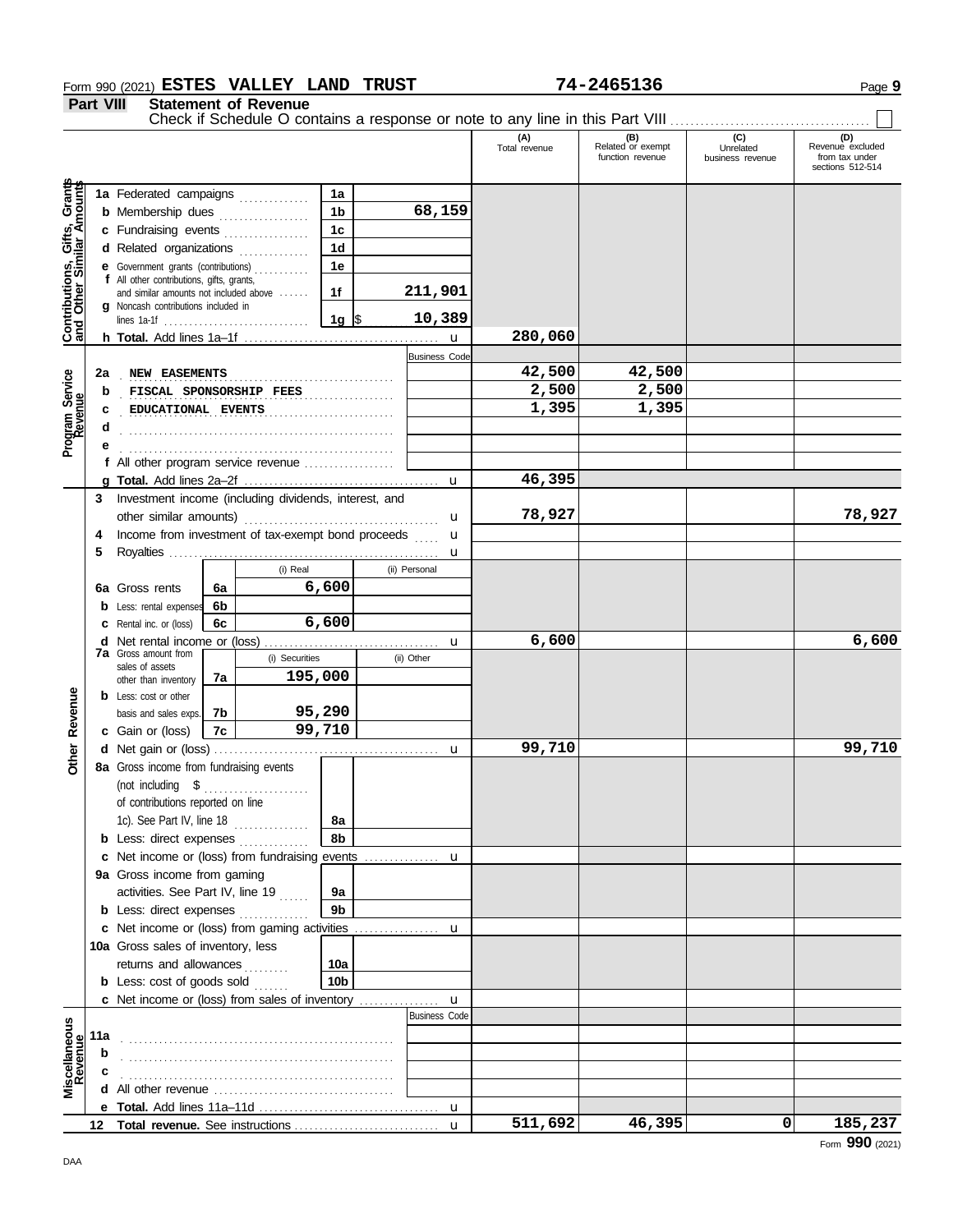#### Form 990 (2021) Page **10 ESTES VALLEY LAND TRUST 74-2465136**

**Part IX Statement of Functional Expenses**

|        | Section 501(c)(3) and 501(c)(4) organizations must complete all columns. All other organizations must complete column (A). |                       |                                    |                                           |                                |
|--------|----------------------------------------------------------------------------------------------------------------------------|-----------------------|------------------------------------|-------------------------------------------|--------------------------------|
|        | Check if Schedule O contains a response or note to any line in this Part IX                                                |                       |                                    |                                           |                                |
|        | Do not include amounts reported on lines 6b, $7\phi$ ,<br>8b, 9b, and 10b of Part VIII.                                    | (A)<br>Total expenses | (B)<br>Program service<br>expenses | (C)<br>Management and<br>general expenses | (D)<br>Fundraising<br>expenses |
| 1.     | Grants and other assistance to domestic organizations                                                                      |                       |                                    |                                           |                                |
|        | and domestic governments. See Part IV, line 21                                                                             | 500                   | 500                                |                                           |                                |
|        | 2 Grants and other assistance to domestic                                                                                  |                       |                                    |                                           |                                |
|        | individuals. See Part IV, line 22                                                                                          | 2,000                 | 2,000                              |                                           |                                |
| 3      | Grants and other assistance to foreign                                                                                     |                       |                                    |                                           |                                |
|        | organizations, foreign governments, and                                                                                    |                       |                                    |                                           |                                |
|        | foreign individuals. See Part IV, lines 15 and 16                                                                          |                       |                                    |                                           |                                |
|        | Benefits paid to or for members                                                                                            |                       |                                    |                                           |                                |
| 5      | Compensation of current officers, directors,                                                                               |                       |                                    |                                           |                                |
|        | trustees, and key employees                                                                                                | 101,673               | 66,931                             | 19,796                                    | 14,946                         |
| 6      | Compensation not included above to disqualified                                                                            |                       |                                    |                                           |                                |
|        | persons (as defined under section 4958(f)(1)) and                                                                          |                       |                                    |                                           |                                |
|        | persons described in section 4958(c)(3)(B)                                                                                 |                       |                                    |                                           |                                |
| 7      | Other salaries and wages                                                                                                   | 54,356                | 25,261                             | 16,166                                    | 12,929                         |
| 8      | Pension plan accruals and contributions (include                                                                           |                       |                                    |                                           |                                |
|        | section 401(k) and 403(b) employer contributions)                                                                          |                       |                                    |                                           |                                |
| 9      | Other employee benefits                                                                                                    | 1,999                 | 1,319                              | 386                                       | 294                            |
| 10     | Payroll taxes                                                                                                              | 18,091                | $\overline{10}$ , 705              | 4,161                                     | 3,225                          |
| 11     | Fees for services (nonemployees):                                                                                          |                       |                                    |                                           |                                |
| a      |                                                                                                                            |                       | 7,865                              | 500                                       |                                |
| b      |                                                                                                                            | 8,365<br>5,360        |                                    | 5,360                                     |                                |
| с<br>d | Lobbying                                                                                                                   |                       |                                    |                                           |                                |
| е      | Professional fundraising services. See Part IV, line 1                                                                     |                       |                                    |                                           |                                |
| f      | Investment management fees                                                                                                 |                       |                                    |                                           |                                |
| q      | Other. (If line 11g amount exceeds 10% of line 25, column                                                                  |                       |                                    |                                           |                                |
|        | (A) amount, list line 11g expenses on Schedule O.)                                                                         | 1,150                 | 608                                | 542                                       |                                |
| 12     | Advertising and promotion                                                                                                  |                       |                                    |                                           |                                |
| 13     |                                                                                                                            | 10,229                | 6,082                              | 618                                       | 3,529                          |
| 14     | Information technology                                                                                                     | 6,008                 | 3,428                              | 1,424                                     | 1,156                          |
| 15     |                                                                                                                            |                       |                                    |                                           |                                |
| 16     |                                                                                                                            | 22,790                | 13,004                             | 5,401                                     | 4,385                          |
| 17     | Travel                                                                                                                     | 133                   | 133                                |                                           |                                |
| 18     | Payments of travel or entertainment expenses                                                                               |                       |                                    |                                           |                                |
|        | for any federal, state, or local public officials                                                                          |                       |                                    |                                           |                                |
| 19     | Conferences, conventions, and meetings                                                                                     | 7,230                 | 4,126                              | 1,713                                     | 1,391                          |
| 20     | Interest                                                                                                                   |                       |                                    |                                           |                                |
| 21     | Payments to affiliates                                                                                                     |                       |                                    |                                           |                                |
| 22     | Depreciation, depletion, and amortization                                                                                  | 2,494                 | 1,423                              | 591                                       | 480                            |
| 23     |                                                                                                                            | 15,657                | 12,723                             | 1,619                                     | 1,315                          |
| 24     | Other expenses. Itemize expenses not covered                                                                               |                       |                                    |                                           |                                |
|        | above (List miscellaneous expenses on line 24e. If                                                                         |                       |                                    |                                           |                                |
|        | line 24e amount exceeds 10% of line 25, column                                                                             |                       |                                    |                                           |                                |
|        | (A) amount, list line 24e expenses on Schedule O.)<br>OTHER ACQUISITION FEES                                               | 12,482                | 12,482                             |                                           |                                |
| a      | MEALS/EVENT CATERING                                                                                                       | 3,965                 | 3,202                              | 35                                        | 728                            |
| b<br>c | TITLE AND FILING FEES                                                                                                      | 1,456                 |                                    | 467                                       | 989                            |
| d      | LICENSES & TAXES                                                                                                           | 805                   | 500                                | 60                                        | 245                            |
| е      | All other expenses                                                                                                         |                       |                                    |                                           |                                |
| 25     | Total functional expenses. Add lines 1 through 24e                                                                         | 276,743               | 172,292                            | 58,839                                    | 45,612                         |
| 26     | Joint costs. Complete this line only if the                                                                                |                       |                                    |                                           |                                |
|        | organization reported in column (B) joint costs                                                                            |                       |                                    |                                           |                                |
|        | from a combined educational campaign_and<br>fundraising solicitation. Check here $\mathbf{u}$   if                         |                       |                                    |                                           |                                |
|        | following SOP 98-2 (ASC 958-720)                                                                                           |                       |                                    |                                           |                                |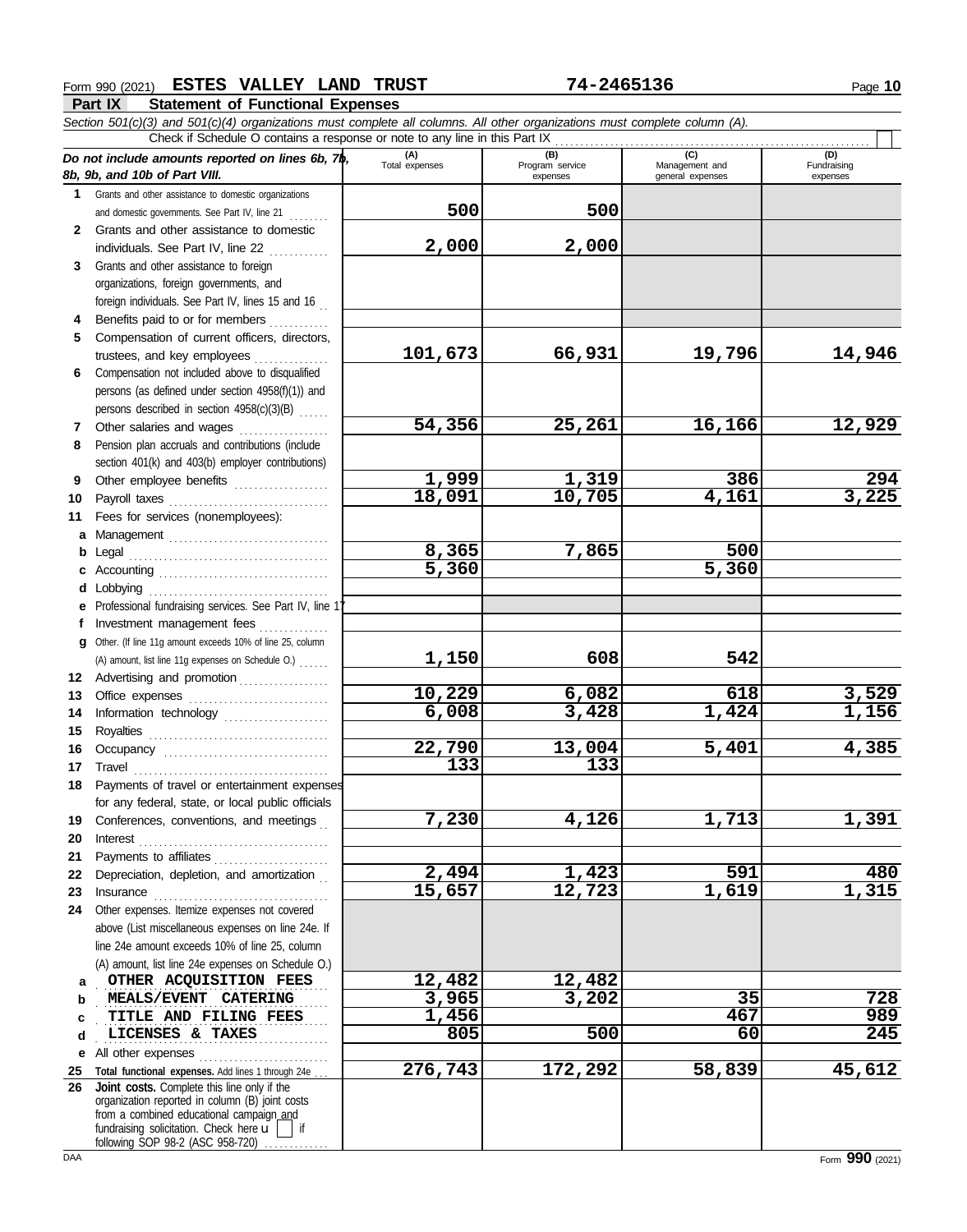#### Form 990 (2021) **ESTES VALLEY LAND TRUST** 74-2465136 **Page 11 ESTES VALLEY LAND TRUST 74-2465136**

**Part X Balance Sheet**

|                      |    |                                                                                                                                                                                                                                     |       |        | (A)<br>Beginning of year |             | (B)<br>End of year |
|----------------------|----|-------------------------------------------------------------------------------------------------------------------------------------------------------------------------------------------------------------------------------------|-------|--------|--------------------------|-------------|--------------------|
|                      | 1. | Cash-non-interest-bearing                                                                                                                                                                                                           |       |        | 178,018                  | $\mathbf 1$ | 88,682             |
|                      | 2  |                                                                                                                                                                                                                                     |       |        |                          | 2           |                    |
|                      | 3  |                                                                                                                                                                                                                                     |       |        |                          | 3           |                    |
|                      | 4  | Accounts receivable, net                                                                                                                                                                                                            | 7,066 | 4      |                          |             |                    |
|                      | 5  | Loans and other receivables from any current or former officer, director,                                                                                                                                                           |       |        |                          |             |                    |
|                      |    | trustee, key employee, creator or founder, substantial contributor, or 35%                                                                                                                                                          |       |        |                          |             |                    |
|                      |    | controlled entity or family member of any of these persons                                                                                                                                                                          |       |        |                          | 5           |                    |
|                      | 6  | Loans and other receivables from other disqualified persons (as defined                                                                                                                                                             |       |        |                          |             |                    |
|                      |    | under section 4958(f)(1)), and persons described in section 4958(c)(3)(B)                                                                                                                                                           |       |        |                          | 6           |                    |
| Assets               | 7  |                                                                                                                                                                                                                                     |       |        |                          | 7           |                    |
|                      | 8  | Inventories for sale or use <i>communication</i> and the state or use of the state or use of the state or use of the state or use of the state or use of the state of the state of the state of the state of the state or the state |       |        |                          | 8           |                    |
|                      | 9  |                                                                                                                                                                                                                                     |       |        | 23,118                   | 9           | 23,165             |
|                      |    | 10a Land, buildings, and equipment: cost or other                                                                                                                                                                                   |       |        |                          |             |                    |
|                      |    |                                                                                                                                                                                                                                     |       | 33,073 |                          |             |                    |
|                      |    |                                                                                                                                                                                                                                     |       | 30,326 | $3,942$ 10c              |             | 2,747              |
|                      | 11 |                                                                                                                                                                                                                                     |       |        | $\overline{2,547,154}$   | 11          | 3,069,452          |
|                      | 12 |                                                                                                                                                                                                                                     |       |        |                          | 12          |                    |
|                      | 13 |                                                                                                                                                                                                                                     |       |        | 13                       |             |                    |
|                      | 14 | Intangible assets                                                                                                                                                                                                                   |       | 14     |                          |             |                    |
|                      | 15 |                                                                                                                                                                                                                                     |       |        |                          | 15          |                    |
|                      | 16 |                                                                                                                                                                                                                                     |       |        | 2,759,298                | 16          | 3,184,046          |
|                      | 17 |                                                                                                                                                                                                                                     |       |        | 10,929                   | 17          | 6,897              |
|                      | 18 | Grants payable                                                                                                                                                                                                                      |       |        |                          | 18          |                    |
|                      | 19 |                                                                                                                                                                                                                                     |       |        | 4,645                    | 19          |                    |
|                      | 20 |                                                                                                                                                                                                                                     |       |        | 20                       |             |                    |
|                      | 21 | Escrow or custodial account liability. Complete Part IV of Schedule D                                                                                                                                                               |       |        |                          | 21          |                    |
|                      | 22 | Loans and other payables to any current or former officer, director,                                                                                                                                                                |       |        |                          |             |                    |
| Liabilities          |    | trustee, key employee, creator or founder, substantial contributor, or 35%                                                                                                                                                          |       |        |                          |             |                    |
|                      |    | controlled entity or family member of any of these persons                                                                                                                                                                          |       |        |                          | 22          |                    |
|                      | 23 | Secured mortgages and notes payable to unrelated third parties                                                                                                                                                                      |       |        |                          | 23          |                    |
|                      | 24 | Unsecured notes and loans payable to unrelated third parties                                                                                                                                                                        |       |        |                          | 24          |                    |
|                      | 25 | Other liabilities (including federal income tax, payables to related third                                                                                                                                                          |       |        |                          |             |                    |
|                      |    | parties, and other liabilities not included on lines 17-24). Complete Part X                                                                                                                                                        |       |        |                          |             |                    |
|                      |    |                                                                                                                                                                                                                                     |       |        |                          | 25          |                    |
|                      | 26 |                                                                                                                                                                                                                                     |       |        | <u>15,574</u>            | 26          | <u>6,897</u>       |
|                      |    | Organizations that follow FASB ASC 958, check here $\sqrt{X}$                                                                                                                                                                       |       |        |                          |             |                    |
|                      |    | and complete lines 27, 28, 32, and 33.                                                                                                                                                                                              |       |        |                          |             |                    |
|                      | 27 | Net assets without donor restrictions                                                                                                                                                                                               |       |        | 2,538,543                | 27          | 2,840,023          |
| <b>Fund Balances</b> | 28 | Net assets with donor restrictions                                                                                                                                                                                                  |       |        | 205,181                  | 28          | 337,126            |
|                      |    | Organizations that do not follow FASB ASC 958, check here u                                                                                                                                                                         |       |        |                          |             |                    |
|                      |    | and complete lines 29 through 33.                                                                                                                                                                                                   |       |        |                          |             |                    |
|                      | 29 | Capital stock or trust principal, or current funds                                                                                                                                                                                  |       |        | 29                       |             |                    |
|                      | 30 |                                                                                                                                                                                                                                     |       |        |                          | 30          |                    |
|                      | 31 | Retained earnings, endowment, accumulated income, or other funds                                                                                                                                                                    |       |        |                          | 31          |                    |
| Net Assets or        | 32 | Total net assets or fund balances                                                                                                                                                                                                   |       |        | 2,743,724                | 32          | 3, 177, 149        |
|                      | 33 |                                                                                                                                                                                                                                     |       |        | 2,759,298                | 33          | 3,184,046          |

Form **990** (2021)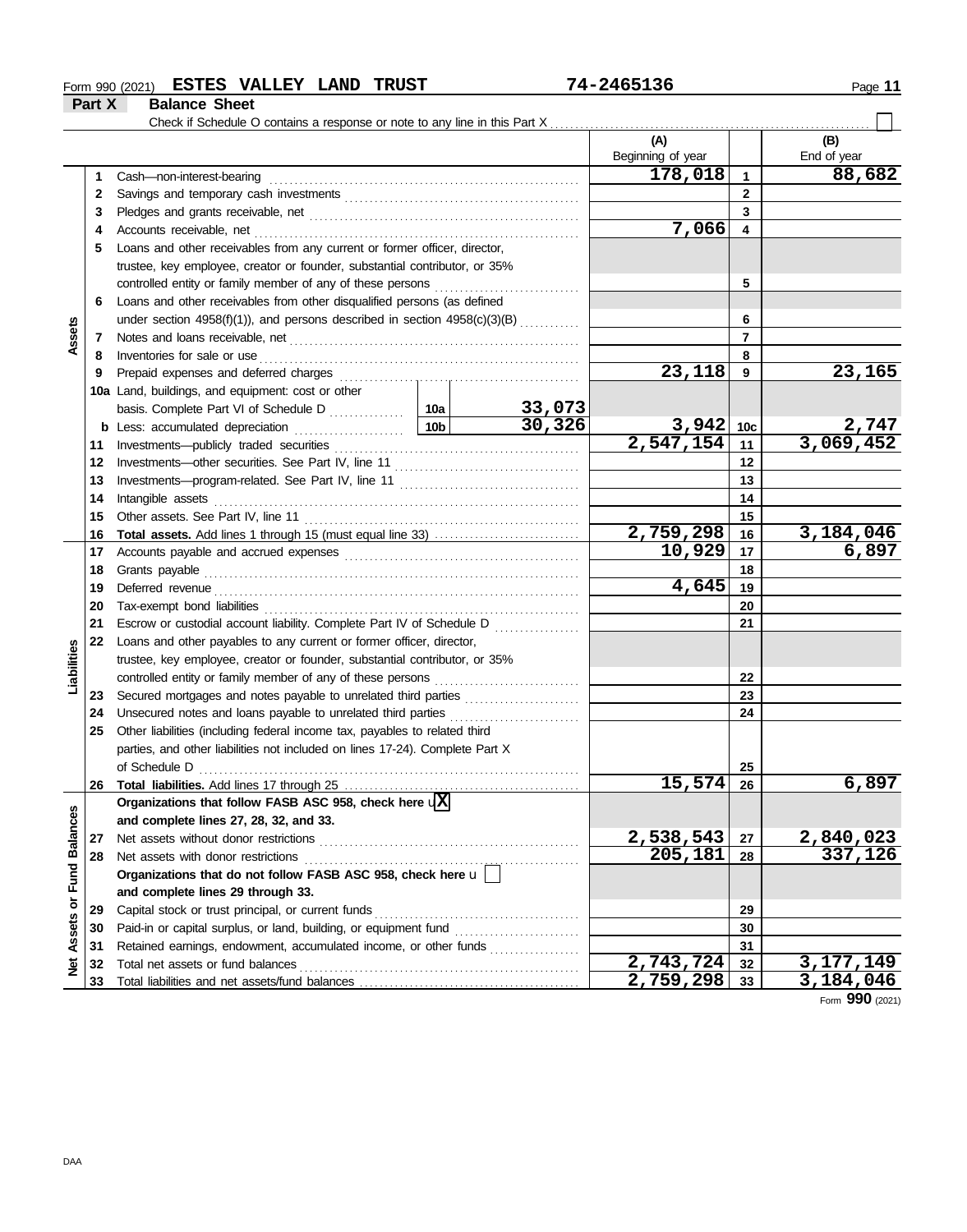| Form 990 (2021) ESTES VALLEY LAND TRUST                   |                                     |  |  | 74–2465136                                                                  |  | Page 12 |  |  |
|-----------------------------------------------------------|-------------------------------------|--|--|-----------------------------------------------------------------------------|--|---------|--|--|
| <b>Part XI</b>                                            | <b>Reconciliation of Net Assets</b> |  |  |                                                                             |  |         |  |  |
|                                                           |                                     |  |  | Check if Schedule O contains a response or note to any line in this Part XI |  |         |  |  |
| Total revenue (must equal Part VIII, column (A), line 12) |                                     |  |  |                                                                             |  |         |  |  |

|    |                                                                                                                                                                                                                                     |                 |                | 511,692     |                 |
|----|-------------------------------------------------------------------------------------------------------------------------------------------------------------------------------------------------------------------------------------|-----------------|----------------|-------------|-----------------|
| 2  |                                                                                                                                                                                                                                     | $\overline{2}$  |                | 276,743     |                 |
| 3  | Revenue less expenses. Subtract line 2 from line 1                                                                                                                                                                                  | $\mathbf{3}$    |                | 234,949     |                 |
| 4  |                                                                                                                                                                                                                                     | $\overline{4}$  |                | 2,743,724   |                 |
| 5  |                                                                                                                                                                                                                                     |                 |                | 198,476     |                 |
| 6  |                                                                                                                                                                                                                                     | 6               |                |             |                 |
| 7  | Investment expenses                                                                                                                                                                                                                 | $\overline{7}$  |                |             |                 |
| 8  | Prior period adjustments <b>contained and a contained a contained a</b> contained and a contact a contact a contact and a contact a contact a contact a contact a contact a contact a contact a contact a contact a contact a conta | 8               |                |             |                 |
| 9  |                                                                                                                                                                                                                                     | 9               |                |             |                 |
| 10 | Net assets or fund balances at end of year. Combine lines 3 through 9 (must equal Part X, line                                                                                                                                      |                 |                |             |                 |
|    |                                                                                                                                                                                                                                     | 10 <sup>1</sup> |                | 3, 177, 149 |                 |
|    | <b>Financial Statements and Reporting</b><br>Part XII                                                                                                                                                                               |                 |                |             |                 |
|    |                                                                                                                                                                                                                                     |                 |                |             |                 |
|    |                                                                                                                                                                                                                                     |                 |                | <b>Yes</b>  | No              |
| 1  | $ \mathbf{X} $ Accrual<br>Accounting method used to prepare the Form 990:     Cash<br>Other                                                                                                                                         |                 |                |             |                 |
|    | If the organization changed its method of accounting from a prior year or checked "Other," explain on                                                                                                                               |                 |                |             |                 |
|    | Schedule O.                                                                                                                                                                                                                         |                 |                |             |                 |
|    | 2a Were the organization's financial statements compiled or reviewed by an independent accountant?                                                                                                                                  |                 | 2a             | X           |                 |
|    | If "Yes," check a box below to indicate whether the financial statements for the year were compiled or                                                                                                                              |                 |                |             |                 |
|    | reviewed on a separate basis, consolidated basis, or both:                                                                                                                                                                          |                 |                |             |                 |
|    | x <br>Separate basis<br>Consolidated basis<br>Both consolidated and separate basis                                                                                                                                                  |                 |                |             |                 |
|    | <b>b</b> Were the organization's financial statements audited by an independent accountant?                                                                                                                                         |                 | 2 <sub>b</sub> |             | х               |
|    | If "Yes," check a box below to indicate whether the financial statements for the year were audited on a                                                                                                                             |                 |                |             |                 |
|    | separate basis, consolidated basis, or both:                                                                                                                                                                                        |                 |                |             |                 |
|    | Consolidated basis<br>  Both consolidated and separate basis<br>Separate basis                                                                                                                                                      |                 |                |             |                 |
|    | c If "Yes" to line 2a or 2b, does the organization have a committee that assumes responsibility for oversight of                                                                                                                    |                 |                |             |                 |
|    | the audit, review, or compilation of its financial statements and selection of an independent accountant?                                                                                                                           |                 | 2c             | X           |                 |
|    | If the organization changed either its oversight process or selection process during the tax year, explain on                                                                                                                       |                 |                |             |                 |
|    | Schedule O.                                                                                                                                                                                                                         |                 |                |             |                 |
|    | 3a As a result of a federal award, was the organization required to undergo an audit or audits as set forth in the                                                                                                                  |                 |                |             |                 |
|    | Single Audit Act and OMB Circular A-133?                                                                                                                                                                                            |                 | За             |             | х               |
|    | <b>b</b> If "Yes," did the organization undergo the required audit or audits? If the organization did not undergo the                                                                                                               |                 |                |             |                 |
|    |                                                                                                                                                                                                                                     |                 | 3 <sub>b</sub> |             |                 |
|    |                                                                                                                                                                                                                                     |                 |                |             | Form 990 (2021) |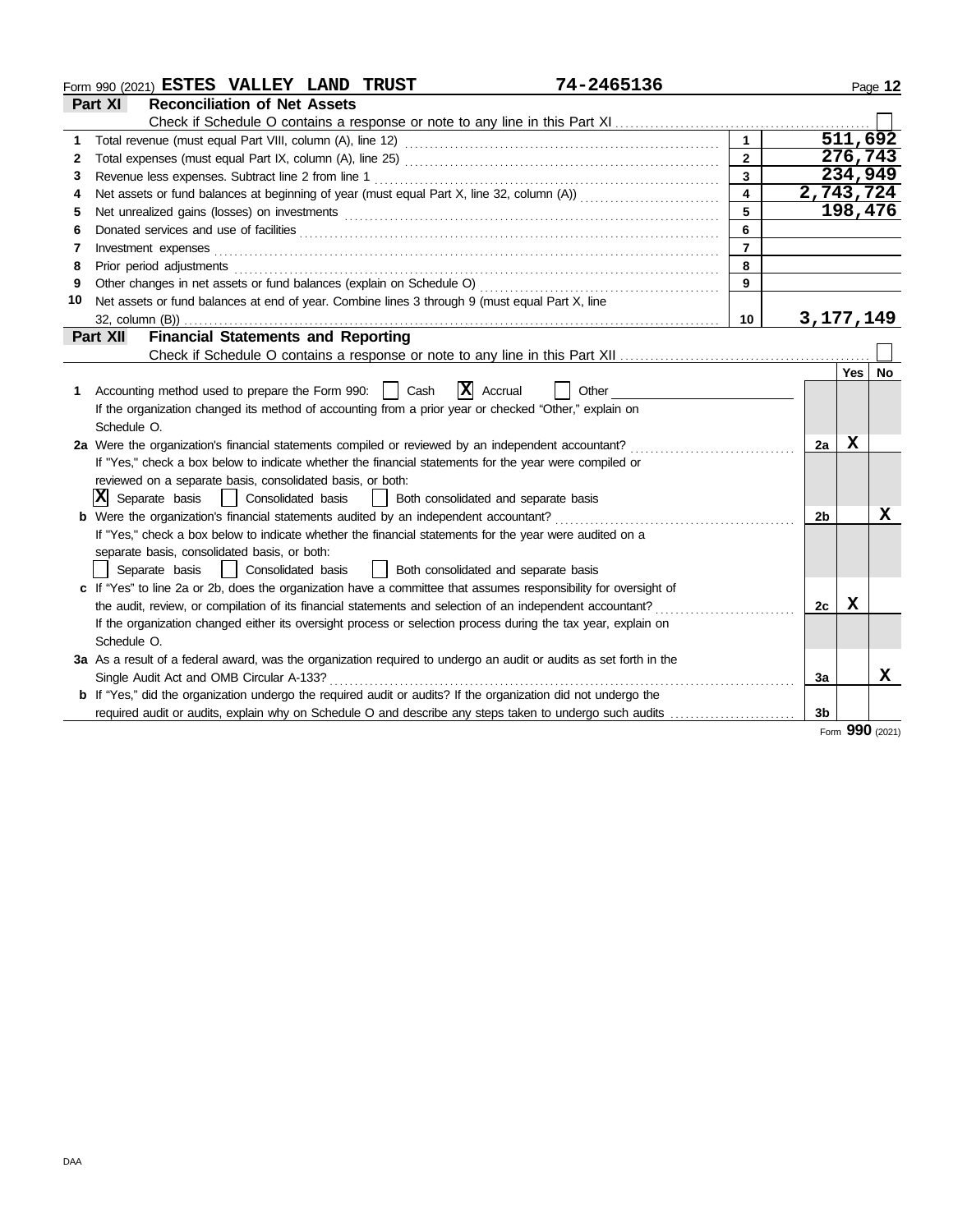| <b>SCHEDULE A</b> |                                                                                                                                                                                       |                                       |  |                                                            | <b>Public Charity Status and Public Support</b>                                                                                                                                                                                                             |                                                      |    |                                        |            | OMB No. 1545-0047                    |  |  |  |
|-------------------|---------------------------------------------------------------------------------------------------------------------------------------------------------------------------------------|---------------------------------------|--|------------------------------------------------------------|-------------------------------------------------------------------------------------------------------------------------------------------------------------------------------------------------------------------------------------------------------------|------------------------------------------------------|----|----------------------------------------|------------|--------------------------------------|--|--|--|
|                   | (Form 990)                                                                                                                                                                            |                                       |  |                                                            | Complete if the organization is a section $501(c)(3)$ organization or a section $4947(a)(1)$ nonexempt charitable trust.                                                                                                                                    |                                                      |    |                                        |            |                                      |  |  |  |
|                   |                                                                                                                                                                                       | Department of the Treasury            |  |                                                            | u Attach to Form 990 or Form 990-EZ.<br>Open to Public                                                                                                                                                                                                      |                                                      |    |                                        |            |                                      |  |  |  |
|                   |                                                                                                                                                                                       | Internal Revenue Service              |  |                                                            | <b>u</b> Go to <i>www.irs.gov/Form990</i> for instructions and the latest information.                                                                                                                                                                      |                                                      |    |                                        |            | Inspection                           |  |  |  |
|                   |                                                                                                                                                                                       | Name of the organization              |  |                                                            |                                                                                                                                                                                                                                                             |                                                      |    |                                        |            | Employer identification number       |  |  |  |
|                   |                                                                                                                                                                                       |                                       |  |                                                            | <b>ESTES VALLEY LAND TRUST</b>                                                                                                                                                                                                                              |                                                      |    |                                        | 74-2465136 |                                      |  |  |  |
|                   | Part I                                                                                                                                                                                |                                       |  |                                                            | Reason for Public Charity Status. (All organizations must complete this part.) See instructions.                                                                                                                                                            |                                                      |    |                                        |            |                                      |  |  |  |
| 1                 |                                                                                                                                                                                       |                                       |  |                                                            | The organization is not a private foundation because it is: (For lines 1 through 12, check only one box.)                                                                                                                                                   |                                                      |    |                                        |            |                                      |  |  |  |
| 2                 | A church, convention of churches, or association of churches described in section 170(b)(1)(A)(i).<br>A school described in section 170(b)(1)(A)(ii). (Attach Schedule E (Form 990).) |                                       |  |                                                            |                                                                                                                                                                                                                                                             |                                                      |    |                                        |            |                                      |  |  |  |
| 3                 |                                                                                                                                                                                       |                                       |  |                                                            | A hospital or a cooperative hospital service organization described in section 170(b)(1)(A)(iii).                                                                                                                                                           |                                                      |    |                                        |            |                                      |  |  |  |
| 4                 | A medical research organization operated in conjunction with a hospital described in section 170(b)(1)(A)(iii). Enter the hospital's name,                                            |                                       |  |                                                            |                                                                                                                                                                                                                                                             |                                                      |    |                                        |            |                                      |  |  |  |
|                   |                                                                                                                                                                                       | city, and state:                      |  |                                                            |                                                                                                                                                                                                                                                             |                                                      |    |                                        |            |                                      |  |  |  |
| 5                 |                                                                                                                                                                                       |                                       |  |                                                            | An organization operated for the benefit of a college or university owned or operated by a governmental unit described in                                                                                                                                   |                                                      |    |                                        |            |                                      |  |  |  |
|                   |                                                                                                                                                                                       |                                       |  | section 170(b)(1)(A)(iv). (Complete Part II.)              |                                                                                                                                                                                                                                                             |                                                      |    |                                        |            |                                      |  |  |  |
| 6                 | $ {\bf x} $                                                                                                                                                                           |                                       |  |                                                            | A federal, state, or local government or governmental unit described in section 170(b)(1)(A)(v).                                                                                                                                                            |                                                      |    |                                        |            |                                      |  |  |  |
| 7                 |                                                                                                                                                                                       |                                       |  | described in section 170(b)(1)(A)(vi). (Complete Part II.) | An organization that normally receives a substantial part of its support from a governmental unit or from the general public                                                                                                                                |                                                      |    |                                        |            |                                      |  |  |  |
| 8                 |                                                                                                                                                                                       |                                       |  |                                                            | A community trust described in section 170(b)(1)(A)(vi). (Complete Part II.)                                                                                                                                                                                |                                                      |    |                                        |            |                                      |  |  |  |
| 9                 |                                                                                                                                                                                       |                                       |  |                                                            | An agricultural research organization described in section 170(b)(1)(A)(ix) operated in conjunction with a land-grant college                                                                                                                               |                                                      |    |                                        |            |                                      |  |  |  |
|                   |                                                                                                                                                                                       | university:                           |  |                                                            | or university or a non-land-grant college of agriculture (see instructions). Enter the name, city, and state of the college or                                                                                                                              |                                                      |    |                                        |            |                                      |  |  |  |
| 10                |                                                                                                                                                                                       |                                       |  |                                                            | An organization that normally receives (1) more than 33 1/3% of its support from contributions, membership fees, and gross                                                                                                                                  |                                                      |    |                                        |            |                                      |  |  |  |
|                   |                                                                                                                                                                                       |                                       |  |                                                            | receipts from activities related to its exempt functions, subject to certain exceptions; and (2) no more than 331/3% of its<br>support from gross investment income and unrelated business taxable income (less section 511 tax) from businesses            |                                                      |    |                                        |            |                                      |  |  |  |
|                   |                                                                                                                                                                                       |                                       |  |                                                            | acquired by the organization after June 30, 1975. See section 509(a)(2). (Complete Part III.)                                                                                                                                                               |                                                      |    |                                        |            |                                      |  |  |  |
| 11                |                                                                                                                                                                                       |                                       |  |                                                            | An organization organized and operated exclusively to test for public safety. See section 509(a)(4).                                                                                                                                                        |                                                      |    |                                        |            |                                      |  |  |  |
| 12                |                                                                                                                                                                                       |                                       |  |                                                            | An organization organized and operated exclusively for the benefit of, to perform the functions of, or to carry out the purposes of                                                                                                                         |                                                      |    |                                        |            |                                      |  |  |  |
|                   |                                                                                                                                                                                       |                                       |  |                                                            | one or more publicly supported organizations described in section 509(a)(1) or section 509(a)(2). See section 509(a)(3). Check<br>the box on lines 12a through 12d that describes the type of supporting organization and complete lines 12e, 12f, and 12g. |                                                      |    |                                        |            |                                      |  |  |  |
|                   | a                                                                                                                                                                                     |                                       |  |                                                            | Type I. A supporting organization operated, supervised, or controlled by its supported organization(s), typically by giving                                                                                                                                 |                                                      |    |                                        |            |                                      |  |  |  |
|                   |                                                                                                                                                                                       |                                       |  |                                                            | the supported organization(s) the power to regularly appoint or elect a majority of the directors or trustees of the                                                                                                                                        |                                                      |    |                                        |            |                                      |  |  |  |
|                   |                                                                                                                                                                                       |                                       |  |                                                            | supporting organization. You must complete Part IV, Sections A and B.                                                                                                                                                                                       |                                                      |    |                                        |            |                                      |  |  |  |
|                   | b                                                                                                                                                                                     |                                       |  |                                                            | Type II. A supporting organization supervised or controlled in connection with its supported organization(s), by having                                                                                                                                     |                                                      |    |                                        |            |                                      |  |  |  |
|                   |                                                                                                                                                                                       |                                       |  |                                                            | control or management of the supporting organization vested in the same persons that control or manage the supported<br>organization(s). You must complete Part IV, Sections A and C.                                                                       |                                                      |    |                                        |            |                                      |  |  |  |
|                   | c                                                                                                                                                                                     |                                       |  |                                                            | Type III functionally integrated. A supporting organization operated in connection with, and functionally integrated with,                                                                                                                                  |                                                      |    |                                        |            |                                      |  |  |  |
|                   | d                                                                                                                                                                                     |                                       |  |                                                            | its supported organization(s) (see instructions). You must complete Part IV, Sections A, D, and E.<br>Type III non-functionally integrated. A supporting organization operated in connection with its supported organization(s)                             |                                                      |    |                                        |            |                                      |  |  |  |
|                   |                                                                                                                                                                                       |                                       |  |                                                            | that is not functionally integrated. The organization generally must satisfy a distribution requirement and an attentiveness                                                                                                                                |                                                      |    |                                        |            |                                      |  |  |  |
|                   |                                                                                                                                                                                       |                                       |  |                                                            | requirement (see instructions). You must complete Part IV, Sections A and D, and Part V.                                                                                                                                                                    |                                                      |    |                                        |            |                                      |  |  |  |
|                   | е                                                                                                                                                                                     |                                       |  |                                                            | Check this box if the organization received a written determination from the IRS that it is a Type I, Type II, Type III<br>functionally integrated, or Type III non-functionally integrated supporting organization.                                        |                                                      |    |                                        |            |                                      |  |  |  |
|                   | Ť.                                                                                                                                                                                    |                                       |  | Enter the number of supported organizations                |                                                                                                                                                                                                                                                             |                                                      |    |                                        |            |                                      |  |  |  |
|                   | g                                                                                                                                                                                     |                                       |  |                                                            | Provide the following information about the supported organization(s).                                                                                                                                                                                      |                                                      |    |                                        |            |                                      |  |  |  |
|                   |                                                                                                                                                                                       | (i) Name of supported<br>organization |  | (ii) EIN                                                   | (iii) Type of organization<br>(described on lines 1-10                                                                                                                                                                                                      | (iv) Is the organization<br>listed in your governing |    | (v) Amount of monetary<br>support (see |            | (vi) Amount of<br>other support (see |  |  |  |
|                   |                                                                                                                                                                                       |                                       |  |                                                            | above (see instructions))                                                                                                                                                                                                                                   | document?                                            |    | instructions)                          |            | instructions)                        |  |  |  |
|                   |                                                                                                                                                                                       |                                       |  |                                                            |                                                                                                                                                                                                                                                             | Yes                                                  | No |                                        |            |                                      |  |  |  |
| (A)               |                                                                                                                                                                                       |                                       |  |                                                            |                                                                                                                                                                                                                                                             |                                                      |    |                                        |            |                                      |  |  |  |
| (B)               |                                                                                                                                                                                       |                                       |  |                                                            |                                                                                                                                                                                                                                                             |                                                      |    |                                        |            |                                      |  |  |  |
| (C)               |                                                                                                                                                                                       |                                       |  |                                                            |                                                                                                                                                                                                                                                             |                                                      |    |                                        |            |                                      |  |  |  |
| (D)               |                                                                                                                                                                                       |                                       |  |                                                            |                                                                                                                                                                                                                                                             |                                                      |    |                                        |            |                                      |  |  |  |
| (E)               |                                                                                                                                                                                       |                                       |  |                                                            |                                                                                                                                                                                                                                                             |                                                      |    |                                        |            |                                      |  |  |  |
| Total             |                                                                                                                                                                                       |                                       |  |                                                            |                                                                                                                                                                                                                                                             |                                                      |    |                                        |            |                                      |  |  |  |
|                   |                                                                                                                                                                                       |                                       |  |                                                            | For Panarwork Poduction, Act Notice, can the Instructions for Form 000 or 000 FZ                                                                                                                                                                            |                                                      |    |                                        |            | Schodule A (Form 000) 2024           |  |  |  |

**For Paperwork Reduction Act Notice, see the Instructions for Form 990 or 990-EZ.**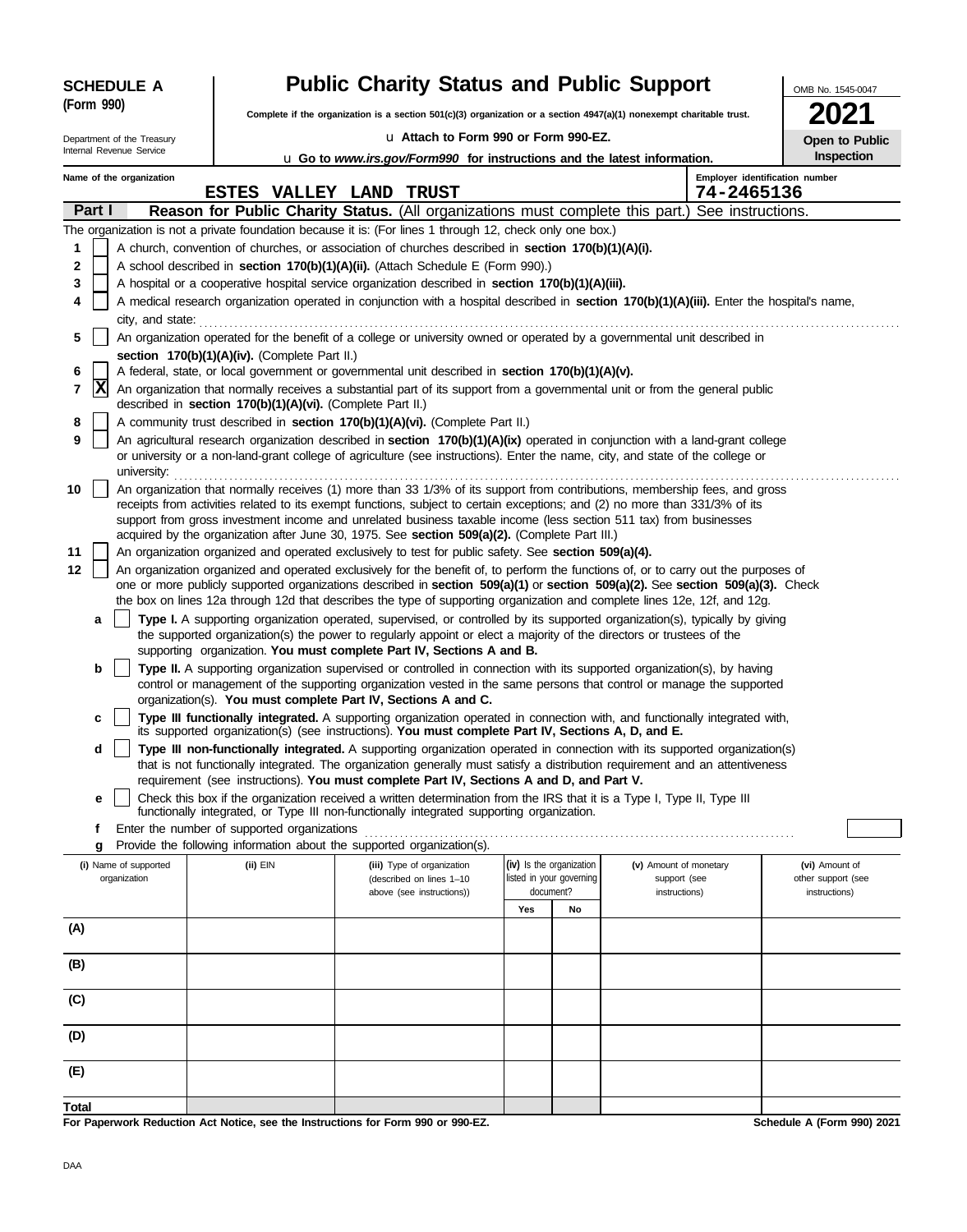|              | Part II<br>Support Schedule for Organizations Described in Sections 170(b)(1)(A)(iv) and 170(b)(1)(A)(vi)                                                                                                                                              |          |          |            |            |            |                                        |
|--------------|--------------------------------------------------------------------------------------------------------------------------------------------------------------------------------------------------------------------------------------------------------|----------|----------|------------|------------|------------|----------------------------------------|
|              | (Complete only if you checked the box on line 5, 7, or 8 of Part I or if the organization failed to qualify under                                                                                                                                      |          |          |            |            |            |                                        |
|              | Part III. If the organization fails to qualify under the tests listed below, please complete Part III.)                                                                                                                                                |          |          |            |            |            |                                        |
|              | <b>Section A. Public Support</b>                                                                                                                                                                                                                       |          |          |            |            |            |                                        |
|              | Calendar year (or fiscal year beginning in) $\mathbf u$                                                                                                                                                                                                | (a) 2017 | (b) 2018 | $(c)$ 2019 | $(d)$ 2020 | (e) $2021$ | (f) Total                              |
| 1            | Gifts, grants, contributions, and                                                                                                                                                                                                                      |          |          |            |            |            |                                        |
|              | membership fees received. (Do not                                                                                                                                                                                                                      |          |          |            |            |            |                                        |
|              | include any "unusual grants.")                                                                                                                                                                                                                         | 145,693  | 176,963  | 186,311    | 291,458    | 280,060    | 1,080,485                              |
| $\mathbf{2}$ | Tax revenues levied for the<br>organization's benefit and either paid<br>to or expended on its behalf                                                                                                                                                  |          |          |            |            |            |                                        |
| 3            | The value of services or facilities<br>furnished by a governmental unit to the<br>organization without charge                                                                                                                                          |          |          |            |            |            |                                        |
| 4            | Total. Add lines 1 through 3                                                                                                                                                                                                                           | 145,693  | 176,963  | 186,311    | 291,458    | 280,060    | 1,080,485                              |
| 5            | The portion of total contributions by<br>each person (other than a<br>governmental unit or publicly<br>supported organization) included on<br>line 1 that exceeds 2% of the amount<br>shown on line 11, column (f)                                     |          |          |            |            |            | 23,840                                 |
| 6            | Public support. Subtract line 5 from line 4                                                                                                                                                                                                            |          |          |            |            |            | 1,056,645                              |
|              | <b>Section B. Total Support</b>                                                                                                                                                                                                                        |          |          |            |            |            |                                        |
|              | Calendar year (or fiscal year beginning in) $\mathbf u$                                                                                                                                                                                                | (a) 2017 | (b) 2018 | $(c)$ 2019 | $(d)$ 2020 | (e) $2021$ | (f) Total                              |
| 7            | Amounts from line 4                                                                                                                                                                                                                                    | 145,693  | 176,963  | 186,311    | 291,458    | 280,060    | 1,080,485                              |
| 8            | Gross income from interest, dividends,<br>payments received on securities loans,                                                                                                                                                                       |          |          |            |            |            |                                        |
|              | rents, royalties, and income from<br>similar sources                                                                                                                                                                                                   | 69,154   | 81,083   | 64,980     | 91,392     | 78,927     | 385,536                                |
| 9            | Net income from unrelated business<br>activities, whether or not the business<br>is regularly carried on                                                                                                                                               | 5,259    | 6,913    | 5,300      | 5,600      | 5,600      | 28,672                                 |
| 10           | Other income. Do not include gain or<br>loss from the sale of capital assets<br>(Explain in Part VI.)                                                                                                                                                  |          |          |            |            |            |                                        |
| 11           | Total support. Add lines 7 through 10                                                                                                                                                                                                                  |          |          |            |            |            | 1,494,693                              |
| 12           | Gross receipts from related activities, etc. (see instructions)                                                                                                                                                                                        |          |          |            |            | 12         | 258,102                                |
| 13           | First 5 years. If the Form 990 is for the organization's first, second, third, fourth, or fifth tax year as a section 501(c)(3)                                                                                                                        |          |          |            |            |            |                                        |
|              |                                                                                                                                                                                                                                                        |          |          |            |            |            |                                        |
|              | Section C. Computation of Public Support Percentage                                                                                                                                                                                                    |          |          |            |            |            |                                        |
| 14           |                                                                                                                                                                                                                                                        |          |          |            |            | 14         | 70.69%                                 |
| 15           |                                                                                                                                                                                                                                                        |          |          |            |            | 15         | 67.69%                                 |
| 16a          | 33 1/3% support test-2021. If the organization did not check the box on line 13, and line 14 is 33 1/3% or more, check this                                                                                                                            |          |          |            |            |            |                                        |
|              | box and stop here. The organization qualifies as a publicly supported organization [11] content content content content content of the content of the content of the content of the content of the content of the content of t                         |          |          |            |            |            | $\blacktriangleright \boxed{\text{X}}$ |
| b            | 33 1/3% support test-2020. If the organization did not check a box on line 13 or 16a, and line 15 is 33 1/3% or more, check                                                                                                                            |          |          |            |            |            |                                        |
|              |                                                                                                                                                                                                                                                        |          |          |            |            |            |                                        |
| 17a          | 10%-facts-and-circumstances test-2021. If the organization did not check a box on line 13, 16a, or 16b, and line 14 is<br>10% or more, and if the organization meets the facts-and-circumstances test, check this box and stop here. Explain in        |          |          |            |            |            |                                        |
|              | Part VI how the organization meets the facts-and-circumstances test. The organization qualifies as a publicly supported                                                                                                                                |          |          |            |            |            |                                        |
|              | organization                                                                                                                                                                                                                                           |          |          |            |            |            |                                        |
| b            | 10%-facts-and-circumstances test-2020. If the organization did not check a box on line 13, 16a, 16b, or 17a, and line                                                                                                                                  |          |          |            |            |            |                                        |
|              | 15 is 10% or more, and if the organization meets the facts-and-circumstances test, check this box and stop here. Explain<br>in Part VI how the organization meets the facts-and-circumstances test. The organization qualifies as a publicly supported |          |          |            |            |            |                                        |
|              | organization                                                                                                                                                                                                                                           |          |          |            |            |            |                                        |
| 18           | Private foundation. If the organization did not check a box on line 13, 16a, 16b, 17a, or 17b, check this box and see                                                                                                                                  |          |          |            |            |            |                                        |
|              | <b>instructions</b>                                                                                                                                                                                                                                    |          |          |            |            |            |                                        |
|              |                                                                                                                                                                                                                                                        |          |          |            |            |            |                                        |

Schedule A (Form 990) 2021 Page **2 ESTES VALLEY LAND TRUST 74-2465136**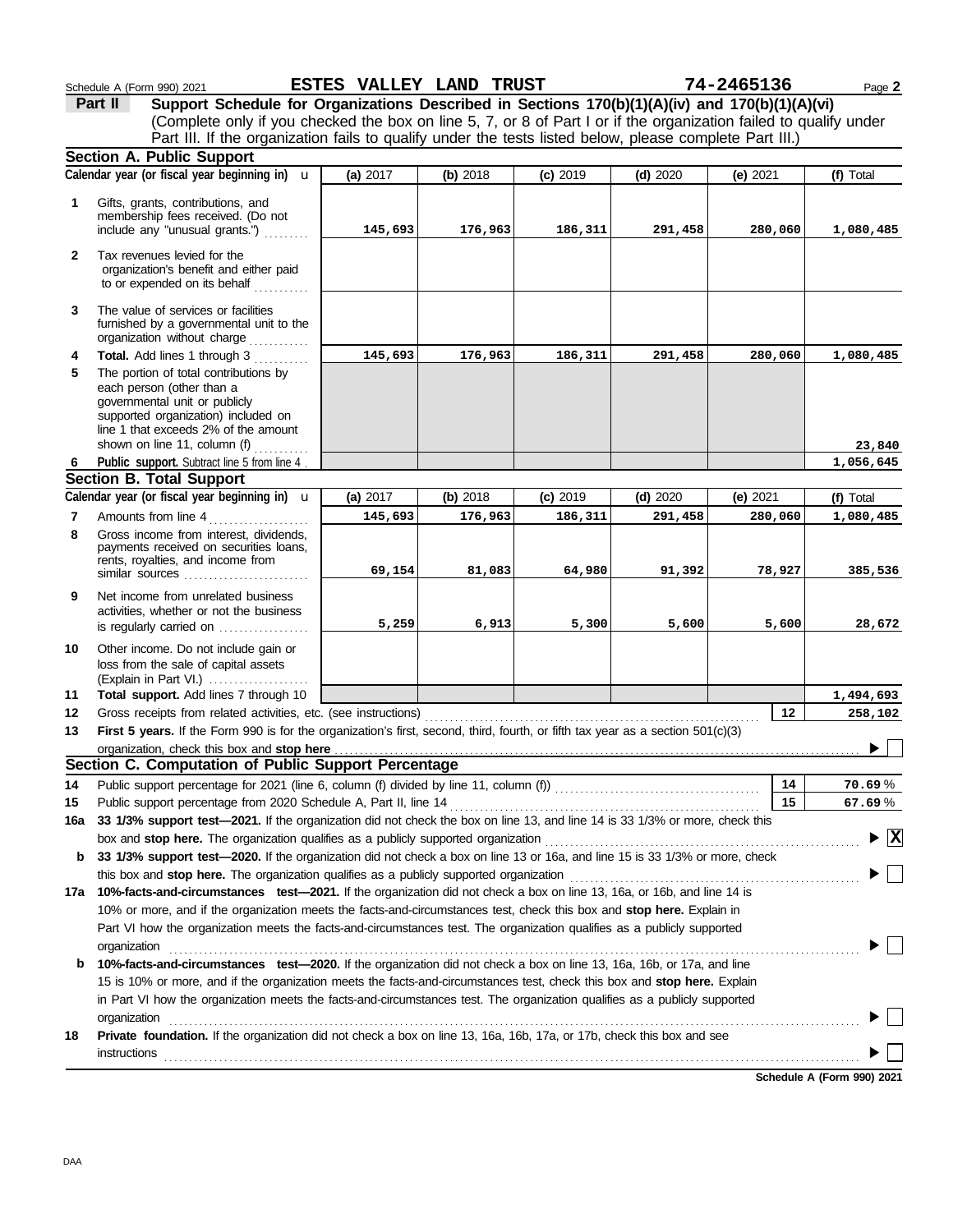### Schedule A (Form 990) 2021 Page **3 ESTES VALLEY LAND TRUST 74-2465136**

**Part III Support Schedule for Organizations Described in Section 509(a)(2)**

|     | (Complete only if you checked the box on line 10 of Part I or if the organization failed to qualify under Part II.<br>If the organization fails to qualify under the tests listed below, please complete Part II.) |            |          |            |            |            |           |
|-----|--------------------------------------------------------------------------------------------------------------------------------------------------------------------------------------------------------------------|------------|----------|------------|------------|------------|-----------|
|     | <b>Section A. Public Support</b>                                                                                                                                                                                   |            |          |            |            |            |           |
|     | Calendar year (or fiscal year beginning in) $\mathbf u$                                                                                                                                                            | (a) 2017   | (b) 2018 | $(c)$ 2019 | $(d)$ 2020 | (e) 2021   | (f) Total |
| 1   | Gifts, grants, contributions, and membership fees<br>received. (Do not include any "unusual grants.")                                                                                                              |            |          |            |            |            |           |
| 2   | Gross receipts from admissions, merchandise<br>sold or services performed, or facilities<br>furnished in any activity that is related to the<br>organization's tax-exempt purpose                                  |            |          |            |            |            |           |
| 3   | Gross receipts from activities that are not an<br>unrelated trade or business under section 513                                                                                                                    |            |          |            |            |            |           |
| 4   | Tax revenues levied for the<br>organization's benefit and either paid<br>to or expended on its behalf<br>. <b>.</b> .                                                                                              |            |          |            |            |            |           |
| 5   | The value of services or facilities<br>furnished by a governmental unit to the<br>organization without charge                                                                                                      |            |          |            |            |            |           |
| 6   | Total. Add lines 1 through 5                                                                                                                                                                                       |            |          |            |            |            |           |
|     | <b>7a</b> Amounts included on lines 1, 2, and 3<br>received from disqualified persons                                                                                                                              |            |          |            |            |            |           |
| b   | Amounts included on lines 2 and 3<br>received from other than disqualified<br>persons that exceed the greater of \$5,000<br>or 1% of the amount on line 13 for the year $\frac{1}{1}$                              |            |          |            |            |            |           |
| c   | Add lines 7a and 7b<br>.                                                                                                                                                                                           |            |          |            |            |            |           |
| 8   | Public support. (Subtract line 7c from                                                                                                                                                                             |            |          |            |            |            |           |
|     | <b>Section B. Total Support</b>                                                                                                                                                                                    |            |          |            |            |            |           |
|     | Calendar year (or fiscal year beginning in) $\mathbf u$                                                                                                                                                            | (a) $2017$ | (b) 2018 | $(c)$ 2019 | $(d)$ 2020 | (e) $2021$ | (f) Total |
| 9   | Amounts from line 6                                                                                                                                                                                                |            |          |            |            |            |           |
| 10a | Gross income from interest, dividends,<br>payments received on securities loans, rents,<br>royalties, and income from similar sources                                                                              |            |          |            |            |            |           |
| b   | Unrelated business taxable income (less<br>section 511 taxes) from businesses<br>acquired after June 30, 1975                                                                                                      |            |          |            |            |            |           |
| c   | Add lines 10a and 10b                                                                                                                                                                                              |            |          |            |            |            |           |
| 11  | Net income from unrelated business<br>activities not included on line 10b, whether<br>or not the business is regularly carried on                                                                                  |            |          |            |            |            |           |
| 12  | Other income. Do not include gain or<br>loss from the sale of capital assets<br>(Explain in Part VI.)                                                                                                              |            |          |            |            |            |           |
| 13  | Total support. (Add lines 9, 10c, 11,<br>and 12.)                                                                                                                                                                  |            |          |            |            |            |           |
| 14  | First 5 years. If the Form 990 is for the organization's first, second, third, fourth, or fifth tax year as a section 501(c)(3)<br>organization, check this box and stop here                                      |            |          |            |            |            |           |
|     | Section C. Computation of Public Support Percentage                                                                                                                                                                |            |          |            |            |            |           |
| 15  |                                                                                                                                                                                                                    |            |          |            |            | 15         | %         |
| 16  |                                                                                                                                                                                                                    |            |          |            |            | 16         | %         |
|     | Section D. Computation of Investment Income Percentage                                                                                                                                                             |            |          |            |            |            |           |
| 17  |                                                                                                                                                                                                                    |            |          |            |            | 17         | %         |
|     |                                                                                                                                                                                                                    |            |          |            |            | 18         | %         |
| 19а | 33 1/3% support tests-2021. If the organization did not check the box on line 14, and line 15 is more than 33 1/3%, and line                                                                                       |            |          |            |            |            |           |
|     | 17 is not more than 33 1/3%, check this box and stop here. The organization qualifies as a publicly supported organization                                                                                         |            |          |            |            |            |           |
| b   | 33 1/3% support tests—2020. If the organization did not check a box on line 14 or line 19a, and line 16 is more than 33 1/3%, and                                                                                  |            |          |            |            |            |           |
| 20  | line 18 is not more than 33 1/3%, check this box and stop here. The organization qualifies as a publicly supported organization                                                                                    |            |          |            |            |            |           |
|     |                                                                                                                                                                                                                    |            |          |            |            |            |           |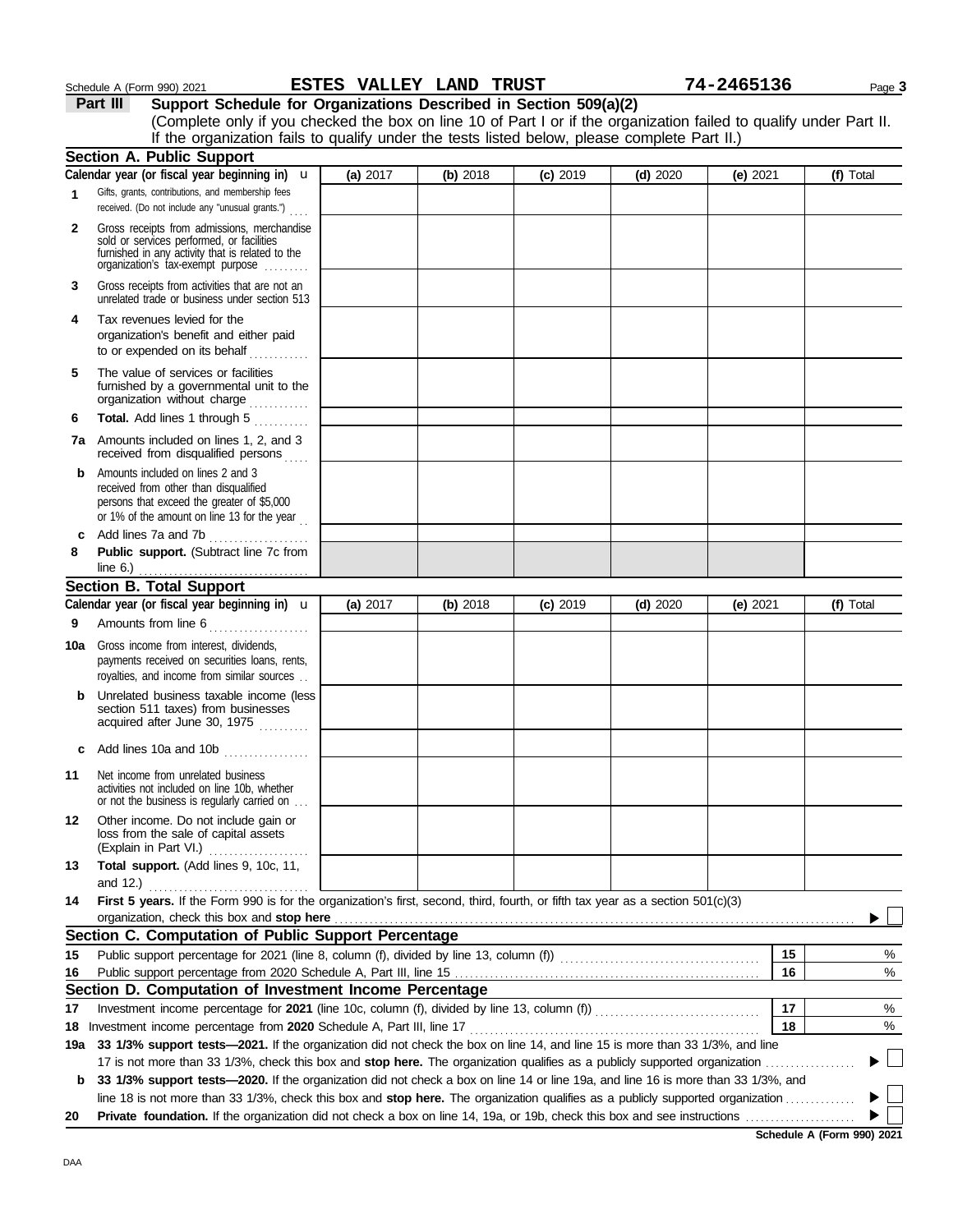|     | ESTES VALLEY LAND TRUST<br>Schedule A (Form 990) 2021                                                                                                                                                                              | 74-2465136      |     | Page 4 |
|-----|------------------------------------------------------------------------------------------------------------------------------------------------------------------------------------------------------------------------------------|-----------------|-----|--------|
|     | Part IV<br><b>Supporting Organizations</b>                                                                                                                                                                                         |                 |     |        |
|     | (Complete only if you checked a box in line 12 on Part I. If you checked box 12a, Part I, complete Sections A                                                                                                                      |                 |     |        |
|     | and B. If you checked box 12b, Part I, complete Sections A and C. If you checked box 12c, Part I, complete                                                                                                                         |                 |     |        |
|     | Sections A, D, and E. If you checked box 12d, Part I, complete Sections A and D, and complete Part V.)                                                                                                                             |                 |     |        |
|     | Section A. All Supporting Organizations                                                                                                                                                                                            |                 |     |        |
|     |                                                                                                                                                                                                                                    |                 | Yes | No     |
| 1   | Are all of the organization's supported organizations listed by name in the organization's governing                                                                                                                               |                 |     |        |
|     | documents? If "No," describe in Part VI how the supported organizations are designated. If designated by                                                                                                                           |                 |     |        |
|     | class or purpose, describe the designation. If historic and continuing relationship, explain.                                                                                                                                      | 1               |     |        |
| 2   | Did the organization have any supported organization that does not have an IRS determination of status                                                                                                                             |                 |     |        |
|     | under section 509(a)(1) or (2)? If "Yes," explain in Part VI how the organization determined that the supported                                                                                                                    |                 |     |        |
|     | organization was described in section 509(a)(1) or (2).                                                                                                                                                                            | $\mathbf{2}$    |     |        |
| За  | Did the organization have a supported organization described in section $501(c)(4)$ , (5), or (6)? If "Yes," answer                                                                                                                |                 |     |        |
|     | lines 3b and 3c below.                                                                                                                                                                                                             | 3a              |     |        |
| b   | Did the organization confirm that each supported organization qualified under section $501(c)(4)$ , $(5)$ , or $(6)$ and                                                                                                           |                 |     |        |
|     | satisfied the public support tests under section 509(a)(2)? If "Yes," describe in Part VI when and how the                                                                                                                         |                 |     |        |
|     | organization made the determination.                                                                                                                                                                                               | 3b              |     |        |
| c   | Did the organization ensure that all support to such organizations was used exclusively for section $170(c)(2)(B)$                                                                                                                 |                 |     |        |
|     | purposes? If "Yes," explain in Part VI what controls the organization put in place to ensure such use.                                                                                                                             | 3 <sub>c</sub>  |     |        |
| 4a  | Was any supported organization not organized in the United States ("foreign supported organization")? If                                                                                                                           |                 |     |        |
|     | "Yes," and if you checked box 12a or 12b in Part I, answer lines 4b and 4c below.                                                                                                                                                  | 4a              |     |        |
| b   | Did the organization have ultimate control and discretion in deciding whether to make grants to the foreign                                                                                                                        |                 |     |        |
|     | supported organization? If "Yes," describe in Part VI how the organization had such control and discretion                                                                                                                         |                 |     |        |
|     | despite being controlled or supervised by or in connection with its supported organizations.                                                                                                                                       | 4b              |     |        |
| c   | Did the organization support any foreign supported organization that does not have an IRS determination                                                                                                                            |                 |     |        |
|     | under sections $501(c)(3)$ and $509(a)(1)$ or (2)? If "Yes," explain in Part VI what controls the organization used                                                                                                                |                 |     |        |
|     | to ensure that all support to the foreign supported organization was used exclusively for section $170(c)(2)(B)$                                                                                                                   |                 |     |        |
|     | purposes.                                                                                                                                                                                                                          | 4c              |     |        |
| 5a  | Did the organization add, substitute, or remove any supported organizations during the tax year? If "Yes,"                                                                                                                         |                 |     |        |
|     | answer lines 5b and 5c below (if applicable). Also, provide detail in Part VI, including (i) the names and EIN                                                                                                                     |                 |     |        |
|     | numbers of the supported organizations added, substituted, or removed; (ii) the reasons for each such action;<br>(iii) the authority under the organization's organizing document authorizing such action; and (iv) how the action |                 |     |        |
|     | was accomplished (such as by amendment to the organizing document).                                                                                                                                                                | 5a              |     |        |
| b   | Type I or Type II only. Was any added or substituted supported organization part of a class already                                                                                                                                |                 |     |        |
|     | designated in the organization's organizing document?                                                                                                                                                                              | 5b              |     |        |
|     | Substitutions only. Was the substitution the result of an event beyond the organization's control?                                                                                                                                 | 5c              |     |        |
|     | Did the organization provide support (whether in the form of grants or the provision of services or facilities) to                                                                                                                 |                 |     |        |
|     | anyone other than (i) its supported organizations, (ii) individuals that are part of the charitable class benefited                                                                                                                |                 |     |        |
|     | by one or more of its supported organizations, or (iii) other supporting organizations that also support or                                                                                                                        |                 |     |        |
|     | benefit one or more of the filing organization's supported organizations? If "Yes," provide detail in Part VI.                                                                                                                     | 6               |     |        |
| 7   | Did the organization provide a grant, loan, compensation, or other similar payment to a substantial contributor                                                                                                                    |                 |     |        |
|     | (as defined in section $4958(c)(3)(C)$ ), a family member of a substantial contributor, or a 35% controlled entity                                                                                                                 |                 |     |        |
|     | with regard to a substantial contributor? If "Yes," complete Part I of Schedule L (Form 990).                                                                                                                                      | 7               |     |        |
| 8   | Did the organization make a loan to a disqualified person (as defined in section 4958) not described on line                                                                                                                       |                 |     |        |
|     | 7? If "Yes," complete Part I of Schedule L (Form 990).                                                                                                                                                                             | 8               |     |        |
| 9a  | Was the organization controlled directly or indirectly at any time during the tax year by one or more                                                                                                                              |                 |     |        |
|     | disqualified persons, as defined in section 4946 (other than foundation managers and organizations                                                                                                                                 |                 |     |        |
|     | described in section 509(a)(1) or (2))? If "Yes," provide detail in Part VI.                                                                                                                                                       | 9а              |     |        |
| b   | Did one or more disqualified persons (as defined on line 9a) hold a controlling interest in any entity in which                                                                                                                    |                 |     |        |
|     | the supporting organization had an interest? If "Yes," provide detail in Part VI.                                                                                                                                                  | 9b              |     |        |
| c   | Did a disqualified person (as defined on line 9a) have an ownership interest in, or derive any personal benefit                                                                                                                    |                 |     |        |
|     | from, assets in which the supporting organization also had an interest? If "Yes," provide detail in Part VI.                                                                                                                       | 9c              |     |        |
| 10a | Was the organization subject to the excess business holdings rules of section 4943 because of section                                                                                                                              |                 |     |        |
|     | 4943(f) (regarding certain Type II supporting organizations, and all Type III non-functionally integrated                                                                                                                          |                 |     |        |
|     | supporting organizations)? If "Yes," answer line 10b below.                                                                                                                                                                        | 10a             |     |        |
| b   | Did the organization have any excess business holdings in the tax year? (Use Schedule C, Form 4720, to                                                                                                                             |                 |     |        |
|     | determine whether the organization had excess business holdings.)                                                                                                                                                                  | 10 <sub>b</sub> |     |        |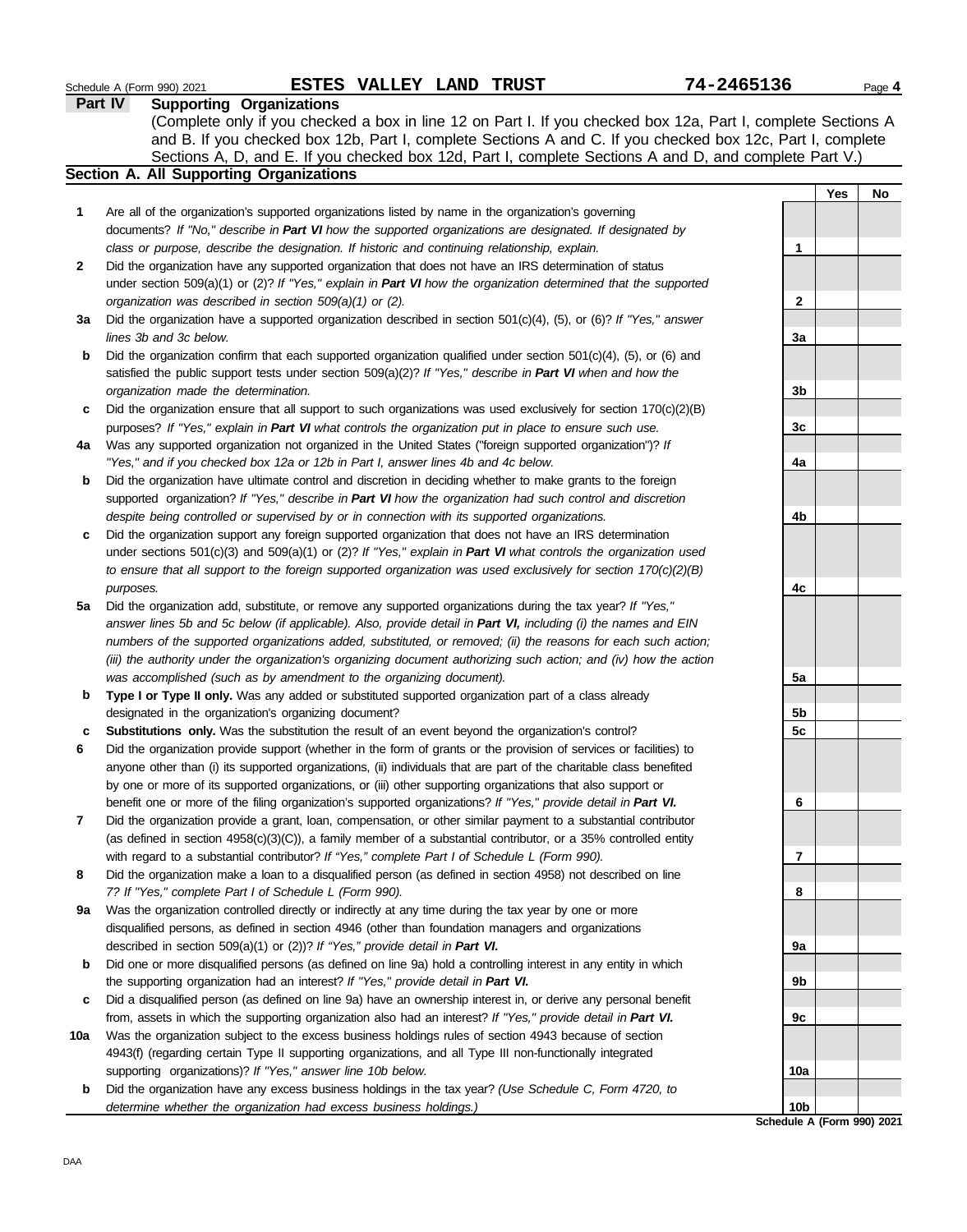|              | 74-2465136<br>ESTES VALLEY LAND TRUST<br>Schedule A (Form 990) 2021                                                               |                 |     | Page 5 |
|--------------|-----------------------------------------------------------------------------------------------------------------------------------|-----------------|-----|--------|
|              | Part IV<br><b>Supporting Organizations (continued)</b>                                                                            |                 |     |        |
|              |                                                                                                                                   |                 | Yes | No     |
| 11           | Has the organization accepted a gift or contribution from any of the following persons?                                           |                 |     |        |
| a            | A person who directly or indirectly controls, either alone or together with persons described on lines 11b and                    |                 |     |        |
|              | 11c below, the governing body of a supported organization?                                                                        | 11a             |     |        |
|              | <b>b</b> A family member of a person described on line 11a above?                                                                 | 11 <sub>b</sub> |     |        |
|              | c A 35% controlled entity of a person described on line 11a or 11b above? If "Yes" to line 11a, 11b, or 11c,                      |                 |     |        |
|              | provide detail in Part VI.                                                                                                        | 11c             |     |        |
|              | Section B. Type I Supporting Organizations                                                                                        |                 |     |        |
|              |                                                                                                                                   |                 | Yes | No     |
| 1            | Did the governing body, members of the governing body, officers acting in their official capacity, or membership of one or        |                 |     |        |
|              | more supported organizations have the power to regularly appoint or elect at least a majority of the organization's officers,     |                 |     |        |
|              | directors, or trustees at all times during the tax year? If "No," describe in Part VI how the supported organization(s)           |                 |     |        |
|              | effectively operated, supervised, or controlled the organization's activities. If the organization had more than one supported    |                 |     |        |
|              | organization, describe how the powers to appoint and/or remove officers, directors, or trustees were allocated among the          |                 |     |        |
|              | supported organizations and what conditions or restrictions, if any, applied to such powers during the tax year.                  | 1               |     |        |
| $\mathbf{2}$ | Did the organization operate for the benefit of any supported organization other than the supported                               |                 |     |        |
|              | organization(s) that operated, supervised, or controlled the supporting organization? If "Yes," explain in Part                   |                 |     |        |
|              | VI how providing such benefit carried out the purposes of the supported organization(s) that operated,                            |                 |     |        |
|              | supervised, or controlled the supporting organization.                                                                            | 2               |     |        |
|              | Section C. Type II Supporting Organizations                                                                                       |                 |     |        |
|              |                                                                                                                                   |                 | Yes | No     |
| 1            | Were a majority of the organization's directors or trustees during the tax year also a majority of the directors                  |                 |     |        |
|              | or trustees of each of the organization's supported organization(s)? If "No," describe in Part VI how control                     |                 |     |        |
|              | or management of the supporting organization was vested in the same persons that controlled or managed                            |                 |     |        |
|              | the supported organization(s).                                                                                                    | 1               |     |        |
|              | Section D. All Type III Supporting Organizations                                                                                  |                 |     |        |
|              |                                                                                                                                   |                 | Yes | No     |
| 1            | Did the organization provide to each of its supported organizations, by the last day of the fifth month of the                    |                 |     |        |
|              |                                                                                                                                   |                 |     |        |
|              | organization's tax year, (i) a written notice describing the type and amount of support provided during the prior tax             |                 |     |        |
|              | year, (ii) a copy of the Form 990 that was most recently filed as of the date of notification, and (iii) copies of the            |                 |     |        |
|              | organization's governing documents in effect on the date of notification, to the extent not previously provided?                  | 1               |     |        |
| $\mathbf{2}$ | Were any of the organization's officers, directors, or trustees either (i) appointed or elected by the supported                  |                 |     |        |
|              | organization(s) or (ii) serving on the governing body of a supported organization? If "No," explain in Part VI how                |                 |     |        |
|              | the organization maintained a close and continuous working relationship with the supported organization(s).                       | 2               |     |        |
| 3            | By reason of the relationship described on line 2, above, did the organization's supported organizations have                     |                 |     |        |
|              | a significant voice in the organization's investment policies and in directing the use of the organization's                      |                 |     |        |
|              | income or assets at all times during the tax year? If "Yes," describe in Part VI the role the organization's                      |                 |     |        |
|              | supported organizations played in this regard.                                                                                    | 3               |     |        |
|              | Section E. Type III Functionally Integrated Supporting Organizations                                                              |                 |     |        |
| 1            | Check the box next to the method that the organization used to satisfy the Integral Part Test during the year (see instructions). |                 |     |        |
| a            | The organization satisfied the Activities Test. Complete line 2 below.                                                            |                 |     |        |
| b            | The organization is the parent of each of its supported organizations. Complete line 3 below.                                     |                 |     |        |
| c            | The organization supported a governmental entity. Describe in Part VI how you supported a governmental entity (see instructions). |                 |     |        |
| 2            | Activities Test. Answer lines 2a and 2b below.                                                                                    |                 | Yes | No     |
| а            | Did substantially all of the organization's activities during the tax year directly further the exempt purposes of                |                 |     |        |
|              | the supported organization(s) to which the organization was responsive? If "Yes," then in Part VI identify                        |                 |     |        |
|              | those supported organizations and explain how these activities directly furthered their exempt purposes,                          |                 |     |        |
|              | how the organization was responsive to those supported organizations, and how the organization determined                         |                 |     |        |
|              | that these activities constituted substantially all of its activities.                                                            | 2a              |     |        |
| b            | Did the activities described on line 2a, above, constitute activities that, but for the organization's                            |                 |     |        |
|              | involvement, one or more of the organization's supported organization(s) would have been engaged in? If                           |                 |     |        |
|              | "Yes," explain in Part VI the reasons for the organization's position that its supported organization(s) would                    |                 |     |        |
|              | have engaged in these activities but for the organization's involvement.                                                          | 2b              |     |        |
| 3            | Parent of Supported Organizations. Answer lines 3a and 3b below.                                                                  |                 |     |        |
| а            | Did the organization have the power to regularly appoint or elect a majority of the officers, directors, or                       |                 |     |        |
|              | trustees of each of the supported organizations? If "Yes" or "No," provide details in Part VI.                                    | За              |     |        |
| b            | Did the organization exercise a substantial degree of direction over the policies, programs, and activities of each               |                 |     |        |
|              | of its supported organizations? If "Yes," describe in Part VI the role played by the organization in this regard.                 | 3 <sub>b</sub>  |     |        |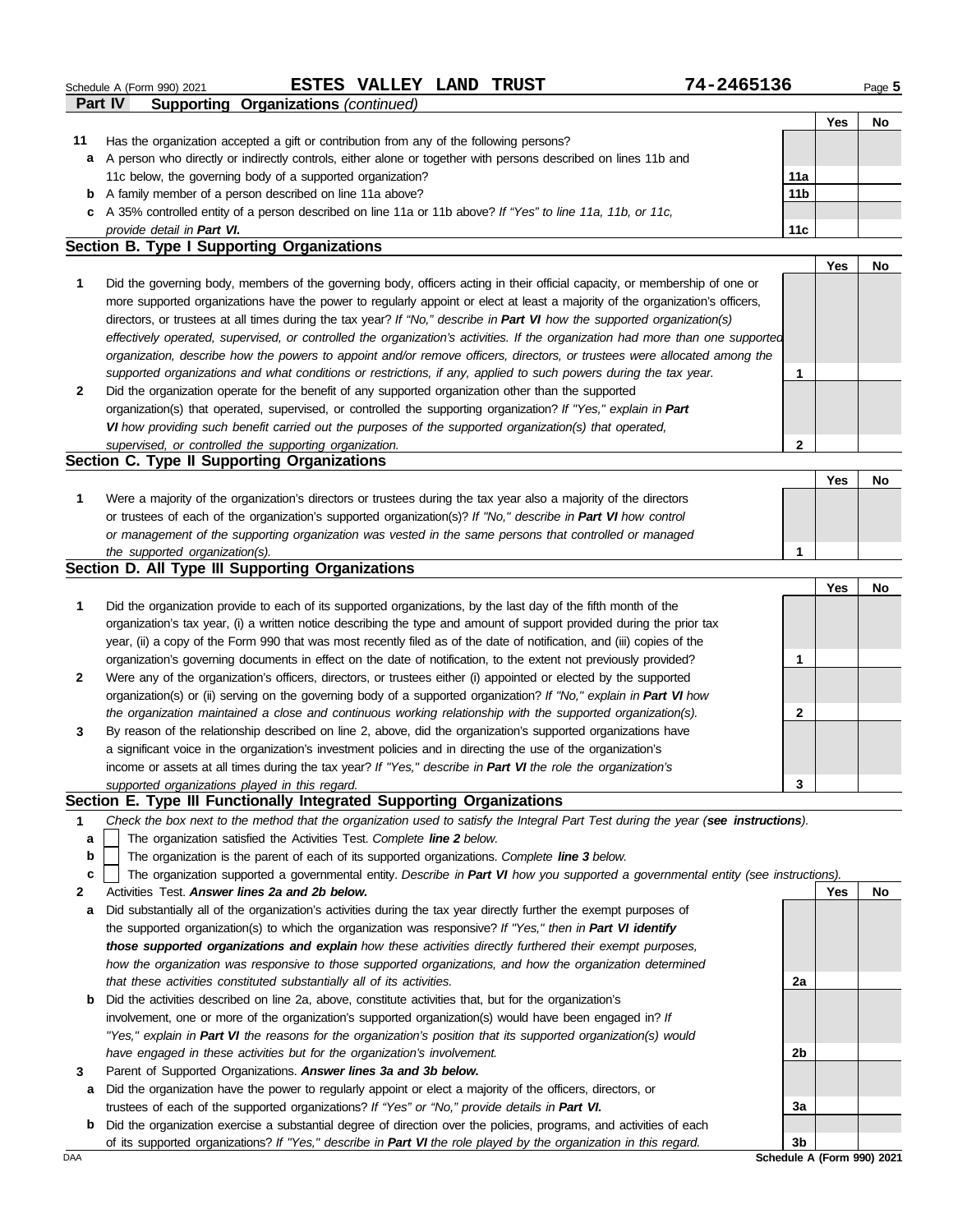#### Schedule A (Form 990) 2021 Page **6 ESTES VALLEY LAND TRUST 74-2465136**

**Part V Type III Non-Functionally Integrated 509(a)(3) Supporting Organizations 1** Check here if the organization satisfied the Integral Part Test as a qualifying trust on Nov. 20, 1970 (*explain in Part VI*). **See** 

**instructions.** All other Type III non-functionally integrated supporting organizations must complete Sections A through E.

|                | Section A - Adjusted Net Income                                                                                              | (A) Prior Year | (B) Current Year<br>(optional) |                                |
|----------------|------------------------------------------------------------------------------------------------------------------------------|----------------|--------------------------------|--------------------------------|
| 1.             | Net short-term capital gain                                                                                                  | 1              |                                |                                |
| $\mathbf{2}$   | Recoveries of prior-year distributions                                                                                       | $\overline{2}$ |                                |                                |
| 3              | Other gross income (see instructions)                                                                                        | 3              |                                |                                |
| 4              | Add lines 1 through 3.                                                                                                       | 4              |                                |                                |
| 5              | Depreciation and depletion                                                                                                   | 5              |                                |                                |
| 6              | Portion of operating expenses paid or incurred for production or collection                                                  |                |                                |                                |
|                | of gross income or for management, conservation, or maintenance of                                                           |                |                                |                                |
|                | property held for production of income (see instructions)                                                                    | 6              |                                |                                |
| 7              | Other expenses (see instructions)                                                                                            | $\overline{7}$ |                                |                                |
| 8              | Adjusted Net Income (subtract lines 5, 6, and 7 from line 4)                                                                 | 8              |                                |                                |
|                | Section B - Minimum Asset Amount                                                                                             |                | (A) Prior Year                 | (B) Current Year<br>(optional) |
| 1              | Aggregate fair market value of all non-exempt-use assets (see                                                                |                |                                |                                |
|                | instructions for short tax year or assets held for part of year):                                                            |                |                                |                                |
|                | <b>a</b> Average monthly value of securities                                                                                 | 1a             |                                |                                |
|                | <b>b</b> Average monthly cash balances                                                                                       | 1 <sub>b</sub> |                                |                                |
|                | c Fair market value of other non-exempt-use assets                                                                           | 1c             |                                |                                |
|                | <b>d Total</b> (add lines 1a, 1b, and 1c)                                                                                    | 1d             |                                |                                |
|                | e Discount claimed for blockage or other factors                                                                             |                |                                |                                |
|                | (explain in detail in Part VI):                                                                                              |                |                                |                                |
| $\mathbf{2}$   | Acquisition indebtedness applicable to non-exempt-use assets                                                                 | $\mathbf{2}$   |                                |                                |
| 3.             | Subtract line 2 from line 1d.                                                                                                | 3              |                                |                                |
| 4              | Cash deemed held for exempt use. Enter 0.015 of line 3 (for greater amount,                                                  |                |                                |                                |
|                | see instructions).                                                                                                           | 4              |                                |                                |
| 5              | Net value of non-exempt-use assets (subtract line 4 from line 3)                                                             | 5              |                                |                                |
| 6              | Multiply line 5 by 0.035.                                                                                                    | 6              |                                |                                |
| 7              | Recoveries of prior-year distributions                                                                                       | $\overline{7}$ |                                |                                |
| 8              | Minimum Asset Amount (add line 7 to line 6)                                                                                  | 8              |                                |                                |
|                | Section C - Distributable Amount                                                                                             |                |                                | <b>Current Year</b>            |
| 1.             | Adjusted net income for prior year (from Section A, line 8, column A)                                                        | 1              |                                |                                |
| $\mathbf{2}$   | Enter 0.85 of line 1.                                                                                                        | $\mathbf{2}$   |                                |                                |
| 3              | Minimum asset amount for prior year (from Section B, line 8, column A)                                                       | 3              |                                |                                |
| 4              | Enter greater of line 2 or line 3.                                                                                           | 4              |                                |                                |
| 5              | Income tax imposed in prior year                                                                                             | 5              |                                |                                |
| 6              | <b>Distributable Amount.</b> Subtract line 5 from line 4, unless subject to                                                  |                |                                |                                |
|                | emergency temporary reduction (see instructions).                                                                            | 6              |                                |                                |
| $\overline{7}$ | Check here if the current year is the organization's first as a non-functionally integrated Type III supporting organization |                |                                |                                |
|                | (see instructions).                                                                                                          |                |                                |                                |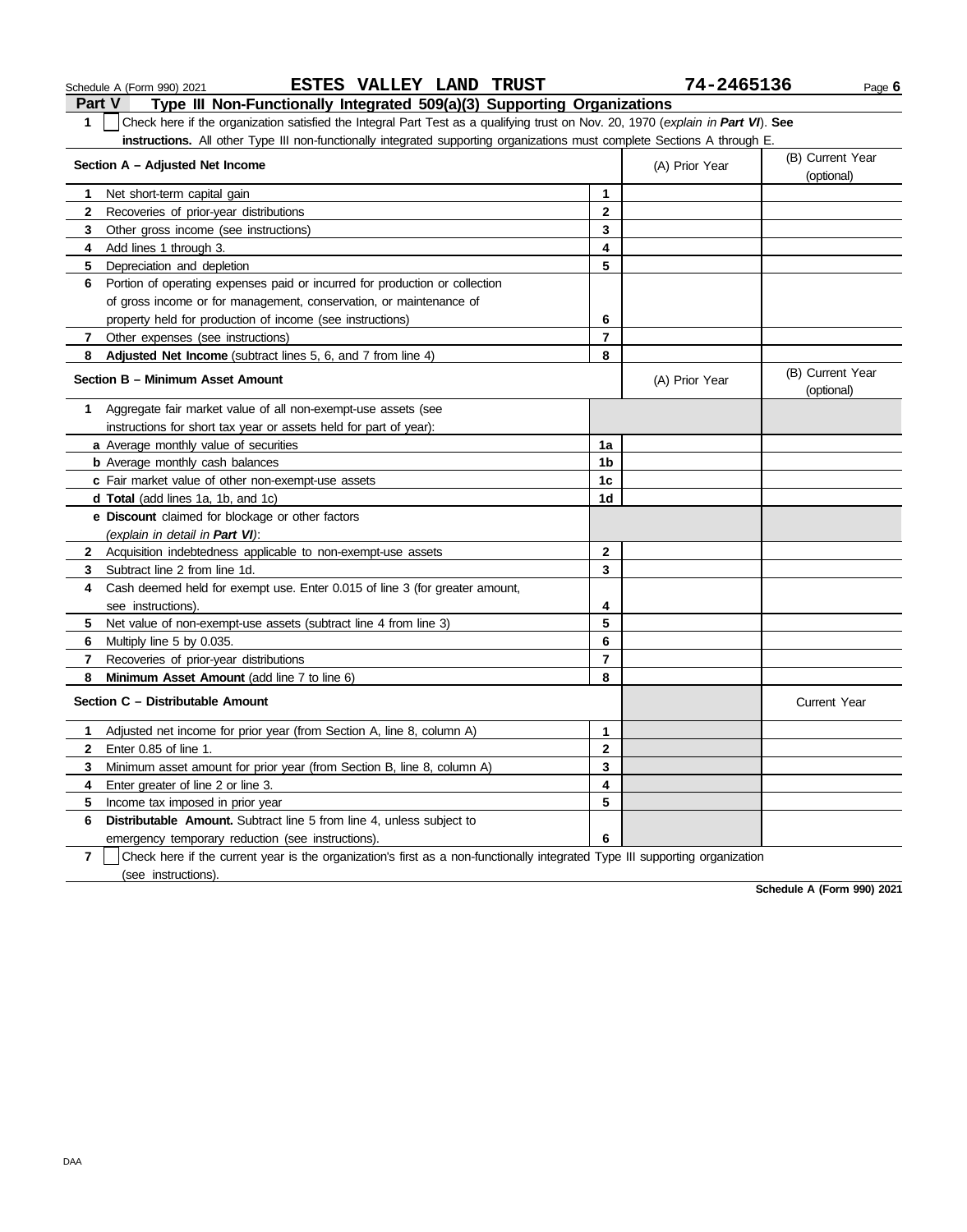#### **Section D – Distributions Current Year 1 2 3 4 5** Qualified set-aside amounts (prior IRS approval required—*provide details in Part VI*) **6** Other distributions (*describe in Part VI*). See instructions. **7 Total annual distributions.** Add lines 1 through 6. **8** Distributions to attentive supported organizations to which the organization is responsive **9 10** Amounts paid to supported organizations to accomplish exempt purposes Amounts paid to perform activity that directly furthers exempt purposes of supported organizations, in excess of income from activity Administrative expenses paid to accomplish exempt purposes of supported organizations Amounts paid to acquire exempt-use assets (*provide details in Part VI*). See instructions. Distributable amount for 2021 from Section C, line 6 Line 8 amount divided by line 9 amount **Section E – Distribution Allocations** (see instructions) **Excess Distributions (i) (ii) Underdistributions Pre-2021 Distributable Amount for 2021 4** Distributions for 2021 from **3** Excess distributions carryover, if any, to 2021 **2 1 a** From 2016 . . . . . . . . . . . . . . . . . . . . . . . . . . . . . . . . . **b** From 2017 . . . . . . . . . . . . . . . . . . . . . . . . . . . . . . . . . **c** From 2018 . . . . . . . . . . . . . . . . . . . . . . . . . . . . . . . . . **d** From 2019 . . . . . . . . . . . . . . . . . . . . . . . . . . . . . . . . . . . **e** From 2020 . . . . . . . . . . . . . . . . . . . . . . . . . . . . . . . . . . . **f Total** of lines 3a through 3e **g** Applied to underdistributions of prior years **h** Applied to 2021 distributable amount **i** Carryover from 2016 not applied (see instructions) **j a** Applied to underdistributions of prior years Distributable amount for 2021 from Section C, line 6 Underdistributions, if any, for years prior to 2021 (reasonable cause required–*explain in Part VI*). See Remainder. Subtract lines 3g, 3h, and 3i from line 3f. Section D, line 7: \$ instructions.

**8** Breakdown of line 7: **7 Excess distributions carryover to 2022.** Add lines 3j **6** Remaining underdistributions for 2021 Subtract lines 3h **5** Remaining underdistributions for years prior to 2021, if **b** Applied to 2021 distributable amount **c** Remainder. Subtract lines 4a and 4b from line 4. **a** Excess from 2017 . . . . . . . . . . . . . . . . . . . . . . . . . **b** Excess from 2018 . . . . . . . . . . . . . . . . . . . . . . . . . **c** Excess from 2019 . . . . . . . . . . . . . . . . . . . . . . . . . . . **d** Excess from 2020 . . . . . . . . . . . . . . . . . . . . . . . . . . . **e** Excess from 2021 . . . . . . . . . . . . . . . . . . . . . . . . . . . any. Subtract lines 3g and 4a from line 2. For result greater than zero, *explain in Part VI*. See instructions. and 4b from line 1. For result greater than zero, *explain in Part VI*. See instructions. and 4c.

**Schedule A (Form 990) 2021**

## **Part V Type III Non-Functionally Integrated 509(a)(3) Supporting Organizations** *(continued)*

Schedule A (Form 990) 2021 Page **7 ESTES VALLEY LAND TRUST 74-2465136**

**(iii)**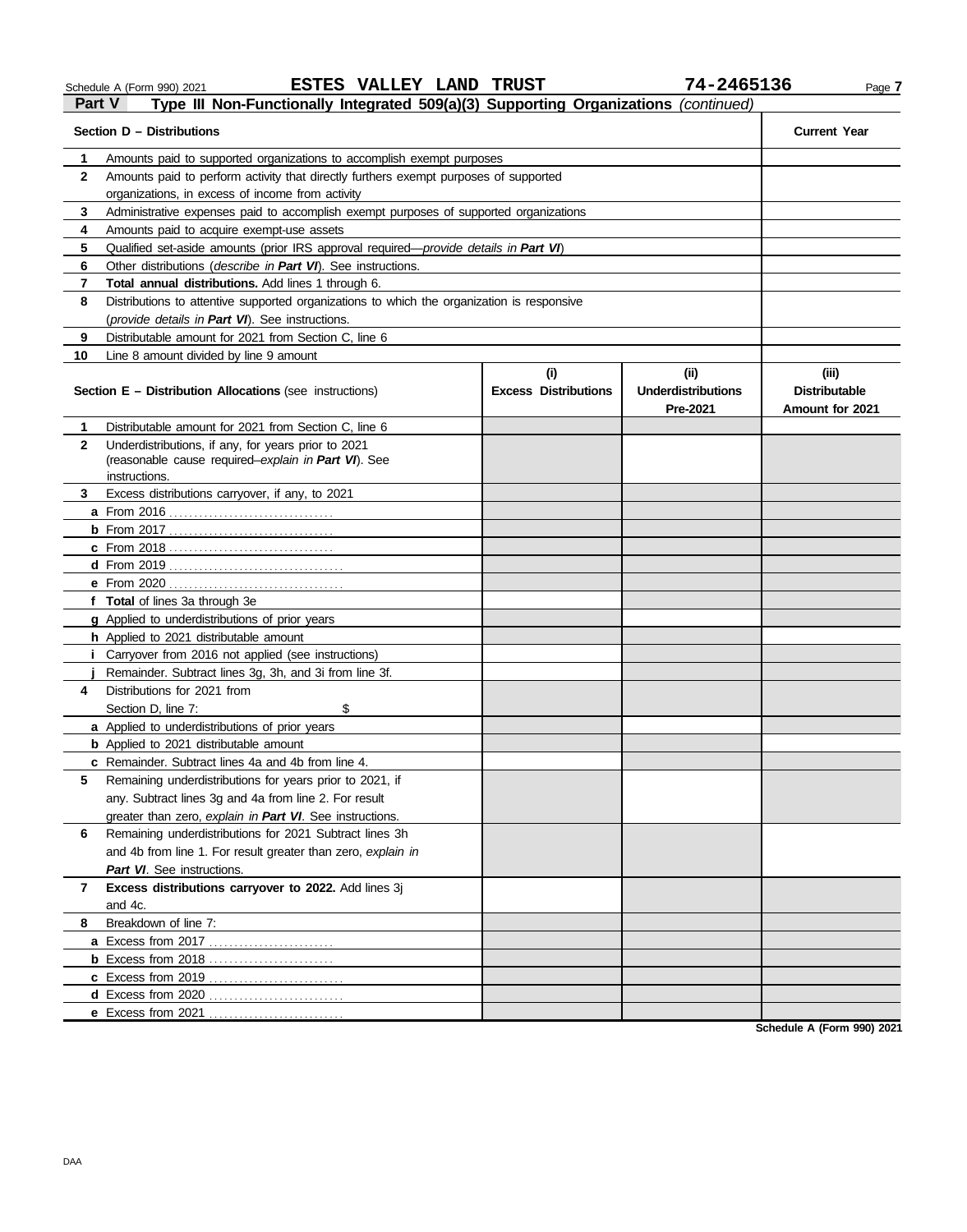| Schedule A (Form 990) 2021 |  |
|----------------------------|--|

| Schedule A (Form 990) 2021 |                                                                                                                      |  | ESTES VALLEY LAND TRUST |  | 74-2465136 | Page 8                                                                                                                                                                                                                                    |
|----------------------------|----------------------------------------------------------------------------------------------------------------------|--|-------------------------|--|------------|-------------------------------------------------------------------------------------------------------------------------------------------------------------------------------------------------------------------------------------------|
| Part VI                    | III, line 12; Part IV, Section A, lines 1, 2, 3b, 3c, 4b, 4c, 5a, 6, 9a, 9b, 9c, 11a, 11b, and 11c; Part IV, Section |  |                         |  |            | Supplemental Information. Provide the explanations required by Part II, line 10; Part II, line 17a or 17b; Part<br>B, lines 1 and 2; Part IV, Section C, line 1; Part IV, Section D, lines 2 and 3; Part IV, Section E, lines 1c, 2a, 2b, |
|                            | lines 2, 5, and 6. Also complete this part for any additional information. (See instructions.)                       |  |                         |  |            | 3a, and 3b; Part V, line 1; Part V, Section B, line 1e; Part V, Section D, lines 5, 6, and 8; and Part V, Section E,                                                                                                                      |
|                            |                                                                                                                      |  |                         |  |            |                                                                                                                                                                                                                                           |
|                            |                                                                                                                      |  |                         |  |            |                                                                                                                                                                                                                                           |
|                            |                                                                                                                      |  |                         |  |            |                                                                                                                                                                                                                                           |
|                            |                                                                                                                      |  |                         |  |            |                                                                                                                                                                                                                                           |
|                            |                                                                                                                      |  |                         |  |            |                                                                                                                                                                                                                                           |
|                            |                                                                                                                      |  |                         |  |            |                                                                                                                                                                                                                                           |
|                            |                                                                                                                      |  |                         |  |            |                                                                                                                                                                                                                                           |
|                            |                                                                                                                      |  |                         |  |            |                                                                                                                                                                                                                                           |
|                            |                                                                                                                      |  |                         |  |            |                                                                                                                                                                                                                                           |
|                            |                                                                                                                      |  |                         |  |            |                                                                                                                                                                                                                                           |
|                            |                                                                                                                      |  |                         |  |            |                                                                                                                                                                                                                                           |
|                            |                                                                                                                      |  |                         |  |            |                                                                                                                                                                                                                                           |
|                            |                                                                                                                      |  |                         |  |            |                                                                                                                                                                                                                                           |
|                            |                                                                                                                      |  |                         |  |            |                                                                                                                                                                                                                                           |
|                            |                                                                                                                      |  |                         |  |            |                                                                                                                                                                                                                                           |
|                            |                                                                                                                      |  |                         |  |            |                                                                                                                                                                                                                                           |
|                            |                                                                                                                      |  |                         |  |            |                                                                                                                                                                                                                                           |
|                            |                                                                                                                      |  |                         |  |            |                                                                                                                                                                                                                                           |
|                            |                                                                                                                      |  |                         |  |            |                                                                                                                                                                                                                                           |
|                            |                                                                                                                      |  |                         |  |            |                                                                                                                                                                                                                                           |
|                            |                                                                                                                      |  |                         |  |            |                                                                                                                                                                                                                                           |
|                            |                                                                                                                      |  |                         |  |            |                                                                                                                                                                                                                                           |
|                            |                                                                                                                      |  |                         |  |            |                                                                                                                                                                                                                                           |
|                            |                                                                                                                      |  |                         |  |            |                                                                                                                                                                                                                                           |
|                            |                                                                                                                      |  |                         |  |            |                                                                                                                                                                                                                                           |
|                            |                                                                                                                      |  |                         |  |            |                                                                                                                                                                                                                                           |
|                            |                                                                                                                      |  |                         |  |            |                                                                                                                                                                                                                                           |
|                            |                                                                                                                      |  |                         |  |            |                                                                                                                                                                                                                                           |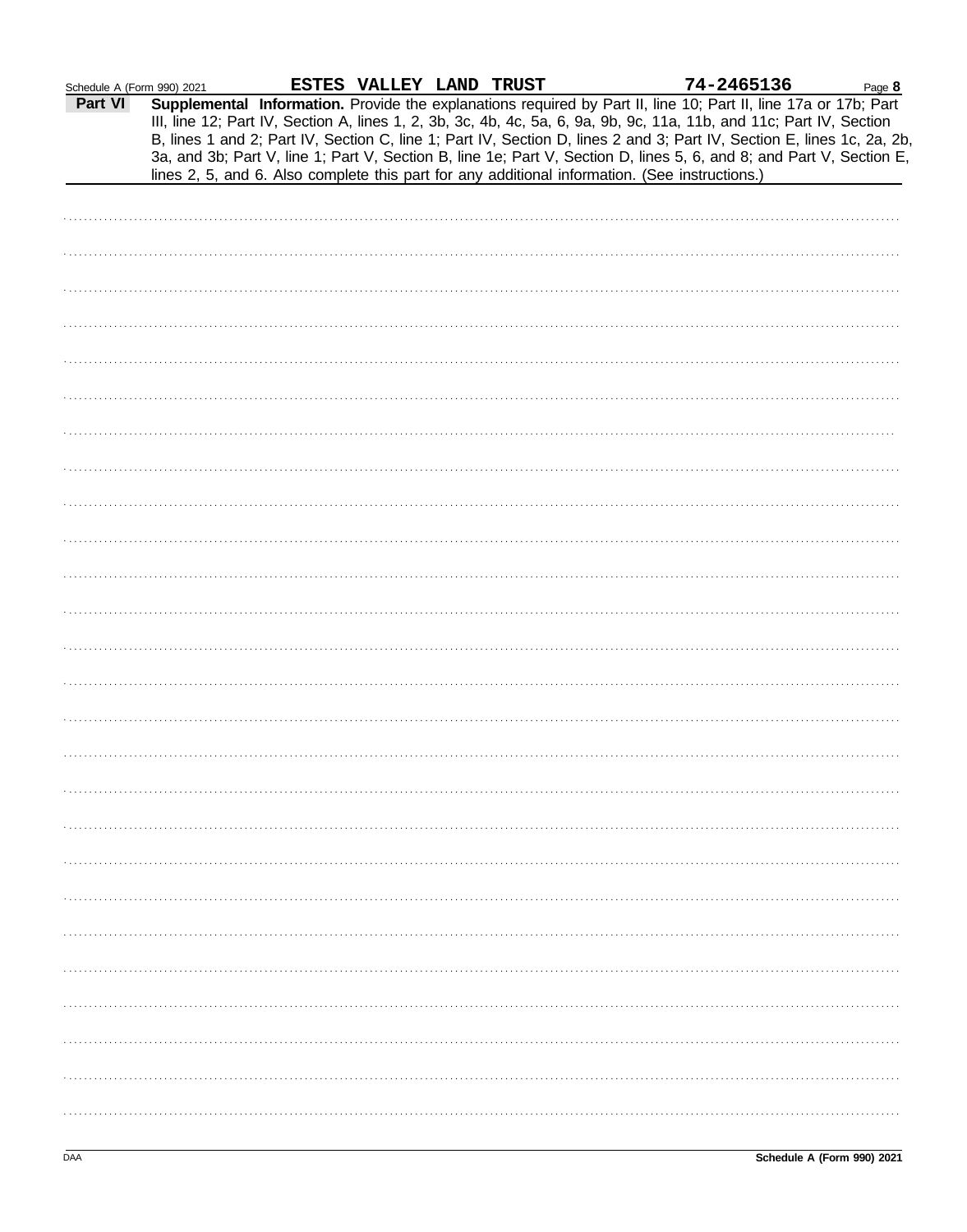| <b>SCHEDULE D</b> |  |
|-------------------|--|
| (Form 990)        |  |

Department of the Treasury Internal Revenue Service

## **SCHEDULE D Supplemental Financial Statements**

u **Attach to Form 990. Part IV, line 6, 7, 8, 9, 10, 11a, 11b, 11c, 11d, 11e, 11f, 12a, or 12b.** u **Complete if the organization answered "Yes" on Form 990,** u **Go to** *www.irs.gov/Form990* **for instructions and the latest information.**

| OMB No. 1545-0047     |
|-----------------------|
| 2021                  |
|                       |
| <b>Open to Public</b> |
| <b>Inspection</b>     |

|  | Name of the organization |
|--|--------------------------|
|--|--------------------------|

|  | Employer identification number |  |
|--|--------------------------------|--|
|  |                                |  |

|     | <b>ESTES</b><br>VALLEY LAND TRUST                                                                                                                                                                   |                                                                                                                       |                | 74-2465136                      |
|-----|-----------------------------------------------------------------------------------------------------------------------------------------------------------------------------------------------------|-----------------------------------------------------------------------------------------------------------------------|----------------|---------------------------------|
|     | Organizations Maintaining Donor Advised Funds or Other Similar Funds or Accounts.<br>Part I                                                                                                         |                                                                                                                       |                |                                 |
|     | Complete if the organization answered "Yes" on Form 990, Part IV, line 6.                                                                                                                           |                                                                                                                       |                |                                 |
|     |                                                                                                                                                                                                     | (a) Donor advised funds                                                                                               |                | (b) Funds and other accounts    |
| 1   | Total number at end of year                                                                                                                                                                         |                                                                                                                       |                |                                 |
| 2   |                                                                                                                                                                                                     | <u> 1990 - Johann Barbara, martin a</u>                                                                               |                |                                 |
| 3   |                                                                                                                                                                                                     | <u> 1990 - Jan Barbara Barat, manazarta da kasas da shekara 1991 - An an shekara 1991 - An an shekara 1991 - An a</u> |                |                                 |
| 4   | Aggregate value at end of year                                                                                                                                                                      |                                                                                                                       |                |                                 |
| 5   | Did the organization inform all donors and donor advisors in writing that the assets held in donor advised                                                                                          |                                                                                                                       |                |                                 |
|     |                                                                                                                                                                                                     |                                                                                                                       |                | <b>Yes</b><br>No                |
| 6   | Did the organization inform all grantees, donors, and donor advisors in writing that grant funds can be used                                                                                        |                                                                                                                       |                |                                 |
|     | only for charitable purposes and not for the benefit of the donor or donor advisor, or for any other purpose                                                                                        |                                                                                                                       |                |                                 |
|     |                                                                                                                                                                                                     |                                                                                                                       |                | <b>Yes</b><br>No                |
|     | Part II<br><b>Conservation Easements.</b>                                                                                                                                                           |                                                                                                                       |                |                                 |
|     | Complete if the organization answered "Yes" on Form 990, Part IV, line 7.                                                                                                                           |                                                                                                                       |                |                                 |
|     | 1 Purpose(s) of conservation easements held by the organization (check all that apply).                                                                                                             |                                                                                                                       |                |                                 |
|     | $\vert \mathbf{\overline{X}}\vert$ Preservation of land for public use (for example, recreation or education) $\vert \mathbf{\overline{X}}\vert$ Preservation of a historically important land area |                                                                                                                       |                |                                 |
|     | $ \mathbf{x} $<br>Protection of natural habitat                                                                                                                                                     | Preservation of a certified historic structure                                                                        |                |                                 |
|     | X <br>Preservation of open space                                                                                                                                                                    |                                                                                                                       |                |                                 |
| 2   | Complete lines 2a through 2d if the organization held a qualified conservation contribution in the form of a conservation                                                                           |                                                                                                                       |                |                                 |
|     | easement on the last day of the tax year.                                                                                                                                                           |                                                                                                                       |                | Held at the End of the Tax Year |
| a   |                                                                                                                                                                                                     |                                                                                                                       | 2a             | 172                             |
| b   | Total acreage restricted by conservation easements                                                                                                                                                  |                                                                                                                       | 2 <sub>b</sub> | 9,881.00                        |
|     | Number of conservation easements on a certified historic structure included in (a) <i>manumeron</i> conservation easements                                                                          |                                                                                                                       | 2c             | 0                               |
|     | d Number of conservation easements included in (c) acquired after 7/25/06, and not on a                                                                                                             |                                                                                                                       |                |                                 |
|     | historic structure listed in the National Register                                                                                                                                                  |                                                                                                                       | 2d             | 43                              |
| 3   | Number of conservation easements modified, transferred, released, extinguished, or terminated by the organization during the                                                                        |                                                                                                                       |                |                                 |
|     | tax year $\mathbf{u}$ 3                                                                                                                                                                             |                                                                                                                       |                |                                 |
|     | Number of states where property subject to conservation easement is located $\mathbf u$ 1                                                                                                           |                                                                                                                       |                |                                 |
| 5   | Does the organization have a written policy regarding the periodic monitoring, inspection, handling of                                                                                              |                                                                                                                       |                |                                 |
|     | violations, and enforcement of the conservation easements it holds?                                                                                                                                 |                                                                                                                       |                | x <br><b>Yes</b><br>No          |
| 6   | Staff and volunteer hours devoted to monitoring, inspecting, handling of violations, and enforcing conservation easements during the year                                                           |                                                                                                                       |                |                                 |
|     | u <sub>u</sub> 2174                                                                                                                                                                                 |                                                                                                                       |                |                                 |
|     | Amount of expenses incurred in monitoring, inspecting, handling of violations, and enforcing conservation easements during the year<br>61,437                                                       |                                                                                                                       |                |                                 |
|     | $\mathbf{u}$ \$                                                                                                                                                                                     |                                                                                                                       |                |                                 |
|     | Does each conservation easement reported on line $2(d)$ above satisfy the requirements of section $170(h)(4)(B)(i)$<br>and section 170(h)(4)(B)(ii)?                                                |                                                                                                                       |                | Yes $ X $ No                    |
| 9   | In Part XIII, describe how the organization reports conservation easements in its revenue and expense statement and                                                                                 |                                                                                                                       |                |                                 |
|     | balance sheet, and include, if applicable, the text of the footnote to the organization's financial statements that describes the                                                                   |                                                                                                                       |                |                                 |
|     | organization's accounting for conservation easements.                                                                                                                                               |                                                                                                                       |                |                                 |
|     | Organizations Maintaining Collections of Art, Historical Treasures, or Other Similar Assets.<br>Part III                                                                                            |                                                                                                                       |                |                                 |
|     | Complete if the organization answered "Yes" on Form 990, Part IV, line 8.                                                                                                                           |                                                                                                                       |                |                                 |
|     | 1a If the organization elected, as permitted under FASB ASC 958, not to report in its revenue statement and balance sheet works                                                                     |                                                                                                                       |                |                                 |
|     | of art, historical treasures, or other similar assets held for public exhibition, education, or research in furtherance of public                                                                   |                                                                                                                       |                |                                 |
|     | service, provide in Part XIII the text of the footnote to its financial statements that describes these items.                                                                                      |                                                                                                                       |                |                                 |
| b   | If the organization elected, as permitted under FASB ASC 958, to report in its revenue statement and balance sheet works of                                                                         |                                                                                                                       |                |                                 |
|     | art, historical treasures, or other similar assets held for public exhibition, education, or research in furtherance of public service,                                                             |                                                                                                                       |                |                                 |
|     | provide the following amounts relating to these items:                                                                                                                                              |                                                                                                                       |                |                                 |
|     | (i) Revenue included on Form 990, Part VIII, line 1 $\ldots$ $\ldots$ $\ldots$ $\ldots$ $\ldots$ $\ldots$ $\ldots$ $\ldots$ $\ldots$ $\ldots$ $\ldots$                                              |                                                                                                                       |                |                                 |
|     |                                                                                                                                                                                                     |                                                                                                                       |                |                                 |
| 2   | If the organization received or held works of art, historical treasures, or other similar assets for financial gain, provide the                                                                    |                                                                                                                       |                |                                 |
|     | following amounts required to be reported under FASB ASC 958 relating to these items:                                                                                                               |                                                                                                                       |                |                                 |
| a   |                                                                                                                                                                                                     |                                                                                                                       |                |                                 |
|     |                                                                                                                                                                                                     |                                                                                                                       |                |                                 |
| DAA | For Paperwork Reduction Act Notice, see the Instructions for Form 990.                                                                                                                              |                                                                                                                       |                | Schedule D (Form 990) 2021      |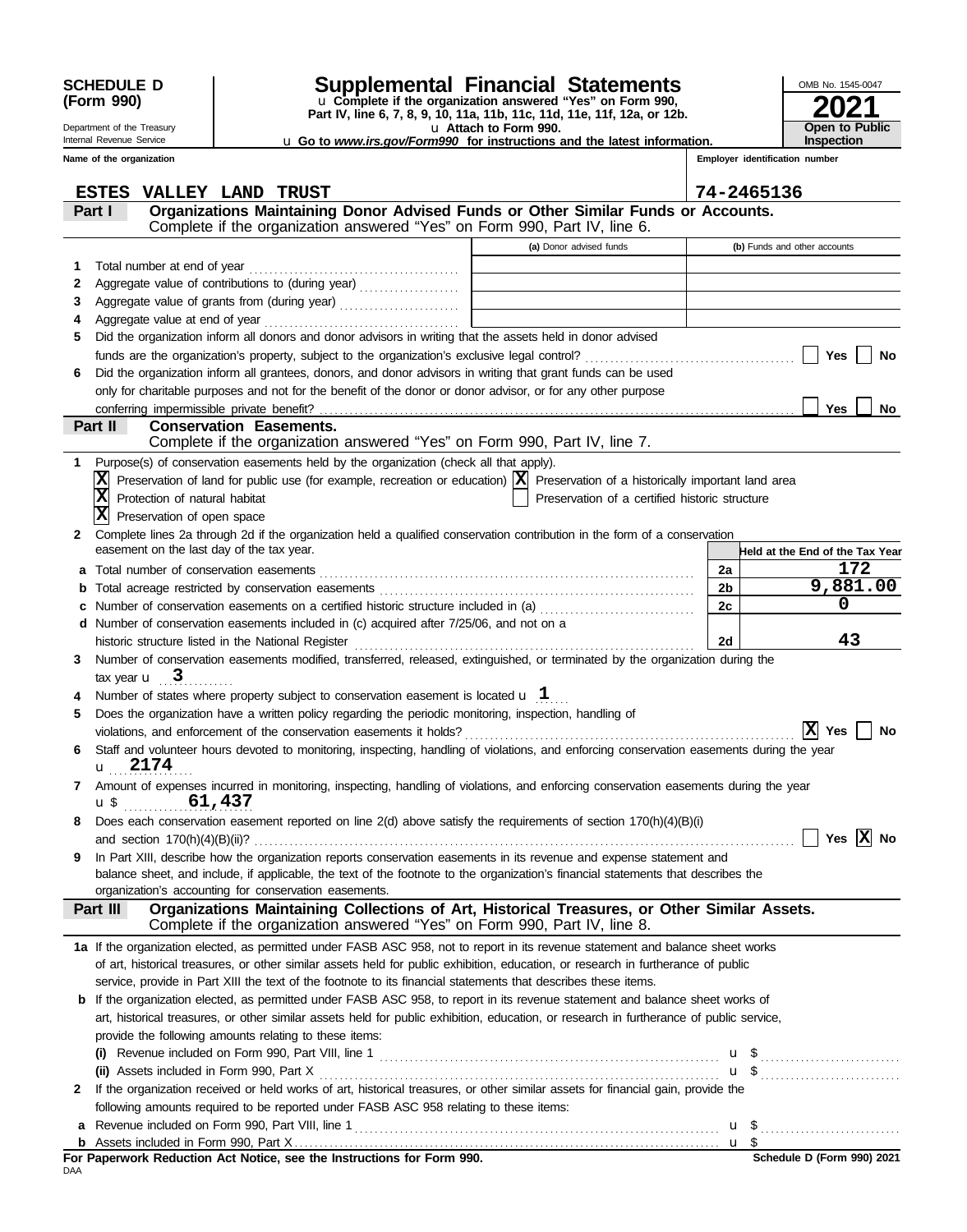| Schedule D (Form 990) 2021 ESTES VALLEY LAND TRUST                                                                                                                                                                                                          |                                                                                                                                  |                          |                    | 74-2465136      |                      |                | Page 2              |  |
|-------------------------------------------------------------------------------------------------------------------------------------------------------------------------------------------------------------------------------------------------------------|----------------------------------------------------------------------------------------------------------------------------------|--------------------------|--------------------|-----------------|----------------------|----------------|---------------------|--|
| Organizations Maintaining Collections of Art, Historical Treasures, or Other Similar Assets (continued)<br>Part III<br>Using the organization's acquisition, accession, and other records, check any of the following that make significant use of its<br>3 |                                                                                                                                  |                          |                    |                 |                      |                |                     |  |
| collection items (check all that apply):                                                                                                                                                                                                                    |                                                                                                                                  |                          |                    |                 |                      |                |                     |  |
| $ {\bf x} $<br>Public exhibition<br>a                                                                                                                                                                                                                       |                                                                                                                                  | Loan or exchange program |                    |                 |                      |                |                     |  |
| Scholarly research<br>b                                                                                                                                                                                                                                     |                                                                                                                                  | Other                    |                    |                 |                      |                |                     |  |
| Preservation for future generations<br>c                                                                                                                                                                                                                    | 4 Provide a description of the organization's collections and explain how they further the organization's exempt purpose in Part |                          |                    |                 |                      |                |                     |  |
| XIII.                                                                                                                                                                                                                                                       |                                                                                                                                  |                          |                    |                 |                      |                |                     |  |
| During the year, did the organization solicit or receive donations of art, historical treasures, or other similar<br>5                                                                                                                                      |                                                                                                                                  |                          |                    |                 |                      |                |                     |  |
|                                                                                                                                                                                                                                                             |                                                                                                                                  |                          |                    |                 |                      |                | Yes $X$ No          |  |
| Part IV<br><b>Escrow and Custodial Arrangements.</b>                                                                                                                                                                                                        |                                                                                                                                  |                          |                    |                 |                      |                |                     |  |
| Complete if the organization answered "Yes" on Form 990, Part IV, line 9, or reported an amount on Form<br>990, Part X, line 21.                                                                                                                            |                                                                                                                                  |                          |                    |                 |                      |                |                     |  |
| 1a Is the organization an agent, trustee, custodian or other intermediary for contributions or other assets not                                                                                                                                             |                                                                                                                                  |                          |                    |                 |                      |                |                     |  |
| included on Form 990, Part X?                                                                                                                                                                                                                               |                                                                                                                                  |                          |                    |                 |                      | <b>Yes</b>     | No                  |  |
| <b>b</b> If "Yes," explain the arrangement in Part XIII and complete the following table:                                                                                                                                                                   |                                                                                                                                  |                          |                    |                 |                      |                |                     |  |
|                                                                                                                                                                                                                                                             |                                                                                                                                  |                          |                    |                 |                      | Amount         |                     |  |
| c Beginning balance expressions and the contract of the contract of the contract of the contract of the contract of the contract of the contract of the contract of the contract of the contract of the contract of the contra                              |                                                                                                                                  |                          |                    |                 | 1c                   |                |                     |  |
|                                                                                                                                                                                                                                                             |                                                                                                                                  |                          |                    |                 | 1d                   |                |                     |  |
| e Distributions during the year manufactured contains and the year manufactured with the year manufactured with the set of the set of the set of the set of the set of the set of the set of the set of the set of the set of                               |                                                                                                                                  |                          |                    |                 | 1е<br>1f             |                |                     |  |
| f<br>2a Did the organization include an amount on Form 990, Part X, line 21, for escrow or custodial account liability?                                                                                                                                     |                                                                                                                                  |                          |                    |                 |                      | <b>Yes</b>     | No                  |  |
|                                                                                                                                                                                                                                                             |                                                                                                                                  |                          |                    |                 |                      |                |                     |  |
| <b>Endowment Funds.</b><br><b>Part V</b>                                                                                                                                                                                                                    |                                                                                                                                  |                          |                    |                 |                      |                |                     |  |
| Complete if the organization answered "Yes" on Form 990, Part IV, line 10.                                                                                                                                                                                  |                                                                                                                                  |                          |                    |                 |                      |                |                     |  |
|                                                                                                                                                                                                                                                             | (a) Current year                                                                                                                 | (b) Prior year           | (c) Two years back |                 | (d) Three years back |                | (e) Four years back |  |
| 1a Beginning of year balance                                                                                                                                                                                                                                | 2,212,382                                                                                                                        | 1,993,749                | 1,607,684          |                 | 1,617,440            |                | 1,241,108           |  |
| <b>b</b> Contributions <b>contributions</b>                                                                                                                                                                                                                 | 136,223                                                                                                                          | 29,820                   |                    | 70,038          | 103,123              |                | 287,626             |  |
| c Net investment earnings, gains, and                                                                                                                                                                                                                       |                                                                                                                                  |                          |                    |                 |                      |                |                     |  |
|                                                                                                                                                                                                                                                             | 315,004                                                                                                                          | 294,561                  | 378,552            |                 | $-55,022$            |                | 157,819             |  |
| d Grants or scholarships                                                                                                                                                                                                                                    |                                                                                                                                  |                          |                    |                 |                      |                |                     |  |
| e Other expenditures for facilities and                                                                                                                                                                                                                     |                                                                                                                                  |                          |                    |                 |                      |                |                     |  |
| programs                                                                                                                                                                                                                                                    | 31,437                                                                                                                           | 105,748                  |                    | 62,525          | 57,857               |                | 69,113              |  |
| f Administrative expenses<br>End of year balance<br>a                                                                                                                                                                                                       | $\overline{2,632,172}$                                                                                                           | 2,212,382                | 1,993,749          |                 | 1,607,684            |                | 1,617,440           |  |
| 2 Provide the estimated percentage of the current year end balance (line 1g, column (a)) held as:                                                                                                                                                           |                                                                                                                                  |                          |                    |                 |                      |                |                     |  |
| a Board designated or quasi-endowment <b>u</b> 87.00 %                                                                                                                                                                                                      |                                                                                                                                  |                          |                    |                 |                      |                |                     |  |
| Permanent endowment <b>u</b> 13.00 %<br>b                                                                                                                                                                                                                   |                                                                                                                                  |                          |                    |                 |                      |                |                     |  |
| Term endowment <b>u</b> %<br>c                                                                                                                                                                                                                              |                                                                                                                                  |                          |                    |                 |                      |                |                     |  |
| The percentages on lines 2a, 2b, and 2c should equal 100%.                                                                                                                                                                                                  |                                                                                                                                  |                          |                    |                 |                      |                |                     |  |
| 3a Are there endowment funds not in the possession of the organization that are held and administered for the                                                                                                                                               |                                                                                                                                  |                          |                    |                 |                      |                |                     |  |
| organization by:                                                                                                                                                                                                                                            |                                                                                                                                  |                          |                    |                 |                      |                | Yes<br>No           |  |
|                                                                                                                                                                                                                                                             |                                                                                                                                  |                          |                    |                 |                      | 3a(i)          | X                   |  |
|                                                                                                                                                                                                                                                             |                                                                                                                                  |                          |                    |                 |                      | 3a(ii)         | X                   |  |
|                                                                                                                                                                                                                                                             |                                                                                                                                  |                          |                    |                 |                      | 3b             |                     |  |
| Describe in Part XIII the intended uses of the organization's endowment funds.<br>Part VI<br>Land, Buildings, and Equipment.                                                                                                                                |                                                                                                                                  |                          |                    |                 |                      |                |                     |  |
| Complete if the organization answered "Yes" on Form 990, Part IV, line 11a. See Form 990, Part X, line 10.                                                                                                                                                  |                                                                                                                                  |                          |                    |                 |                      |                |                     |  |
| Description of property                                                                                                                                                                                                                                     | (a) Cost or other basis                                                                                                          | (b) Cost or other basis  |                    | (c) Accumulated |                      | (d) Book value |                     |  |
|                                                                                                                                                                                                                                                             | (investment)                                                                                                                     | (other)                  |                    | depreciation    |                      |                |                     |  |
|                                                                                                                                                                                                                                                             |                                                                                                                                  |                          |                    |                 |                      |                |                     |  |
|                                                                                                                                                                                                                                                             |                                                                                                                                  |                          |                    |                 |                      |                |                     |  |
| c Leasehold improvements                                                                                                                                                                                                                                    |                                                                                                                                  |                          |                    |                 |                      |                |                     |  |
|                                                                                                                                                                                                                                                             |                                                                                                                                  |                          | 33,073             |                 | 30,326               |                | 2,747               |  |
|                                                                                                                                                                                                                                                             |                                                                                                                                  |                          |                    |                 |                      |                |                     |  |
|                                                                                                                                                                                                                                                             |                                                                                                                                  |                          |                    |                 | $\mathbf u$          |                | 2,747               |  |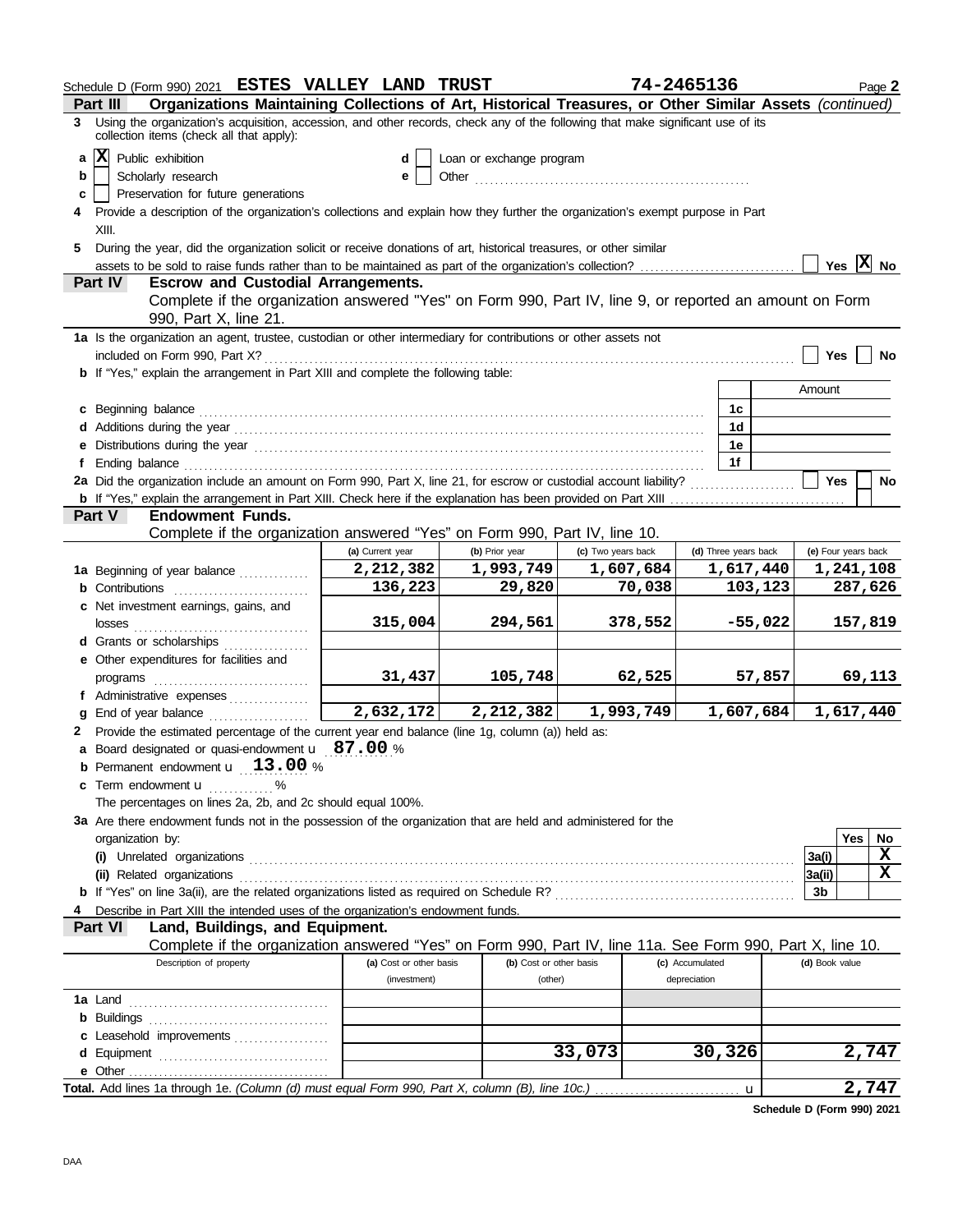|  | Schedule D (Form 990) 2021 | <b>ESTES</b> | <b>VALLEY</b> | <b>LAND</b> | <b>TRUST</b> | 24651<br>74. | Page 3 |
|--|----------------------------|--------------|---------------|-------------|--------------|--------------|--------|
|--|----------------------------|--------------|---------------|-------------|--------------|--------------|--------|

**Part VII Investments – Other Securities.**

Complete if the organization answered "Yes" on Form 990, Part IV, line 11b. See Form 990, Part X, line 12.

| Complete if the organization answered "Yes" on Form 990, Part IV, line 110. See Form 990, Part X, line 12.                                                                                                                           |                |                                                              |                |
|--------------------------------------------------------------------------------------------------------------------------------------------------------------------------------------------------------------------------------------|----------------|--------------------------------------------------------------|----------------|
| (a) Description of security or category<br>(including name of security)                                                                                                                                                              | (b) Book value | (c) Method of valuation:<br>Cost or end-of-year market value |                |
|                                                                                                                                                                                                                                      |                |                                                              |                |
|                                                                                                                                                                                                                                      |                |                                                              |                |
|                                                                                                                                                                                                                                      |                |                                                              |                |
| (3) Other <u>with continuum and the contract of the contract of the contract of the contract of the contract of the contract of the contract of the contract of the contract of the contract of the contract of the contract of </u> |                |                                                              |                |
| $(A)$ .<br>(B)                                                                                                                                                                                                                       |                |                                                              |                |
| (C)                                                                                                                                                                                                                                  |                |                                                              |                |
| (D)                                                                                                                                                                                                                                  |                |                                                              |                |
| (E)                                                                                                                                                                                                                                  |                |                                                              |                |
| (F)                                                                                                                                                                                                                                  |                |                                                              |                |
| (G)                                                                                                                                                                                                                                  |                |                                                              |                |
| (H)                                                                                                                                                                                                                                  |                |                                                              |                |
| Total. (Column (b) must equal Form 990, Part X, col. (B) line 12.)<br>$\mathbf{u}$                                                                                                                                                   |                |                                                              |                |
| Investments - Program Related.<br><b>Part VIII</b>                                                                                                                                                                                   |                |                                                              |                |
| Complete if the organization answered "Yes" on Form 990, Part IV, line 11c. See Form 990, Part X, line 13.                                                                                                                           |                |                                                              |                |
| (a) Description of investment                                                                                                                                                                                                        | (b) Book value | (c) Method of valuation:                                     |                |
|                                                                                                                                                                                                                                      |                | Cost or end-of-year market value                             |                |
| (1)                                                                                                                                                                                                                                  |                |                                                              |                |
| (2)                                                                                                                                                                                                                                  |                |                                                              |                |
| (3)                                                                                                                                                                                                                                  |                |                                                              |                |
| (4)                                                                                                                                                                                                                                  |                |                                                              |                |
| (5)                                                                                                                                                                                                                                  |                |                                                              |                |
| (6)                                                                                                                                                                                                                                  |                |                                                              |                |
| (7)                                                                                                                                                                                                                                  |                |                                                              |                |
| (8)                                                                                                                                                                                                                                  |                |                                                              |                |
| (9)                                                                                                                                                                                                                                  |                |                                                              |                |
| Total. (Column (b) must equal Form 990, Part X, col. (B) line 13.)<br>. . u                                                                                                                                                          |                |                                                              |                |
| Part IX<br>Other Assets.                                                                                                                                                                                                             |                |                                                              |                |
| Complete if the organization answered "Yes" on Form 990, Part IV, line 11d. See Form 990, Part X, line 15.                                                                                                                           |                |                                                              |                |
| (a) Description                                                                                                                                                                                                                      |                |                                                              | (b) Book value |
| (1)                                                                                                                                                                                                                                  |                |                                                              |                |
| (2)                                                                                                                                                                                                                                  |                |                                                              |                |
| (3)                                                                                                                                                                                                                                  |                |                                                              |                |
| (4)                                                                                                                                                                                                                                  |                |                                                              |                |
| (5)                                                                                                                                                                                                                                  |                |                                                              |                |
| (6)                                                                                                                                                                                                                                  |                |                                                              |                |
| (7)                                                                                                                                                                                                                                  |                |                                                              |                |
| (8)                                                                                                                                                                                                                                  |                |                                                              |                |
| (9)                                                                                                                                                                                                                                  |                |                                                              |                |
| Total. (Column (b) must equal Form 990, Part X, col. (B) line 15.)<br>Part X<br>Other Liabilities.                                                                                                                                   |                | u                                                            |                |
| Complete if the organization answered "Yes" on Form 990, Part IV, line 11e or 11f. See Form 990, Part X,                                                                                                                             |                |                                                              |                |
| line $25$ .                                                                                                                                                                                                                          |                |                                                              |                |
| (a) Description of liability<br>1.                                                                                                                                                                                                   |                |                                                              | (b) Book value |
| (1)<br>Federal income taxes                                                                                                                                                                                                          |                |                                                              |                |
| (2)                                                                                                                                                                                                                                  |                |                                                              |                |
| (3)                                                                                                                                                                                                                                  |                |                                                              |                |
| (4)                                                                                                                                                                                                                                  |                |                                                              |                |
| (5)                                                                                                                                                                                                                                  |                |                                                              |                |
| (6)                                                                                                                                                                                                                                  |                |                                                              |                |
| (7)                                                                                                                                                                                                                                  |                |                                                              |                |
| (8)                                                                                                                                                                                                                                  |                |                                                              |                |
| (9)                                                                                                                                                                                                                                  |                |                                                              |                |
| Total. (Column (b) must equal Form 990, Part X, col. (B) line 25.)                                                                                                                                                                   |                | u                                                            |                |
| 2. Liability for uncertain tax positions. In Part XIII, provide the text of the footnote to the organization's financial statements that reports the                                                                                 |                |                                                              |                |

organization's liability for uncertain tax positions under FASB ASC 740. Check here if the text of the footnote has been provided in Part XIII ............

**X**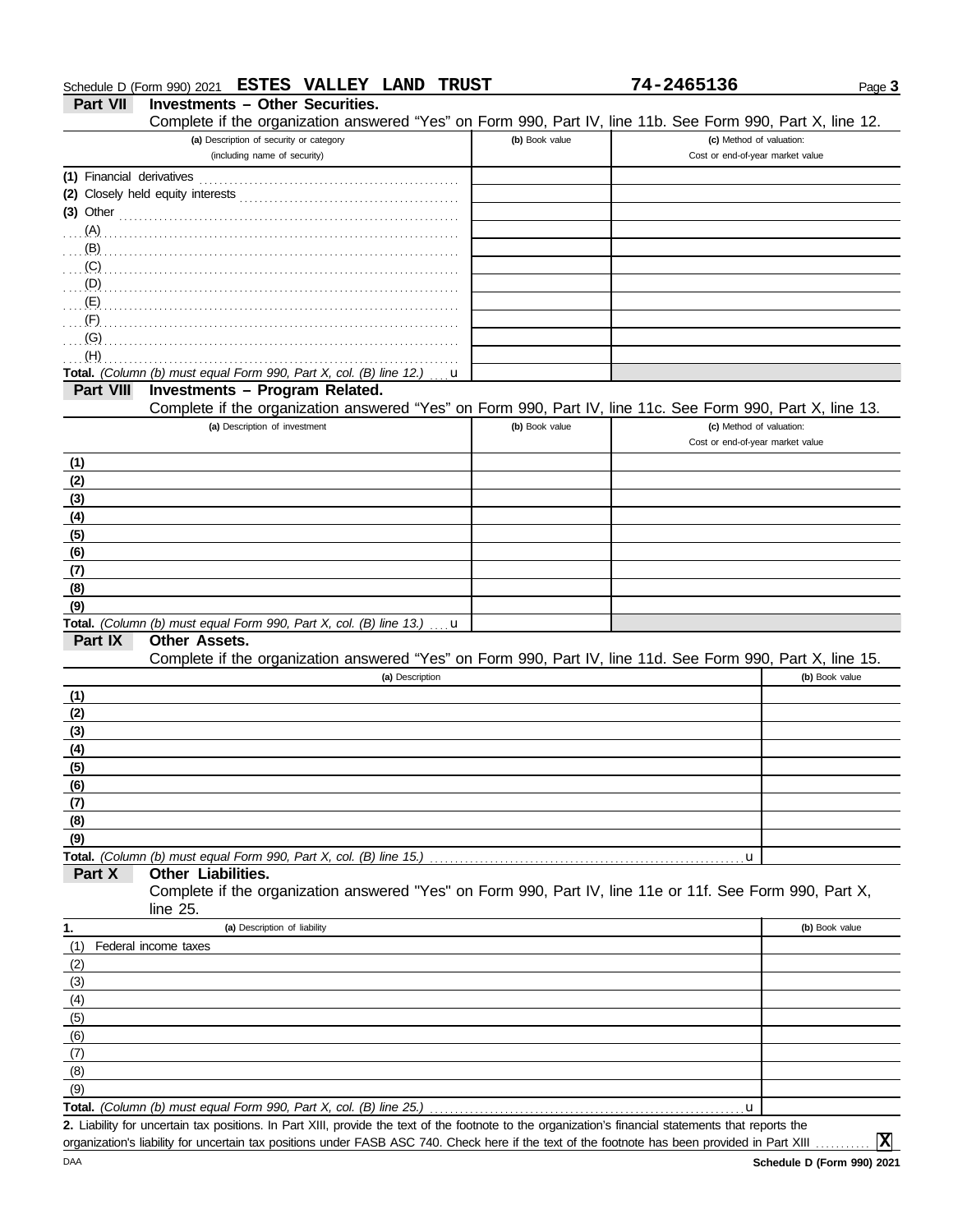|    | Schedule D (Form 990) 2021 ESTES VALLEY LAND TRUST                                                                                                 | 74-2465136     |    | Page 4 |
|----|----------------------------------------------------------------------------------------------------------------------------------------------------|----------------|----|--------|
|    | Reconciliation of Revenue per Audited Financial Statements With Revenue per Return.<br>Part XI                                                     |                |    |        |
|    | Complete if the organization answered "Yes" on Form 990, Part IV, line 12a.                                                                        |                |    |        |
| 1. | Total revenue, gains, and other support per audited financial statements [111] Total revenues controlled to the                                    |                | 1  |        |
| 2  | Amounts included on line 1 but not on Form 990, Part VIII, line 12:                                                                                |                |    |        |
| a  |                                                                                                                                                    | 2a             |    |        |
| b  |                                                                                                                                                    | 2 <sub>b</sub> |    |        |
| с  |                                                                                                                                                    | 2c             |    |        |
| d  |                                                                                                                                                    | 2d             |    |        |
| е  | Add lines 2a through 2d [[[[[[[[[[[[[[[[[[[[[[[[[]]]]]]]]]] Add lines 2a through 2d                                                                |                | 2e |        |
| З  |                                                                                                                                                    |                | 3  |        |
|    | Amounts included on Form 990, Part VIII, line 12, but not on line 1:                                                                               |                |    |        |
| а  | Investment expenses not included on Form 990, Part VIII, line 7b                                                                                   | 4a             |    |        |
| b  |                                                                                                                                                    | 4b             |    |        |
| c  | Add lines 4a and 4b                                                                                                                                |                | 4c |        |
| 5  |                                                                                                                                                    |                | 5  |        |
|    | Reconciliation of Expenses per Audited Financial Statements With Expenses per Return.<br>Part XII                                                  |                |    |        |
|    | Complete if the organization answered "Yes" on Form 990, Part IV, line 12a.                                                                        |                |    |        |
| 1. | Total expenses and losses per audited financial statements                                                                                         |                | 1  |        |
| 2  | Amounts included on line 1 but not on Form 990, Part IX, line 25:                                                                                  |                |    |        |
| a  |                                                                                                                                                    | 2a             |    |        |
| b  |                                                                                                                                                    | 2 <sub>b</sub> |    |        |
| с  |                                                                                                                                                    | 2c             |    |        |
| d  |                                                                                                                                                    | 2d             |    |        |
| е  |                                                                                                                                                    |                | 2e |        |
| З  |                                                                                                                                                    |                | 3  |        |
|    | Amounts included on Form 990, Part IX, line 25, but not on line 1:                                                                                 |                |    |        |
| a  | Investment expenses not included on Form 990, Part VIII, line 7b                                                                                   | 4a             |    |        |
| b  |                                                                                                                                                    | 4b             |    |        |
|    | c Add lines 4a and 4b                                                                                                                              |                | 4c |        |
|    |                                                                                                                                                    |                | 5  |        |
|    | Part XIII Supplemental Information.                                                                                                                |                |    |        |
|    | Provide the descriptions required for Part II, lines 3, 5, and 9; Part III, lines 1a and 4; Part IV, lines 1b and 2b; Part V, line 4; Part X, line |                |    |        |
|    | 2; Part XI, lines 2d and 4b; and Part XII, lines 2d and 4b. Also complete this part to provide any additional information.                         |                |    |        |
|    | PART II, LINE 5 - MONITORING AND ENFORCEMENT POLICY                                                                                                |                |    |        |
|    |                                                                                                                                                    |                |    |        |
|    | ALL CONSERVATION EASEMENTS ARE MONITORED THROUGH ON-SITE VISITS TO THE                                                                             |                |    |        |
|    |                                                                                                                                                    |                |    |        |
|    | PROPERTY ON AN ANNUAL BASIS. A WRITTEN MONITORING REPORT IS PREPARED AND                                                                           |                |    |        |
|    |                                                                                                                                                    |                |    |        |
|    | ADDED TO THE RECORDS OF THE EASEMENT. IF A VIOLATION OF AN EASEMENT IS                                                                             |                |    |        |
|    |                                                                                                                                                    |                |    |        |
|    | OBSERVED DURING THE ON-SITE VISIT OR OTHERWISE COMES TO THE ATTENTION OF                                                                           |                |    |        |
|    |                                                                                                                                                    |                |    |        |
|    | EVLT IT IS DEALT WITH FIRST BY STAFF AND, IF ENFORCEMENT IS NECESSARY IT IS                                                                        |                |    |        |
|    |                                                                                                                                                    |                |    |        |
|    | BROUGHT TO THE ATTENTION OF EVLT'S LEGAL COMMITTEE. EVLT WORKS WITH THE                                                                            |                |    |        |
|    |                                                                                                                                                    |                |    |        |
|    |                                                                                                                                                    |                |    |        |

LANDOWNER TO CORRECT ANY VIOLATION AND, IF NECESSARY, CAN ENFORCE THE

EASEMENT EITHER THROUGH LEGAL PROCEEDINGS OR ALTERNATIVE DISPUTE RESOLUTION

METHODS. EVLT AND THE STEWARDSHIP COMMITTEE ALSO WORK WITH LANDOWNERS TO

. . . . . . . . . . . . . . . . . . . . . . . . . . . . . . . . . . . . . . . . . . . . . . . . . . . . . . . . . . . . . . . . . . . . . . . . . . . . . . . . . . . . . . . . . . . . . . . . . . . . . . . . . . . . . . . . . . . . . . . . . . . . . . . . . . . . . . . . . . . . . . . . . . . . . . . . . . . . . . . . . . . . . . .

. . . . . . . . . . . . . . . . . . . . . . . . . . . . . . . . . . . . . . . . . . . . . . . . . . . . . . . . . . . . . . . . . . . . . . . . . . . . . . . . . . . . . . . . . . . . . . . . . . . . . . . . . . . . . . . . . . . . . . . . . . . . . . . . . . . . . . . . . . . . . . . . . . . . . . . . . . . . . . . . . . . . . . .

**AVOID VIOLATIONS.**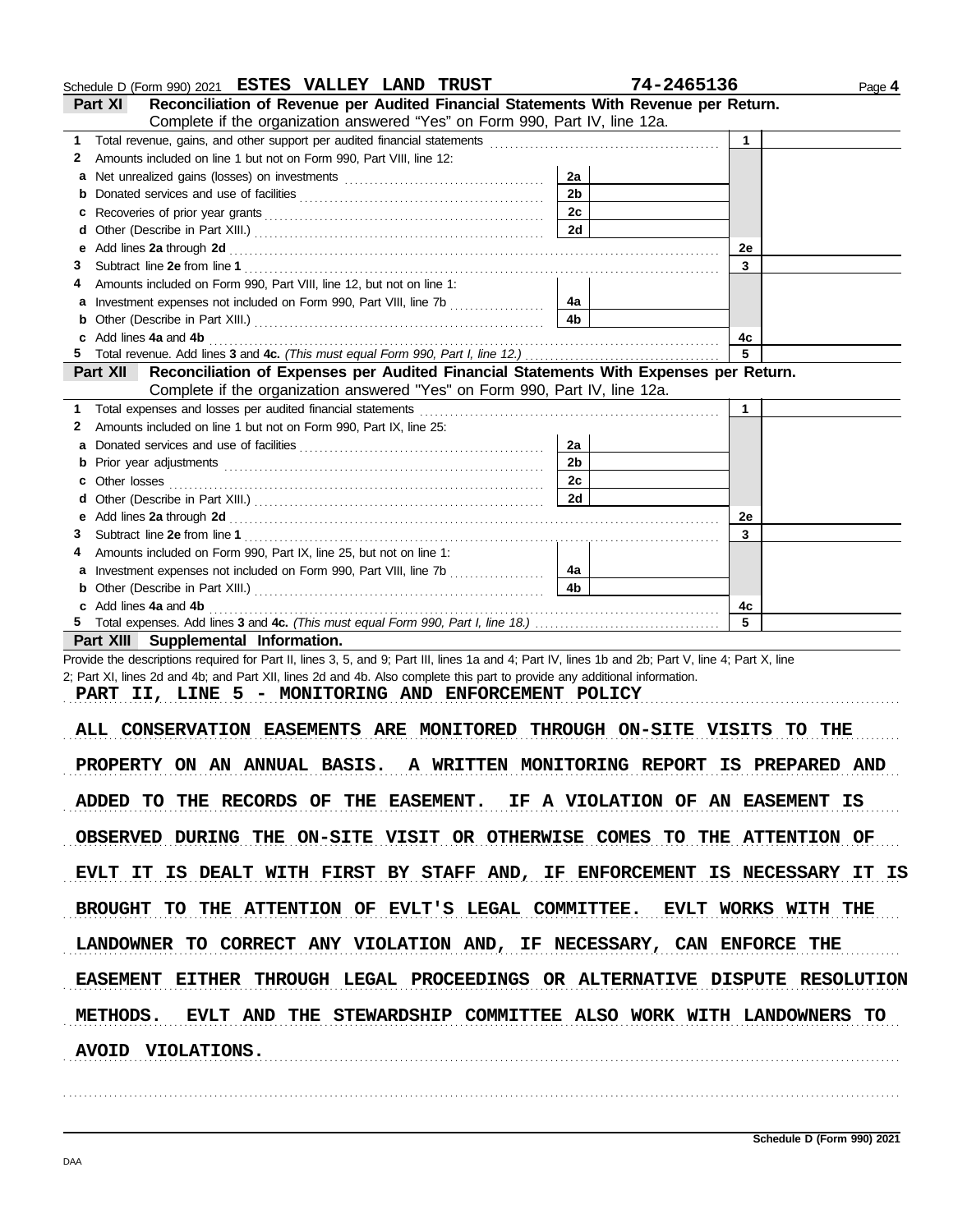Schedule D (Form 990) 2021 ESTES VALLEY LAND TRUST 74-2465136 Page 5 Part XIII Supplemental Information (continued) PART II, LINE 9 - ACCOUNTING FOR CONSERVATION EASEMENTS REVENUES--DONATIONS WHERE THE DONOR HAS RESTRICTED THE USE OF FUNDS TO LAND ACOUISITION ARE SHOWN AS DONOR RESTRICTED CONTRIBUTIONS. EXPENSES--DIRECT EXPENSES OF MONITORING AND ENFORCEMENT AND A SHARE OF INDIRECT OPERATING COSTS ARE SHOWN AS PROGRAM EXPENSES. BALANCE SHEET--QUASI-ENDOWMENT FUNDS ARE ESTABLISHED WITH DONOR FUNDS AND BOARD ALLOCATED FUNDS. THE INCOME AND PRINCIPAL OF THESE QUASI-ENDOWMENT FUNDS ARE USED FOR MONITORING AND ENFORCEMENT COSTS NOW AND IN THE FUTURE. PART V, LINE 4 - INTENDED USES FOR ENDOWMENT FUNDS PERPETUITY FUND (\$1,068,298)--PROVIDES FUNDING FOR FUTURE OPERATING COSTS OF THE ORGANIZATION IN PERPETUITY. STEWARDSHIP AND DEFENSE FUND (\$1,563,873)--PROVIDES FUNDING FOR FUTURE COSTS OF MONITORING AND ENFORCING EASEMENTS IN PERPETUITY. BOTH INCOME AND PRINCIPAL OF ALL FUNDS CAN BE USED FOR STATED PURPOSES. PART X - FIN 48 FOOTNOTE THE ORGANIZATION HAS ADOPTED THE RECOGNITION REQUIREMENTS FOR UNCERTAINTY IN INCOME TAXES AS REQUIRED BY THE FINANCIAL ACCOUNTING STANDARDS BOARD ACCOUNTING STANDARDS CODIFICATION 740-10. THE STANDARD PRESCRIBES A COMPREHENSIVE MODEL FOR HOW AN ORGANIZATION SHOULD RECOGNIZE, MEASURE, PRESENT AND DISCLOSE IN THE FINANCIAL STATEMENTS UNCERTAINTY IN INCOME TAXES THE ORGANIZATION HAS TAKEN OR EXPECTS TO TAKE ON A TAX RETURN. THE ORGANIZATION'S INCOME TAX FILINGS ARE SUBJECT TO AUDIT BY VARIOUS TAXING **AUTHORITIES.** NO PROVISIONS FOR INCOME TAXES HAVE BEEN MADE IN THE FINANCIAL STATEMENTS, AS THE ORGANIZATION HAS QUALIFIED AS NON-PROFIT ORGANIZATION EXEMPT FROM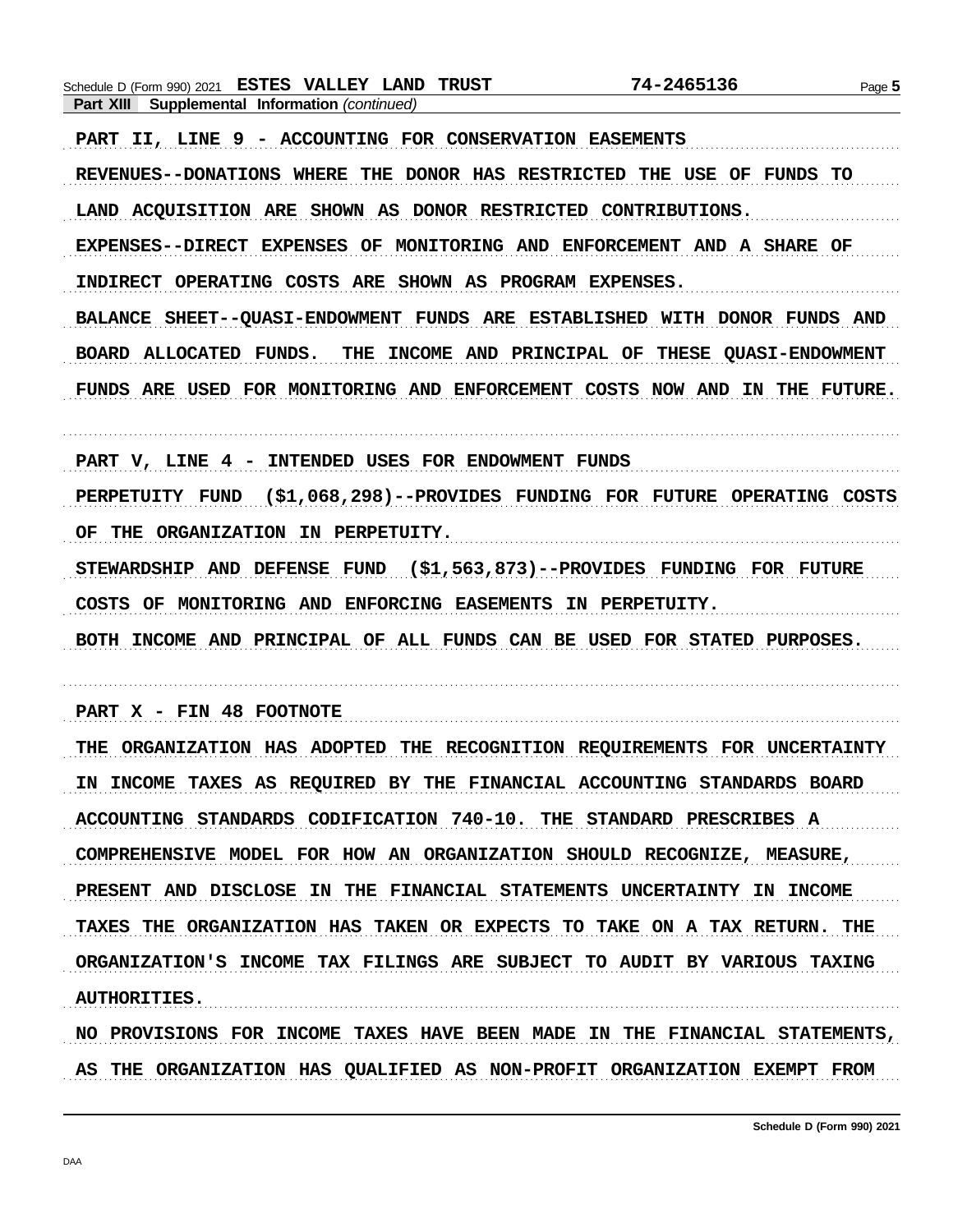|           | Schedule D (Form 990) 2021                  | <b>ESTES VALLEY</b> | LAND | TRUST | 74-2465136 | Page 5 |
|-----------|---------------------------------------------|---------------------|------|-------|------------|--------|
| Part XIII | <b>Supplemental Information (continued)</b> |                     |      |       |            |        |
|           |                                             |                     |      |       |            |        |

INCOME TAXES UNDER SECTION 501(C)(3) OF THE INTERNAL REVENUE CODE, AND HAS NOT RECEIVED ANY UNRELATED BUSINESS INCOME DURING 2021. THE ORGANIZATION BELIEVES THAT IT HAS APPROPRIATE SUPPORT FOR ANY UNCERTAINTY IN INCOME TAXES, AND AS SUCH, DOES NOT BELIEVE IT HAS ANY UNCERTAINTY IN INCOME TAXES THAT ARE MATERIAL TO THE FINANCIAL STATEMENTS.

PART XIII - SUPPLEMENTAL FINANCIAL INFORMATION

PART II LINE 3 AMENDMENTS: ADJACENT PROPERTIES COVERED BY FOUR SEPARATE CONSERVATION EASEMENTS WERE ACQUIRED BY THE TOWN OF ESTES PARK FROM PRIVATE LANDOWNERS. IN 2021, THE TOWN AND EVLT AMENDED AND RESTATED THE FOUR CONSERVATION EASEMENT DOCUMENTS INTO A SINGLE DOCUMENT. AMONG THE CHANGES MADE, A RESERVED RIGHT TO CONSTRUCT A SINGLE FAMILY RESIDENCE AND OTHER BUILDINGS ON ONE OF THE PROPERTIES WAS ELIMINATED. THIS CHANGE ENHANCED THE CONSERVATION VALUE OF PRESERVING SCENIC OPEN SPACE. IN ADDITION, THE AMENDED CONSERVATION EASEMENT EXPRESSLY NOW PROVIDES FOR PUBLIC RECREATION ON THE PROPERTIES IN ACCORDANCE WITH A MANAGEMENT PLAN. PREVIOUSLY, PUBLIC ACCESS TO THE PROPERTIES HAD BEEN LIMITED BY THE PRIVATE LANDOWNERS AS A RIGHT RESERVED TO THE LANDOWNERS UNDER THE TERMS OF THE OLD CONSERVATION EASEMENT DOCUMENTS.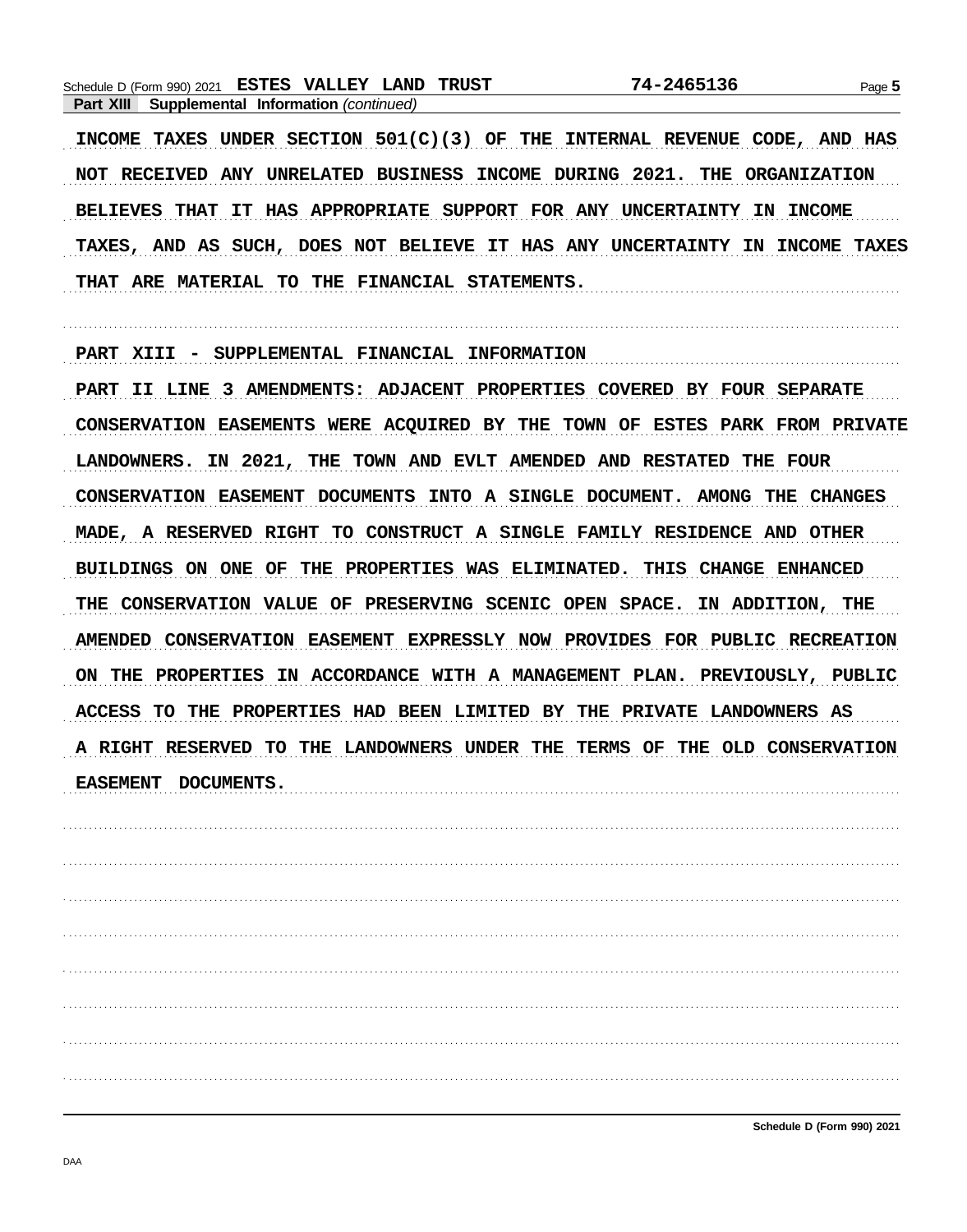OMB No. 1545-0047 Supplemental Information to Form 990 or 990-EZ **SCHEDULE O** (Form 990) Complete to provide information for responses to specific questions on 2021 Form 990 or 990-EZ or to provide any additional information. Open to Public u Attach to Form 990 or Form 990-EZ. Department of the Treasury u Go to www.irs.gov/Form990 for the latest information. Internal Revenue Service Inspection Employer identification number Name of the organization ESTES VALLEY LAND TRUST 74-2465136 FORM 990, PART III, LINE 3 DECEMBER 31, 2020 MARKED THE DISCONTINUATION OF EVLT SERVING AS A FISCAL SPONSOR TO WATERSHED COALITIIONS (OTHER THAN YEAR-END ACCOUNTING ASSISTANCE THAT WAS PROVIDED IN JANUARY 2021 FOR WHICH WE RECEIVED A FEE OF \$2,500). FORM 990, PART VI, LINE 7A - ELECTION OF MEMBERS AND THEIR RIGHTS MEMBERS ELECT BOARD OF DIRECTORS FORM 990, PART VI, LINE 11B - ORGANIZATION'S PROCESS TO REVIEW FORM 990 FORM 990 IS REVIEWED BY THE BUSINESS MANAGER AND FINANCE COMMITTEE OF THE BOARD OF DIRECTORS AND REVIEWED AND APPROVED AT A BOARD OF DIRECTORS MEETING. THE RETURN IS SIGNED BY THE BOARD PRESIDENT ONCE APPROVED. FORM 990, PART VI, LINE 12C - ENFORCEMENT OF CONFLICTS POLICY THE CONFLICT OF INTEREST POLICY IS REVIEWED AND ENFORCED BY THE BOARD OF DIRECTORS. FORM 990, PART VI, LINE 15A - COMPENSATION PROCESS FOR TOP OFFICIAL THE EXECUTIVE COMMITTEE OF THE BOARD FORMALLY REVIEWS THE EXECUTIVE DIRECTOR ON AN ANNUAL BASIS AND VOTES ON COMPENSATION ACCORDINGLY. THE EXECUTIVE COMMITTEE LOOKS AT THE SALARIES OF EXECUTIVE DIRECTORS OF SIMILAR SIZED LAND TRUSTS THROUGHOUT THE COUNTRY WITH PARTICULAR ATTENTION TO LAND TRUSTS IN COLORADO.

FORM 990, PART VI, LINE 19 - GOVERNING DOCUMENTS DISCLOSURE EXPLANATION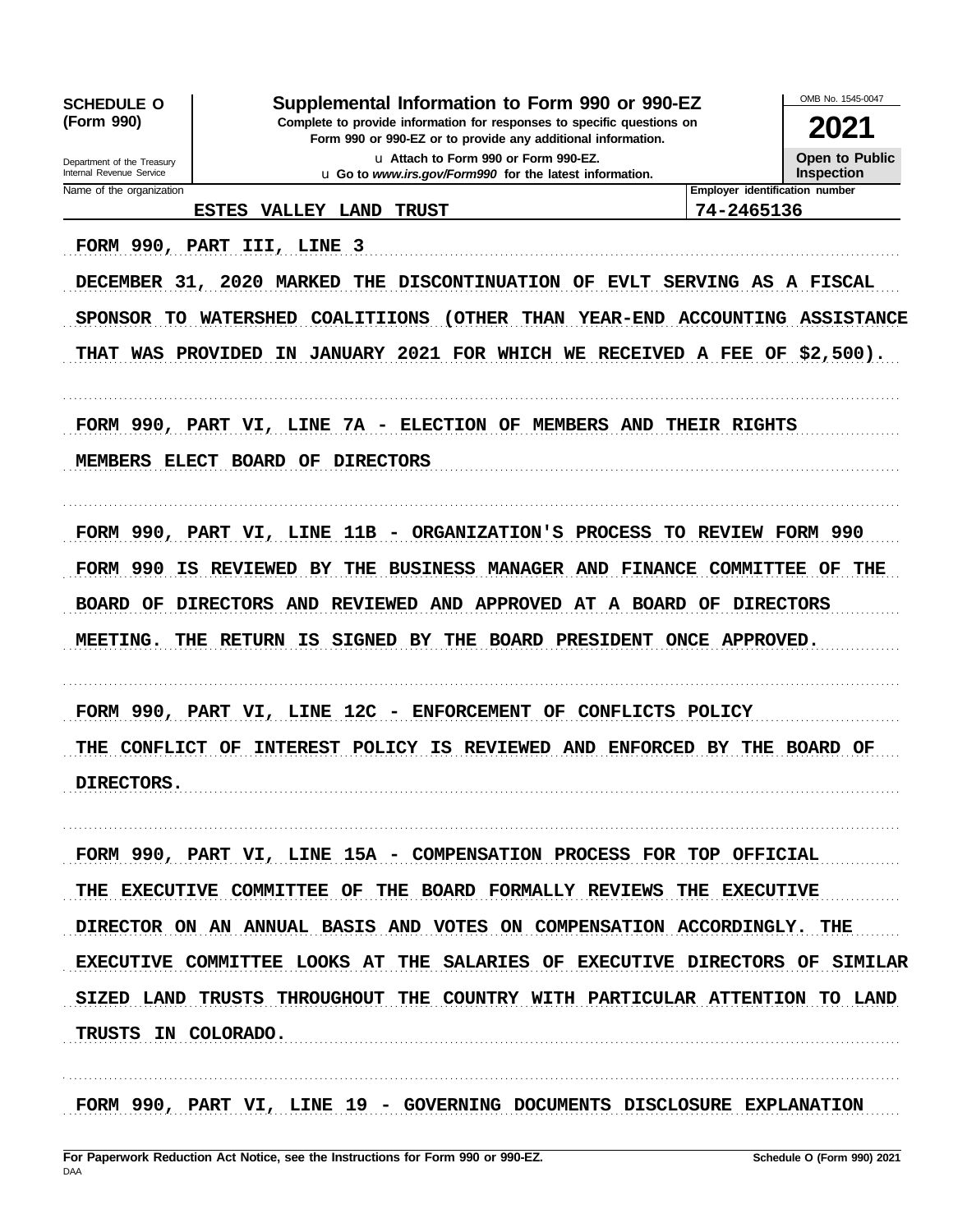| Schedule O (Form 990) 2021<br>Name of the organization | Page 2<br>Employer identification number |
|--------------------------------------------------------|------------------------------------------|
| ESTES VALLEY LAND TRUST                                | 74-2465136                               |
|                                                        |                                          |
| UPON REQUEST OR ANOTHER'S WEBSITE                      |                                          |
|                                                        |                                          |
|                                                        |                                          |
|                                                        |                                          |
|                                                        |                                          |
|                                                        |                                          |
|                                                        |                                          |
|                                                        |                                          |
|                                                        |                                          |
|                                                        |                                          |
|                                                        |                                          |
|                                                        |                                          |
|                                                        |                                          |
|                                                        |                                          |
|                                                        |                                          |
|                                                        |                                          |
|                                                        |                                          |
|                                                        |                                          |
|                                                        |                                          |
|                                                        |                                          |
|                                                        |                                          |
|                                                        |                                          |
|                                                        |                                          |
|                                                        |                                          |
|                                                        |                                          |
|                                                        |                                          |
|                                                        |                                          |
|                                                        |                                          |
|                                                        |                                          |
|                                                        |                                          |
|                                                        |                                          |
|                                                        |                                          |
|                                                        |                                          |
|                                                        |                                          |
|                                                        |                                          |
|                                                        |                                          |
|                                                        |                                          |
|                                                        |                                          |
|                                                        |                                          |
|                                                        |                                          |
|                                                        |                                          |
|                                                        |                                          |
|                                                        | PACE 1 OF 1                              |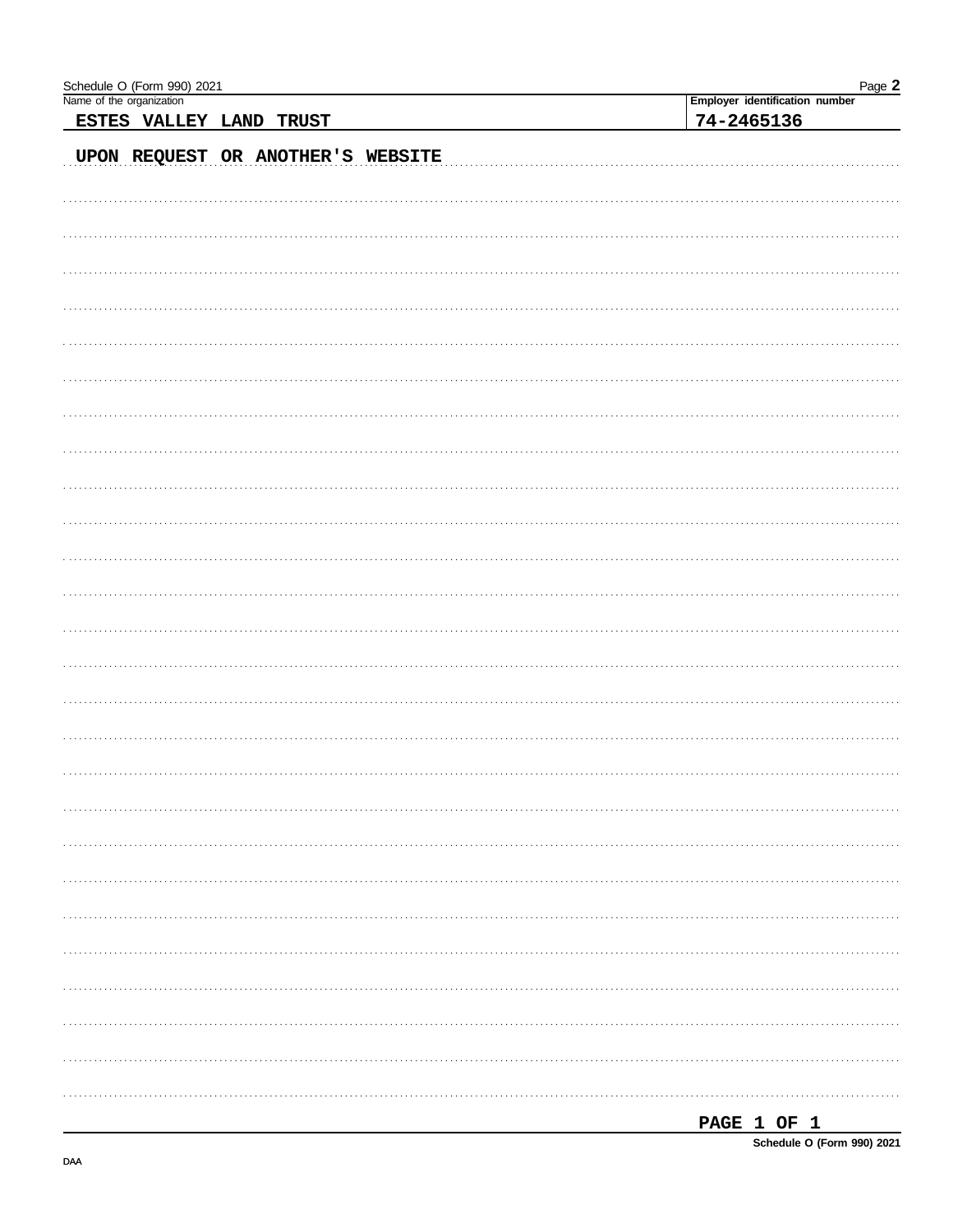| <b>Two Year Comparison Report</b><br>Form 990 |                                    |                             |                                                                                         |     |                         | 2020 & 2021       |                      |                                |  |  |
|-----------------------------------------------|------------------------------------|-----------------------------|-----------------------------------------------------------------------------------------|-----|-------------------------|-------------------|----------------------|--------------------------------|--|--|
| For calendar year 2021, or tax year beginning |                                    |                             |                                                                                         |     | , ending                |                   |                      |                                |  |  |
| Name                                          |                                    |                             |                                                                                         |     |                         |                   |                      | Taxpayer Identification Number |  |  |
|                                               |                                    |                             |                                                                                         |     |                         |                   |                      |                                |  |  |
|                                               |                                    |                             | ESTES VALLEY LAND TRUST                                                                 |     |                         |                   |                      | 74-2465136                     |  |  |
|                                               |                                    |                             |                                                                                         |     | 2020                    | 2021              |                      | <b>Differences</b>             |  |  |
| Φ                                             |                                    |                             |                                                                                         |     | 101,030                 | 211,901           |                      | 110,871                        |  |  |
|                                               | 2. Membership dues and assessments |                             |                                                                                         |     | 56,195                  | 68,159            |                      | 11,964                         |  |  |
|                                               |                                    |                             |                                                                                         | 3.  | 134,233                 |                   |                      | $-134, 233$                    |  |  |
| $\Rightarrow$                                 |                                    |                             |                                                                                         | 4.  | 16,500                  |                   | 46,395               | 29,895                         |  |  |
| $\blacksquare$<br>$\pmb{\omega}$              |                                    |                             |                                                                                         | 5.  | 91,392                  |                   | 78,927               | $-12,465$                      |  |  |
| >                                             |                                    |                             |                                                                                         | 6.  |                         |                   |                      |                                |  |  |
| œ                                             |                                    |                             | 7. Net gain or (loss) from sale of assets other than inventory                          | 7.  | 58,952                  |                   | 99,710               | 40,758                         |  |  |
|                                               |                                    |                             | 8. Net income or (loss) from fundraising events                                         | 8.  |                         |                   |                      |                                |  |  |
|                                               |                                    |                             |                                                                                         | 9.  |                         |                   |                      |                                |  |  |
|                                               |                                    |                             | 10. Net gain or (loss) on sales of inventory                                            | 10. |                         |                   |                      |                                |  |  |
|                                               |                                    |                             | 11. Other revenue $\begin{bmatrix} 1 & 1 & 1 \\ 1 & 1 & 1 \\ 1 & 1 & 1 \end{bmatrix}$   | 11. | 6,600                   |                   | 6,600                |                                |  |  |
|                                               |                                    |                             | 12. Total revenue. Add lines 1 through 11                                               | 12. | 464,902                 |                   | $\overline{511,692}$ | 46,790                         |  |  |
|                                               |                                    |                             | 13. Grants and similar amounts paid                                                     | 13. | 37,617                  |                   | 2,500                | $-35,117$                      |  |  |
| w                                             |                                    |                             |                                                                                         | 14. |                         |                   |                      |                                |  |  |
|                                               |                                    |                             | 15. Compensation of officers, directors, trustees, etc.                                 | 15. | 102,591                 |                   | 101,673              | $-918$                         |  |  |
| c                                             |                                    |                             | 16. Salaries, other compensation, and employee benefits                                 | 16. | 58,157                  |                   | 74,446               | 16,289                         |  |  |
| Ф<br>$\Omega$                                 |                                    |                             |                                                                                         | 17. |                         |                   |                      |                                |  |  |
| $\times$                                      |                                    | 18. Other professional fees |                                                                                         | 18. | 90,103                  |                   | 14,875               | $-75,228$                      |  |  |
| ш                                             |                                    |                             | 19. Occupancy, rent, utilities, and maintenance                                         | 19. | 22,238                  |                   | 22,790               | 552                            |  |  |
|                                               |                                    |                             |                                                                                         | 20. | 2,684                   |                   | 2,494                | $-190$                         |  |  |
|                                               |                                    | 21. Other expenses          |                                                                                         | 21. | 41,729                  |                   | 57,965               | 16,236                         |  |  |
|                                               |                                    |                             | 22. Total expenses. Add lines 13 through 21                                             | 22. | 355,119                 |                   | 276,743              | $-78,376$                      |  |  |
|                                               |                                    |                             | 23. Excess or (Deficit). Subtract line 22 from line 12                                  | 23. | 109,783                 |                   | 234,949              | 125,166                        |  |  |
|                                               |                                    | 24. Total exempt revenue    |                                                                                         | 24. | 464,902                 |                   | 511,692              | 46,790                         |  |  |
|                                               |                                    |                             |                                                                                         | 25. |                         |                   |                      |                                |  |  |
|                                               |                                    |                             |                                                                                         | 26. | 173,444                 |                   | 231,632              | 58,188                         |  |  |
|                                               |                                    |                             | 27. Total assets <b>contained</b> asset <b>27.</b> Total assets <b>contained assets</b> | 27. | 2,759,298               | 3,184,046         |                      | 424,748                        |  |  |
| Information                                   |                                    |                             |                                                                                         | 28. | 15,574                  |                   | 6,897                | $-8,677$                       |  |  |
|                                               |                                    |                             |                                                                                         | 29. | 2,743,724<br>14         | 3, 177, 149<br>11 |                      | 433,425                        |  |  |
| Other                                         |                                    |                             | <b>30.</b> Number of voting members of governing body                                   | 30. | 14                      | 11                |                      |                                |  |  |
|                                               |                                    |                             | 31. Number of independent voting members of governing body                              | 31. | $\overline{\mathbf{4}}$ | 5                 |                      |                                |  |  |
|                                               |                                    | 32. Number of employees     |                                                                                         | 32. | 127                     | 109               |                      |                                |  |  |
|                                               |                                    | 33. Number of volunteers    |                                                                                         | 33. |                         |                   |                      |                                |  |  |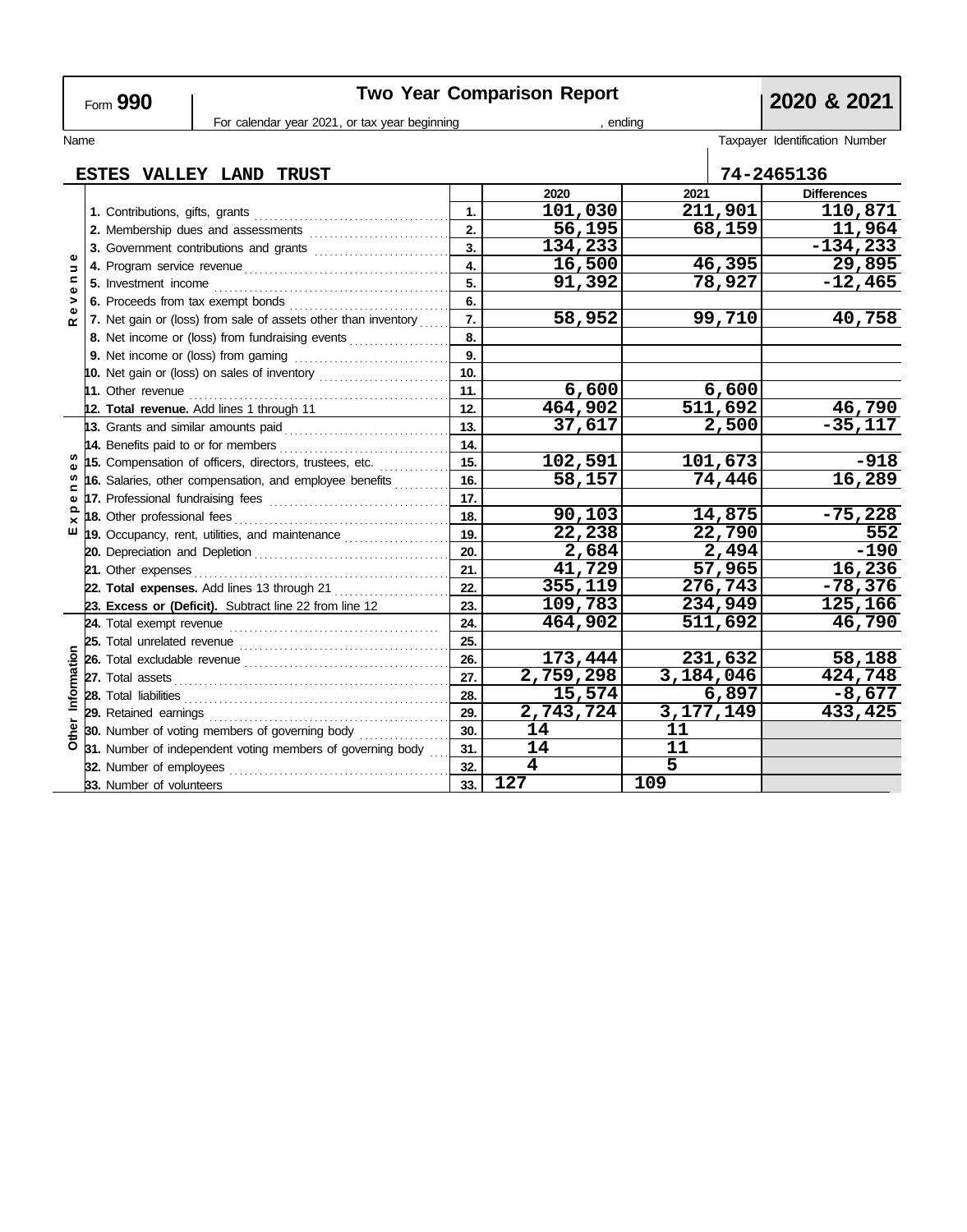## **Federal Statements**

# **Taxable Interest on Investments Description** Unrelated Exclusion Postal Acquired after US Amount Business Code Code 6/30/75 Obs (\$ or %) DIVIDENDS AND INTEREST \$ 78,927 14 TOTAL  $\frac{1}{5}$  78,927